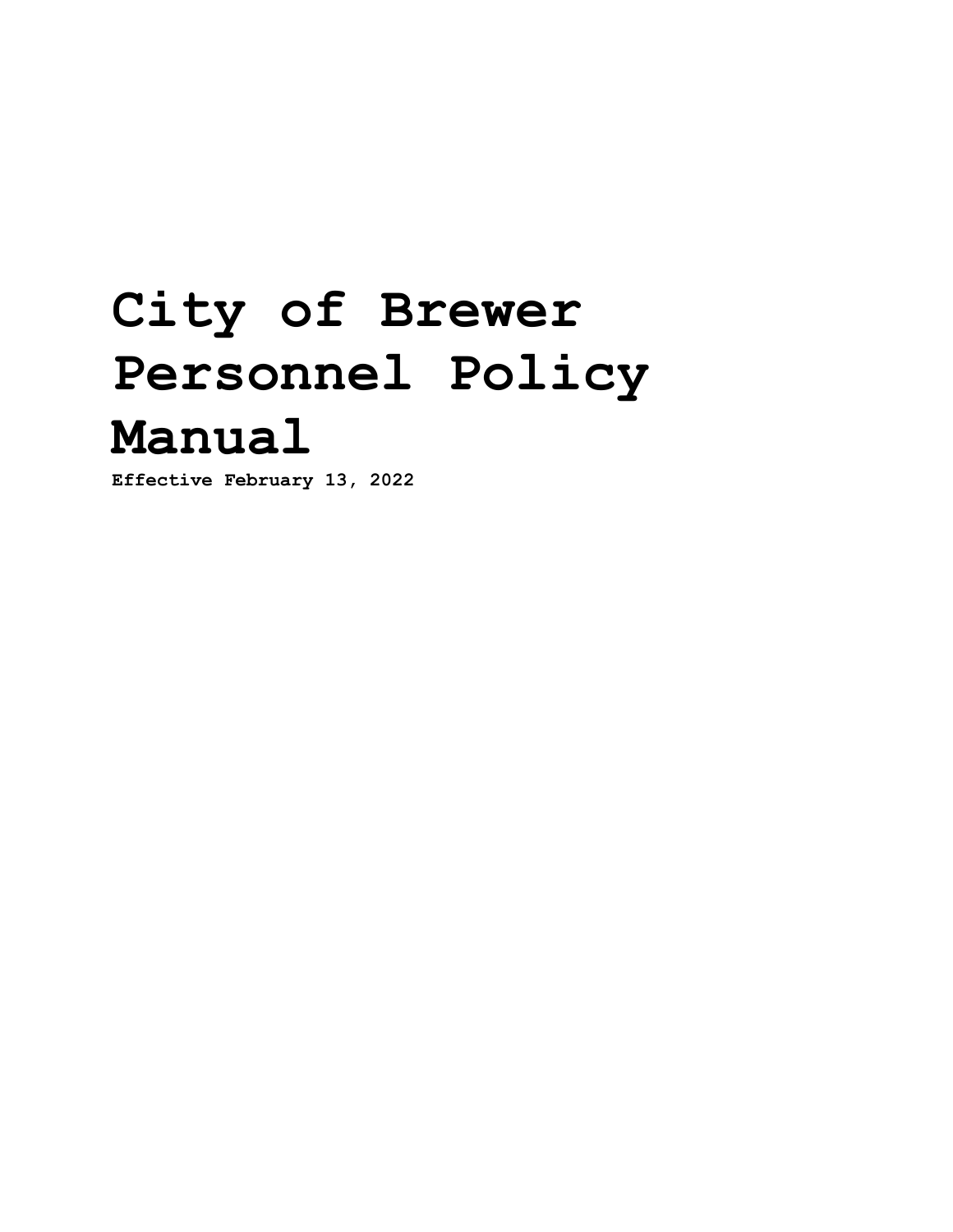| Preamble   |  |                                    |                                            | 4               |
|------------|--|------------------------------------|--------------------------------------------|-----------------|
| ARTICLE I  |  | -- EMPLOYMENT PRACTICES            |                                            | $\overline{5}$  |
|            |  |                                    | Section 1. Equal Opportunity Policy        | 5               |
| ARTICLE II |  |                                    | -- RECRUITMENT AND SELECTION               | 6               |
|            |  | Section 1.                         | General                                    | $6\,$           |
|            |  |                                    | Section 2. Filling Vacancies               | 6               |
|            |  |                                    | Section 3. Creation of a New Position      | $6\phantom{.}6$ |
|            |  |                                    | Section 4. Promotions & Reclassifications  | $\epsilon$      |
|            |  | Section 5. Transfers               |                                            | $\overline{7}$  |
|            |  |                                    | Section 6. Recruitment Procedures          | $\overline{7}$  |
|            |  |                                    | Section 7. Recruitment Procedures          |                 |
|            |  |                                    | (Temporary, Part-time and                  |                 |
|            |  |                                    | special employees)                         | 10              |
|            |  |                                    | Section 8. Eligibility                     | 11              |
|            |  |                                    | Section 9. Disqualification of Applicants  | 11              |
|            |  |                                    | Section 10. Classification of Employment   | 11              |
|            |  |                                    | Section 11. Probationary Period            | 13              |
|            |  | ARTICLE III -- EMPLOYMENT POLICIES |                                            | 15              |
|            |  |                                    | Section 1. Outside Employment              | 15              |
|            |  |                                    | Section 2. Employment of Relatives         | 15              |
|            |  |                                    | Section 3. Reduction in Work Force         | 15              |
|            |  |                                    | Section 4. Standard Work Week              | 16              |
| ARTICLE IV |  | -- LEAVES OF ABSENCE               |                                            | 17              |
|            |  | Section 1.                         | General                                    | 17              |
|            |  |                                    | Section 2. Annual Leave                    | 17              |
|            |  |                                    | Section 3. Earned Paid Leave               | 19              |
|            |  | Section 4. Holidays                |                                            | 20              |
|            |  |                                    | Section 5. Sick Leave                      | 20              |
|            |  |                                    | Section 6. Workers' Compensation Leave     | 22              |
|            |  | Section 7                          | Family Medical Leave                       | 23              |
|            |  | Section 8.                         | Bereavement Leave                          | 23              |
|            |  | Section 9.                         | Military Leave                             | 23              |
|            |  |                                    | Section 10. Emergency Leave                | 24              |
|            |  |                                    | Section 11. Personal Leave                 | 24              |
|            |  |                                    | Section 12. Jury Duty                      | 24              |
|            |  |                                    | Section 13. Executive Leave                | 24              |
|            |  |                                    | Section 14. Professional Development Leave | 24              |
|            |  |                                    | Section 15. Witness Leave                  | 25              |
|            |  |                                    | Section 16. Leave Bank Program             | 25              |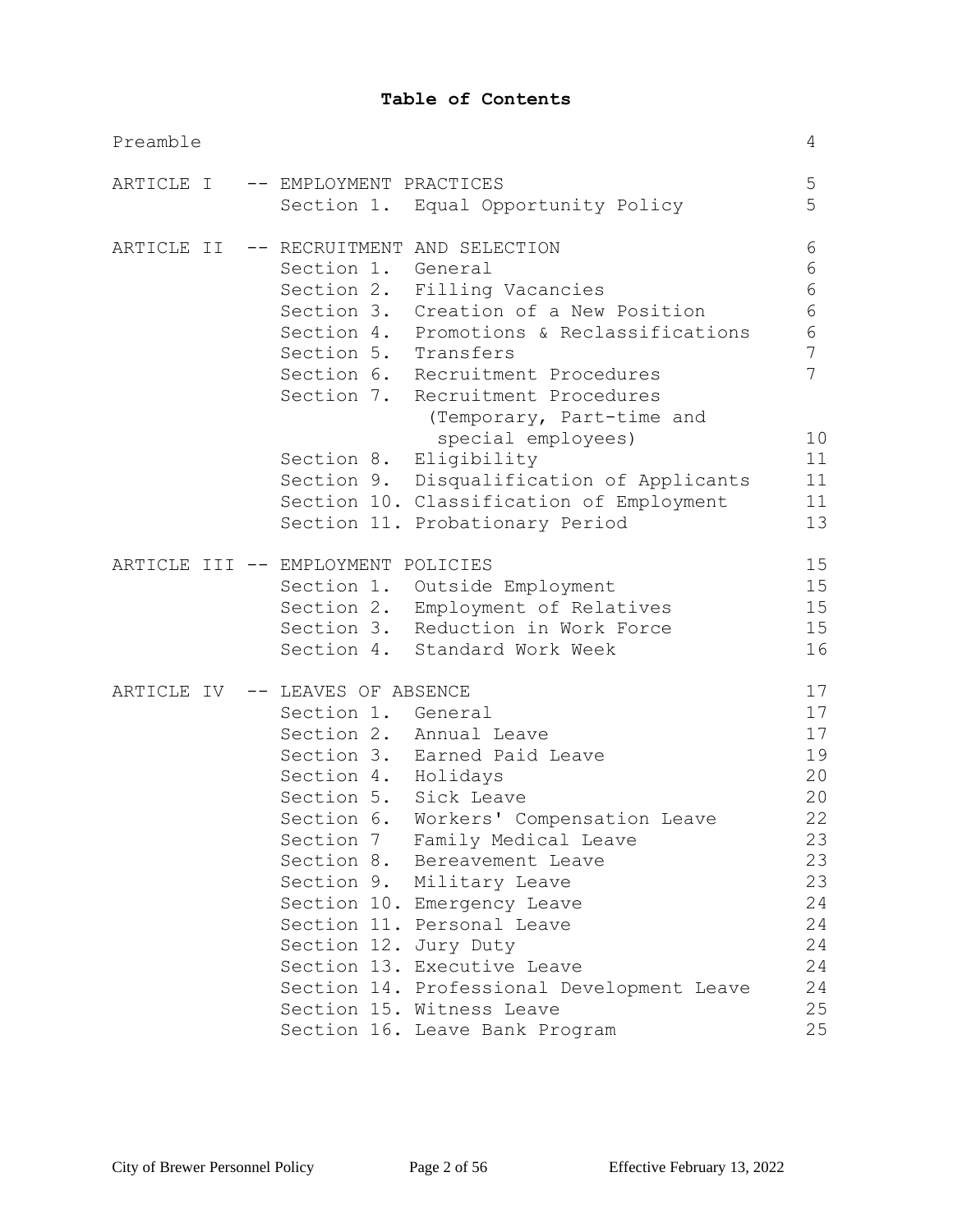|                          | ARTICLE V -- WAGE AND SALARY ADMINISTRATION<br>Section 1. Pay Procedure<br>Section 2. Salary Administration<br>Section 3. Overtime<br>Section 4. Salary Advances<br>Section 5. Health Insurance and Retirement<br>Section 6. Other Benefits                                                                         | 28<br>28<br>28<br>28<br>29<br>30<br>32 |
|--------------------------|---------------------------------------------------------------------------------------------------------------------------------------------------------------------------------------------------------------------------------------------------------------------------------------------------------------------|----------------------------------------|
|                          | ARTICLE VI -- EMPLOYEE CONDUCT AND CORRECTIVE<br>PROCEDURES<br>Section 1. Conduct of Employees<br>Section 2. Corrective Action<br>Section 3. Fair Hearing Procedure                                                                                                                                                 | 35<br>35<br>37<br>39                   |
|                          | ARTICLE VII -- PERSONNEL FILES<br>Section 1. Individual Personnel Files<br>Section 2. Access to Files<br>Section 3. Placing Items in Files<br>Section 4. Errors and Omissions<br>Section 5. Used File Documents                                                                                                     | 42<br>42<br>42<br>42<br>42<br>42       |
|                          | ARTICLE VIII-- SEXUAL DISCRIMINATION AND HARASSMENT POLICY                                                                                                                                                                                                                                                          | 44                                     |
|                          | ARTICLE IX -- WORKPLACE SAFETY FROM SUBSTANCE ABUSE                                                                                                                                                                                                                                                                 | 46                                     |
|                          | ARTICLE X -- CITY CLERK AND CITY ASSESSOR<br>Section 1. Statement of Duties and<br>Responsibilities<br>Section 2. Exceptions<br>Section 3. Recruitment and Selection<br>Section 4. Corrective Action<br>Section 5. Grievance Procedure                                                                              | 49<br>49<br>49<br>49<br>49<br>49       |
| APPENDIX A               | FAMILY AND MEDICAL LEAVE POLICY<br>Section 1.<br>Reasons for Leave<br>Section 2. Requesting a Family Medical Leave 52<br>Section 3. Certification of a Serious Health<br>Condition<br>Intermittent Leave<br>Section 4.<br>Section 5. Return to Work<br>Section 6. Pay and Benefits While on Family<br>Medical Leave | 52<br>52<br>53<br>53<br>54<br>54       |
| APPENDIX B               | RETURN TO WORK AND LIGHT DUTY ASSIGNMENTS                                                                                                                                                                                                                                                                           | 55                                     |
| End of Chapter Notations |                                                                                                                                                                                                                                                                                                                     | 56                                     |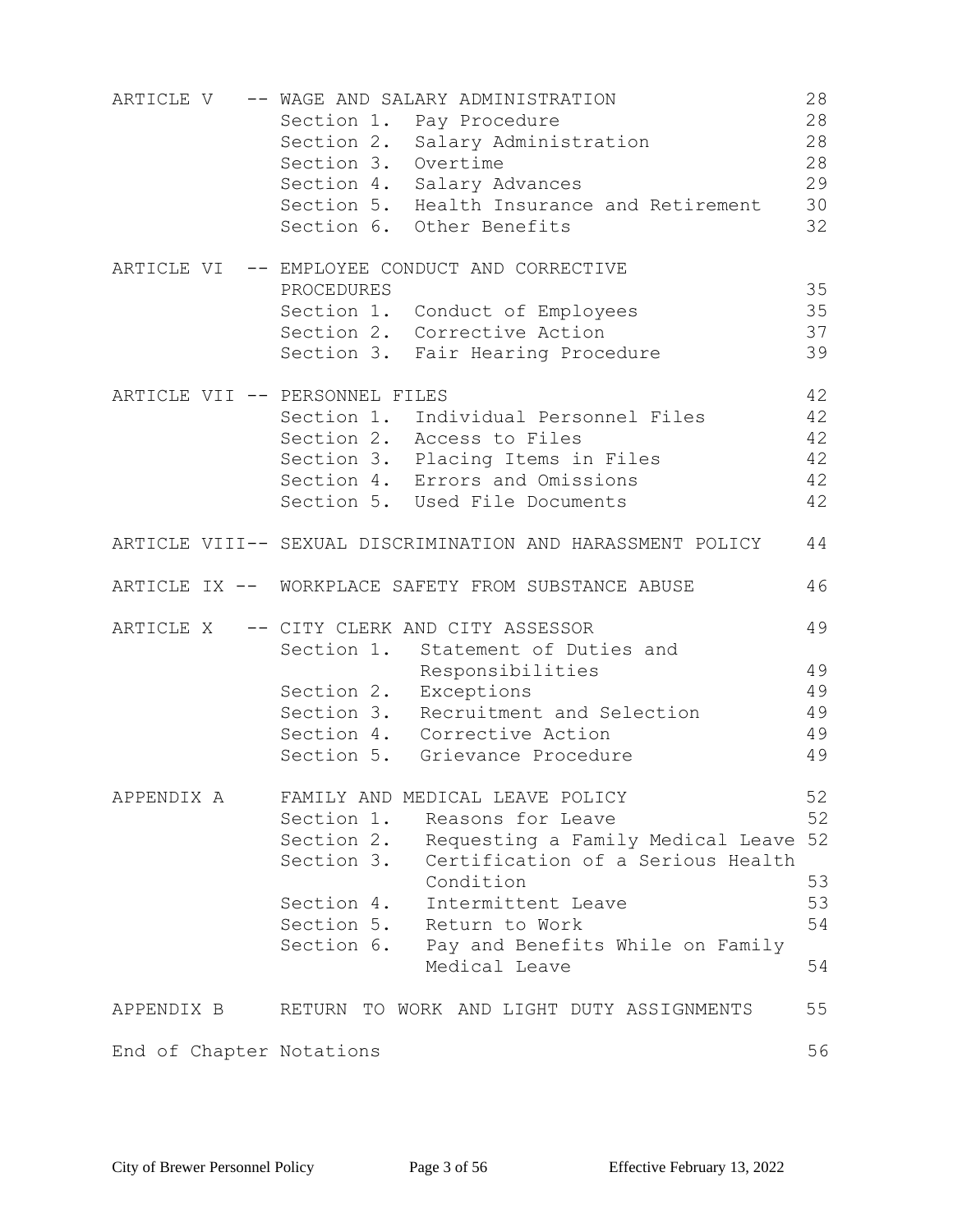#### **Preamble**

Where the terms and conditions of this policy are in conflict with the terms and conditions of any active contract with any collective bargaining unit of the City of Brewer, the employees under said collective bargaining contract shall be bound by the terms of the active collective bargaining contract. Employees eligible to join bargaining units and who choose not to join the bargaining unit are considered to be represented by the bargaining unit for the purpose of this personnel policy and they are consider to be covered by the applicable contract. However, the applicable state statutes shall take precedence over this policy and any active collective bargaining contract.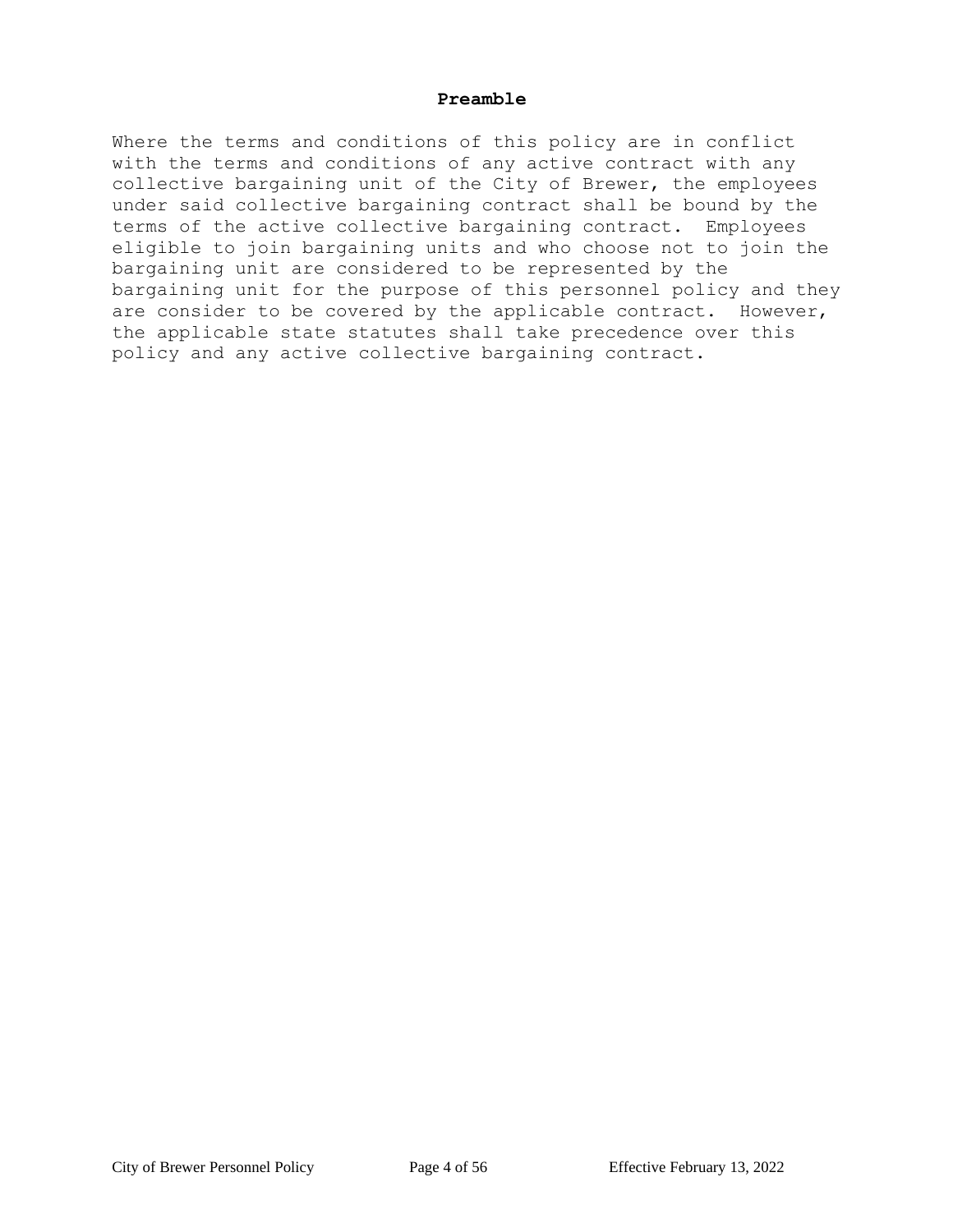## **ARTICLE I EMPLOYMENT PRACTICES**

SECTION 1. EQUAL OPPORTUNITY POLICY. (#2) The City of Brewer's employment policy shall provide for equal employment opportunity to its employees and applicants for employment in compliance with all State and Federal regulations. Without regard to race, color, sex, creed, political affiliation, religion, age and physical or mental disability (where the disability will not interfere with the employee's ability to perform the requirements of the position). The City fills its job requirements by selecting from the available labor force those applicants best matched to perform the duties required.

a. PURPOSE. The purpose of this policy is to reaffirm the City's position regarding non-discrimination in all matters relating to employment throughout the organization.

b. RESPONSIBILITY. The City Manager or his or her designee will be responsible for administering and complying with the non-discrimination policy. In addition, all department heads will be expected to conduct their departmental business according to the spirit and intent of this policy.

c. SCOPE OF EMPLOYMENT RELATIONSHIP. As an indication of the City's commitment to Equal Employment Opportunities, the City's policy of non-discrimination must prevail throughout every aspect of the employment relationship, including recruitment, selection, placement, training, compensation, promotion, transfer, layoff, recall and termination.

- d. PROCEDURE FOR COMPLIANCE.
	- 1. Notify all appropriate recruitment sources in the area of the City's equal opportunity policy.
	- 2. Include the phrase "Equal Opportunity Employer" in all help wanted advertising.
	- 3. Include the equal employment opportunity clause in purchase orders and subcontracts where applicable.
	- 4. Expect that all labor unions with which we have collective bargaining agreements adhere to the same policy of non-discrimination in their dealings with City employees.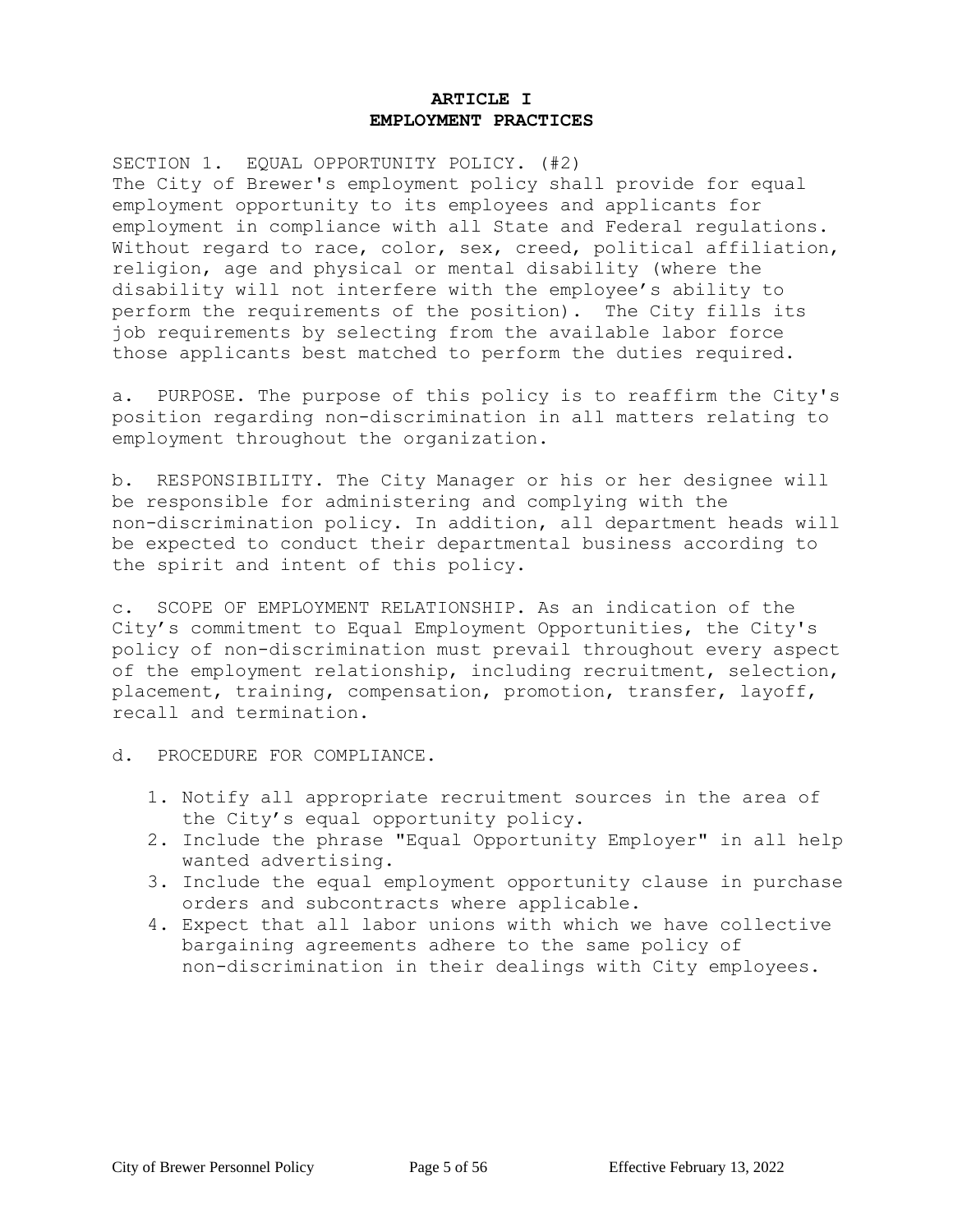## **ARTICLE II RECRUITMENT AND SELECTION**

#### SECTION 1. GENERAL.

Recruitment of persons for departmental positions with the City of Brewer shall be the responsibility of the department heads, subject to the approval of the City Manager.

## SECTION 2. FILLING VACANCIES.

Except as provided in Section 4 (a) below when a vacancy occurs or is expected to occur in an existing position and the department head wishes to fill the vacancy, the department head must notify/consult the City Manager of the vacancy and request approval to recruit applicants to fill the position. Recruitment shall be accomplished according to the guidelines established in this Article (Recruitment and Selection). The recruitment of or promotion to a department head and other high ranking City personnel, (e.g. Administrative Assistants, etc.), except for appointed positions of the City Council, will be the responsibility of the City Manager. All solicitation of applications for positions with the City of Brewer shall be conducted in a manner consistent with the non-discrimination policy set forth in this manual. (#1)

SECTION 3. CREATION OF A NEW POSITION.

The recruitment of departmental personnel for a new position can be routinely accomplished by the department head, but only after authorization and approval from the City Manager and the City Council for the creation of a new position.

SECTION 4. PROMOTIONS & RECLASSIFICATIONS.

a. PROMOTIONS.

1. Competitive Selection Process. Subsection 2 below, all full-time promotional positions will be filled by the competitive selection process. The City shall always seek the best-matched person for the particular job. Where City employee and outside applicants have equal qualifications; the City employee will be given preference. Department heads shall have the authority to recommend promotions, subject to the approval of the City Manager. Promotion shall mean when a City employee moves to a position in a higher pay range and/or increased responsibilities.

2. Promotion from Within. Upon written request of the Department Head and subject to the approval of the City Manager, the Department Head may recommend that a subordinate be promoted to the supervisor's position without going through the competitive selection process. In the case of a vacancy in a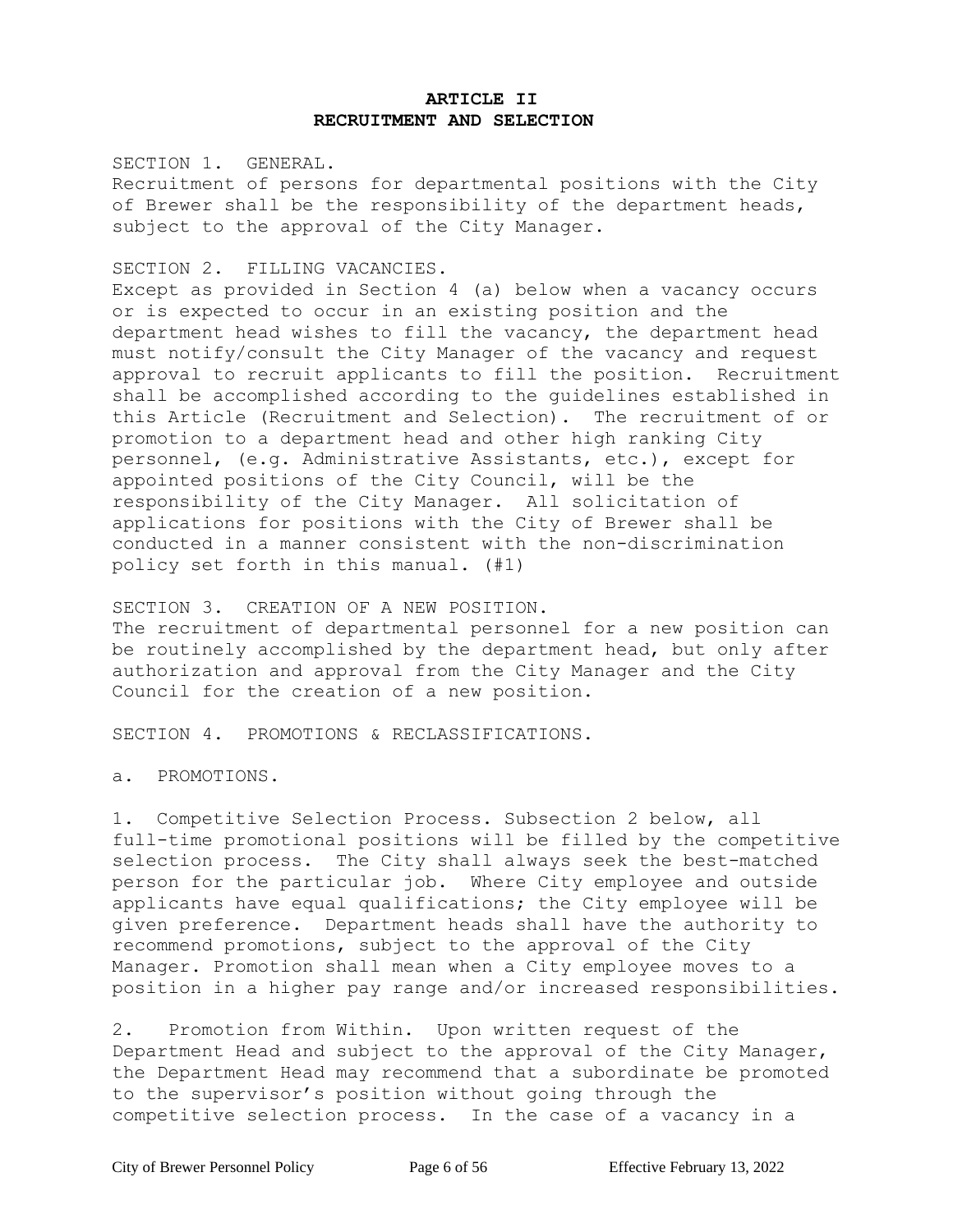position of Department Head or other high ranking City personnel, the City Manager may promote a subordinate to that position without going through the competitive selection process. (#1)

b. RECLASSIFICATIONS. On occasion, the title or rank given to a particular position is not appropriate for the tasks being performed. In these cases, a reclassification may be necessary. A reclassification shall mean the change of title or rank of a position with no change or no substantive change in job duties (job description). This may or may not involve a pay change.

c. PROMOTION AS A RESULT OF RECLASSIFICATION. A reclassification may result in increased employee responsibility and/or increased compensation. This may occur without the competitive selection process based on the Department head's recommendation with the approval of the City Manager.

#### SECTION 5. TRANSFERS.

An employee of the City may transfer to a position in another department if there is a position available, the City wishes to fill the position, and the transfer is approved by the City Manager. Requests for transfer must be submitted in writing at least two weeks prior to the time for which transfer is requested. The requesting employee is responsible for maintenance of transfer procedures and acquisition of the necessary departmental approvals. Obtaining final approval of transfer from the City Manager will be the responsibility of the head of the department to which the employee requests transfer. If more than one employee seeks transfer to the same position, the transfer will be approved according to the promotional guidelines stated in Article II Section 4.a.

## SECTION 6. RECRUITMENT PROCEDURE.

a) Temporary Filling of Positions: The City Manager is authorized to alter the recruitment procedure where deemed necessary on a temporary basis, particularly when immediate filling of a position is necessary. Such allowable alterations are intended for temporary positions. If such a position is to become regular, the position will be considered vacant and the normal recruitment procedure will be followed to fill the position. To compete for the position, the temporary employee in the position will be required to apply for the position and will be subject to the same testing procedures as any other applicants. Changes from the prescribed recruitment procedure must be done in such a manner as to maintain adherence to local, State and Federal Equal Opportunity regulations.

b) Full-time Employees – Regular Recruitment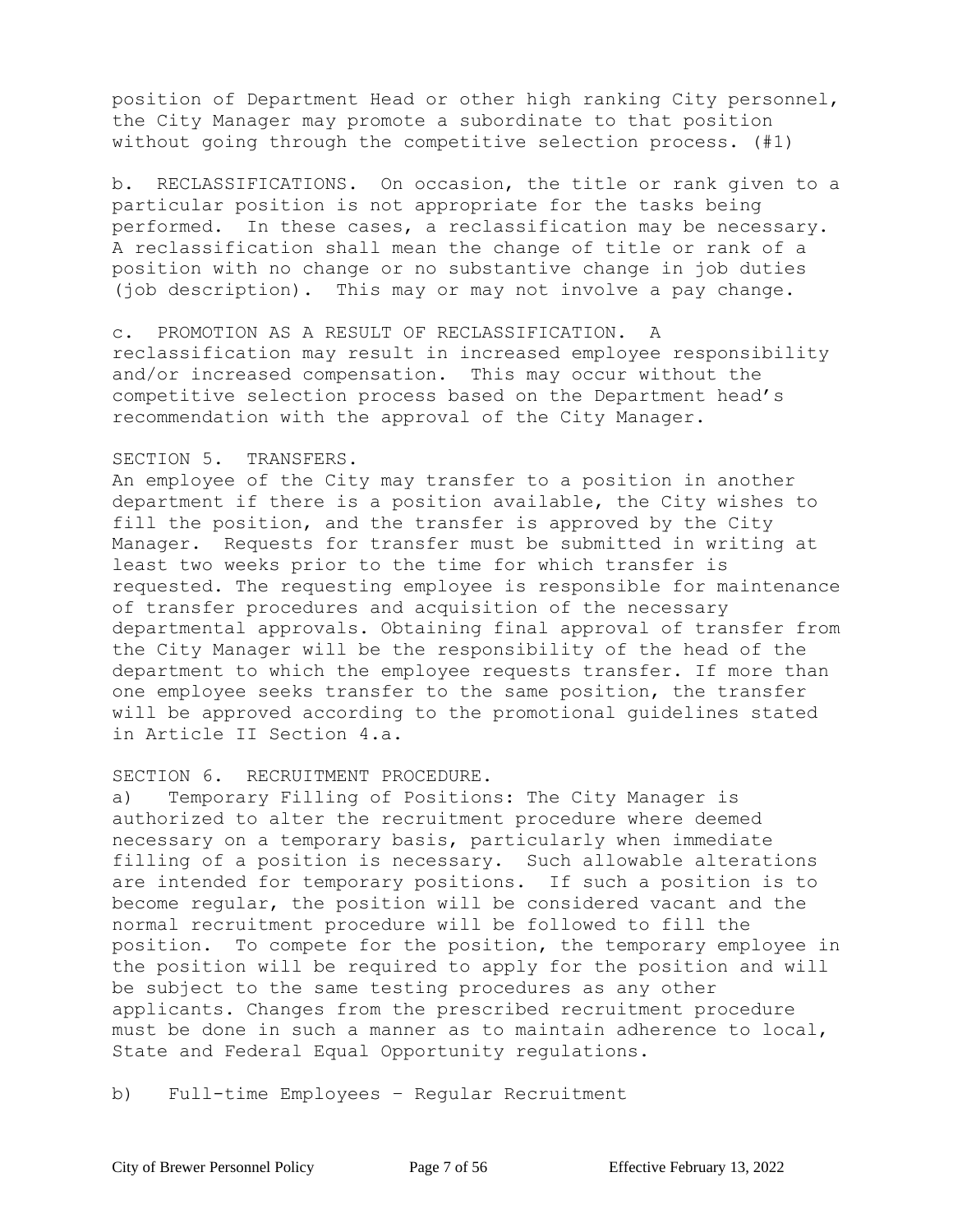a. A Notice of Position Opening, which the City wishes to fill, shall be posted at the offices of each Department hiring the position, one prominent location at City Hall, and the City's website. This posting will allow City employees interested in promotion or transfer to the position, an opportunity to apply. The notification shall be posted for the duration of the application period. (#4)

b. The position will be advertised in a newspaper of local circulation for a period of no less than one (1) day. Ads and inquiries may be published in professional journals, magazines or web sites. (#2)(#4)

Position postings and advertisements shall have the following composition:

| Announcement   | EMPLOYMENT OPPORTUNITY     |
|----------------|----------------------------|
| City Name      | CITY OF BREWER             |
| Position Title | WASTEWATER TREATMENT PIANT |
|                | OPERATOR TRAINEE           |

Description of Duties & Duties include: Assisting in the Responsibilities operation and maintenance of plant equipment and pumping stations plus laboratory work.

Description of Education & High School diploma or equivalent Experience Required & required. Must have mathematical & Preferred mechanical ability. Treatment plant experience preferred.

Statement of Salary & Competitive salary and fringe Benefits (may give benefits. specific salary amount

Application materials For application material, contact: address & contact points City Manager's Office, 80 No. Main St.

 City Hall, Brewer, ME 04412 Tel. 989-7500

Application Deadline **Application** deadline

or range in some cases)

5:00 p.m. September 10, 1999.

Equal Opportunity Statement Equal Opportunity Employer

c. An application deadline should be established for the receipt of all applications to fill the position. Applications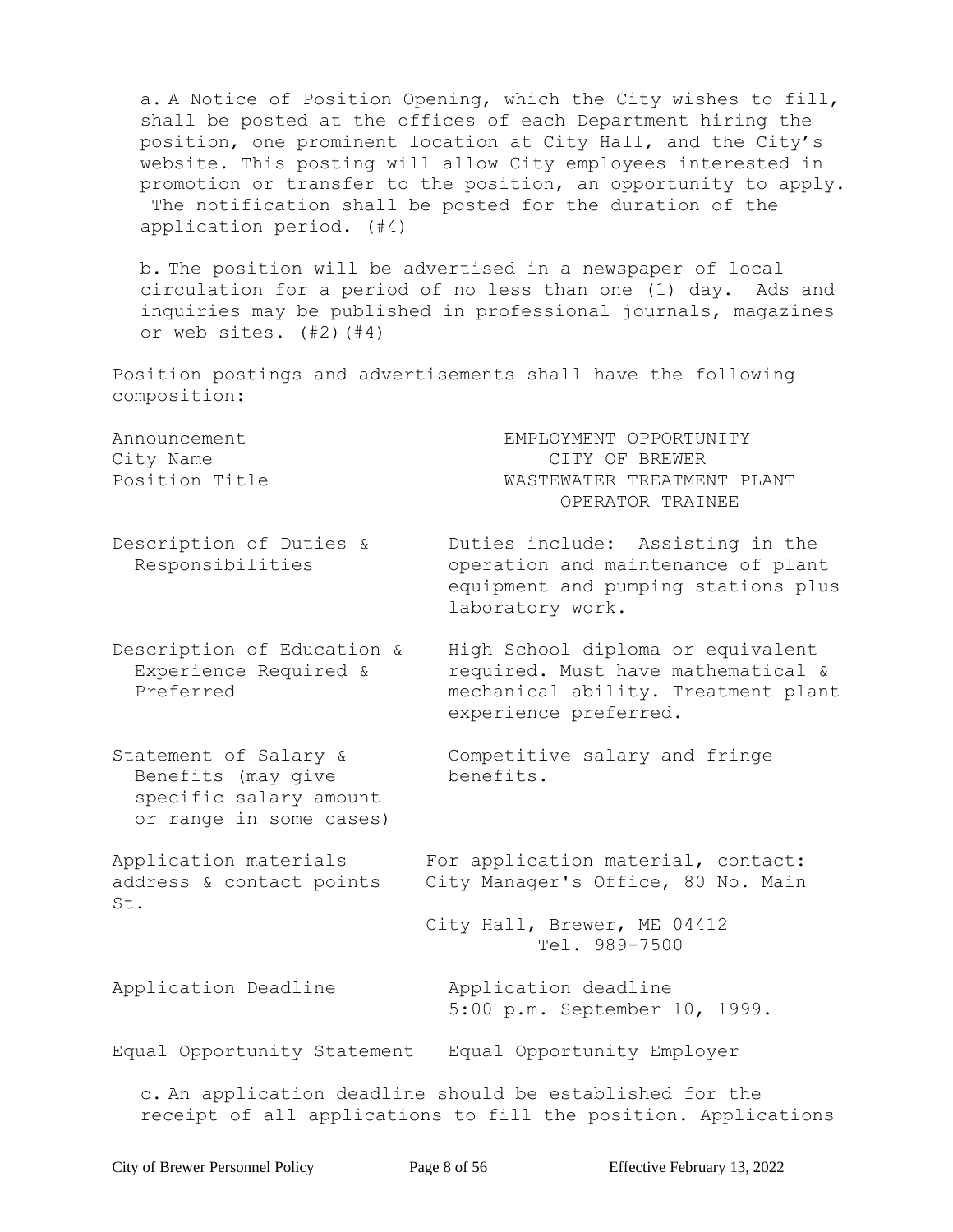for a position will not be considered if received after the time and date established as a deadline to receive applications. The application period will be a minimum of seven (7) days, except under unusual circumstances as allowed by the City Manager.

d. All candidates for employment with the City of Brewer shall be required to complete the City's employment application. Resumes and letters of recommendation may also be submitted and in some positions will be required. Resumes and applications for employment shall be considered confidential in accordance with 30-A MRSA §2702, as amended from time to time, subject to disclosure of certain materials regarding the applicant who is hired.

e. Personal interviews will be conducted for all final candidates for employment. If sufficient qualified applicants have been submitted, a minimum of three candidates will be interviewed.

f. At the discretion of the City Manager, written or oral examinations may be required for certain positions.

g. Verification of information stated on the "Application for Employment" and a check with references and prior employers are required.

h. When a department head has selected a final candidate, he or she shall inform the City Manager of their recommendation, providing documentation regarding the candidate, such as a resume, letters of recommendation, the employment application, and interview results, as appropriate. (#4)

i. A post offer employment physical examination or an annual medical assessment as defined by statute is required for all new full-time regular employees in the Police and Fire Departments and for some selected positions in other departments. Psychological exams are also required in the Police and Fire Departments. In these cases, hiring of the recommended candidate may be conditional upon the results of these examinations. Medical problems that cannot be reasonably accommodated and would impair performance of an essential job function may disqualify the candidate from employment. The cost of such examinations will be borne by the City.

j. Once approved by the City Manager, a letter offering employment to the new employee will be made by the department head to whom the new employee will be responsible. If accepted, the department head will issue the letter of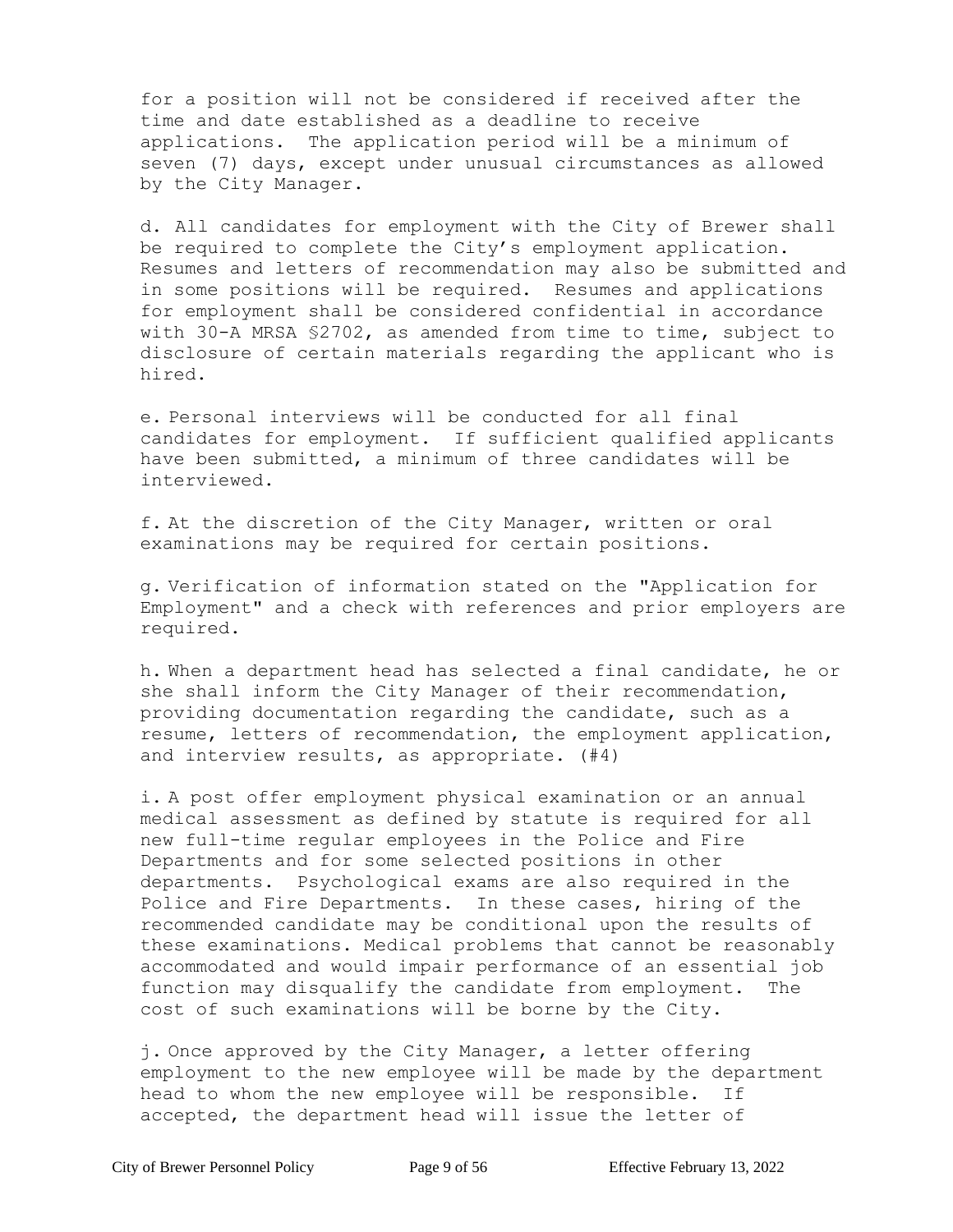employment and prior to the formal announcement, will inform internal candidates in writing, of their unsuccessful bid for the position. The hiring of supervisory and high ranking personnel and any position, required by ordinance, will be done by the City Manager. In the case of police officers and firefighters, appointment by the City Manager is required.(#2)

k. All newly hired and/or appointed personnel will be required to report to their department head on the first day of employment to undergo processing for employment and a pre-employment briefing. The briefing will consist of completing personnel forms, tax withholding forms, safety orientation, review of personnel regulations, sexual harassment training, Internet Policy, Computer Use Police and dissemination of benefit information. All new employees must undergo the pre-employment processing and orientation before being placed on the City's payroll. (#2)

Authorization from the City Manager must be obtained for both full-time and part-time employees before being placed on the payroll. The City Manager's office will be responsible for maintaining all official personnel and employment records of each City employee.

It shall be the responsibility of the newly hired and/or appointed employee's department head to prepare and maintain the EMPLOYEE Orientation form for each new employee. The department head will be responsible for notifying the various city departments who have responsibility for maintaining and processing employee benefit records.

SECTION 7. RECRUITMENT PROCEDURES (TEMPORARY, PART-TIME AND SPECIAL EMPLOYEES). The categories of employees are set forth in Section 10. The recruitment procedure for employees other than those designated as regular full-time is as follows:

a. PART-TIME REGULAR - employees shall be hired according to the recruitment guidelines in Article II Section 6.

b. PART-TIME TEMPORARY - employees shall be recruited in a manner as prescribed by the City Manager. Employees in this category shall be required to complete the employment application form and payroll information.

c. FULL-TIME TEMPORARY - employees shall be required to fill out the employment application. The Department Head will choose the top 3 to 5 candidates for interview and will make the decision as to who will be hired.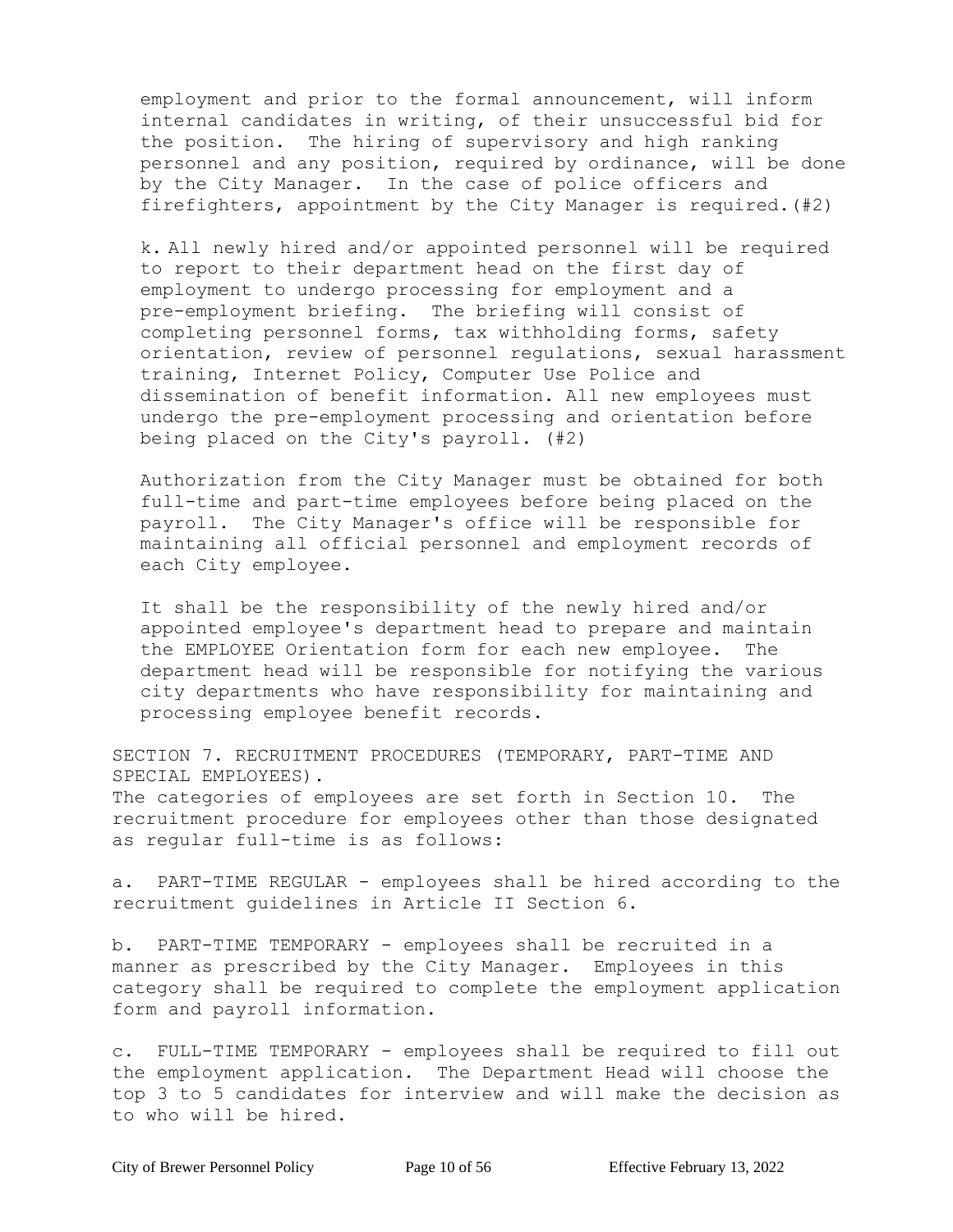d. PART-TIME CALL - employees shall be recruited in a manner as prescribed by the City Manager. Employees in this category shall be required to complete the employment application form and payroll information.

SECTION 8. ELIGIBILITY. Individuals shall be recruited from a geographic area as wide as is necessary to assure obtaining well-qualified candidates. Employment is not limited to residents of the City of Brewer.

SECTION 9. DISOUALIFICATION OF APPLICANTS. Throughout the hiring process applicants may be disqualified from consideration for employment with the City of Brewer. The reasons for disqualification of an applicant include, but are not limited to:

- 1. Lack of minimum qualifications for the position.
- 2. Candidate has been convicted of a crime. (Applies to Police and Fire Departments and other departments where conviction would impair the effectiveness of the employee's job performance.)
- 3. Candidate has falsified or omitted information on an application for employment.
- 4. Candidate has a driving record (for positions requiring driving city vehicles only) which restricts the applicant's ability to be insured by the City's insurance carrier.
- 5. Commission of a crime of moral turpitude.
- 6. Commission of a crime of domestic violence.

SECTION 10. CLASSIFICATION OF EMPLOYMENT. DEFINITIONS:

a. FULL-TIME REGULAR - employees who are designated as fulltime regular and who are regularly scheduled to work 35 hours or more per week and who are employed for an indefinite period into the future after serving their probationary period. Full-time employees shall be eligible for City benefits for the position in which they are employed.

b. FULL-TIME TEMPORARY - employees who are designated a fulltime temporary worker and who are regularly scheduled to work 35 hours or more per week in a position which is temporary in nature and not intended to become regular. Employees in this category are not eligible for City benefits except those that may be mandated, such as Workers' Compensation, Earned Paid Leave, and Unemployment Compensation. Temporary employment may not continue for more than six months unless an exception is made by the City Manager for an extension not to exceed an additional six months. Employees in this category who are employed for more than six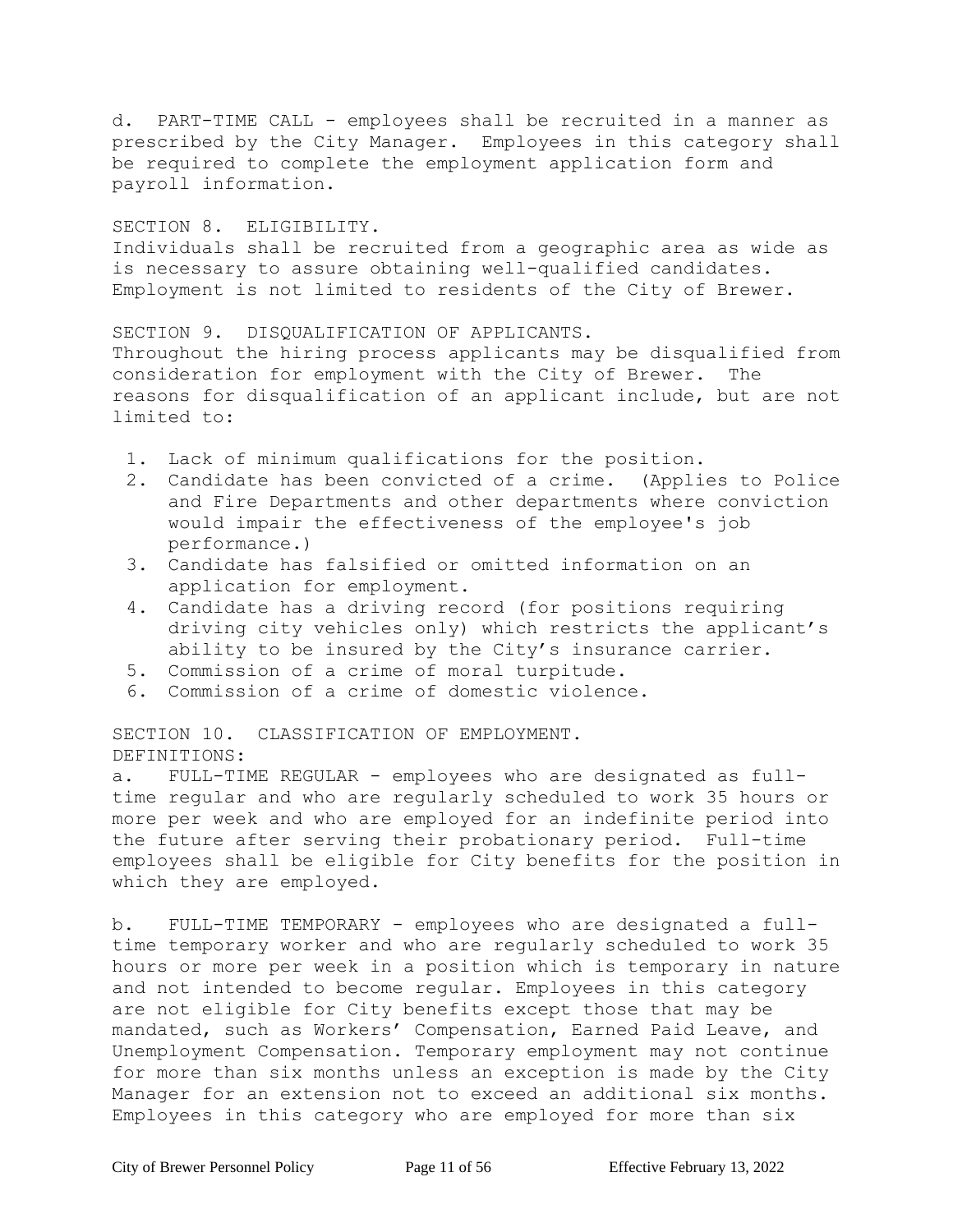months are eligible for holiday and sick leave proportionate to hours worked. Sick leave shall begin to accumulate after the six months service according to the policy applicable to full-time regular employees. (#12)

c. PART-TIME REGULAR - employees who are designated as parttime regular and who are regularly scheduled to work less than 35 regularly scheduled hours per week on a continuing basis. Part-time regular employees are eligible for holiday, personal leave, vacation leave, and sick leave proportionate to hours worked. The sick leave policy and vacation leave policy applicable to full-time regular employees shall apply to employees in this category. (#2) (#4)

d. PART-TIME TEMPORARY - employees who are designated a parttime temporary and who are regularly scheduled to work for a period of less than 35 hours per week on a temporary basis. Employees in this category are not eligible for City benefits except those that may be mandated, such as Workers' Compensation, Earned Paid Leave, and Unemployment Compensation. (#12)

e. PART-TIME CALL – employees who do not work a regular weekly schedule and whose hours of work are on an on-call/as-needed basis. Employees in this classification include but are not limited to Part-time Firefighters. Employees in this category are not eligible for City benefits except those that may be mandated, such as Workers' Compensation, Earned Paid Leave, and Unemployment Compensation. (#12)

f. ACTING - when an employee leaves employment with the City or takes a leave of absence and it is desirable for that position to be filled immediately, (particularly supervisory positions) an employee from another position may be temporarily appointed to the vacant position until the employee on leave returns or the recruitment procedure is completed and a regular employee is hired. Compensation for assuming an acting position will be appropriately adjusted.

g. OTHER EMPLOYMENT DESIGNATIONS. The following positions are designated as Department Heads: Code Enforcement Officer, Planner, Human Services Director, Technology Director, Economic Development Director, Finance Director, Assistant City Manager, Librarian, Fire Chief, Police Chief, Parks and Recreation Director, Public Works Director, City Engineer, Water Superintendent, Director of Environmental Services and others as designated by the City Manager. (#2) (#4)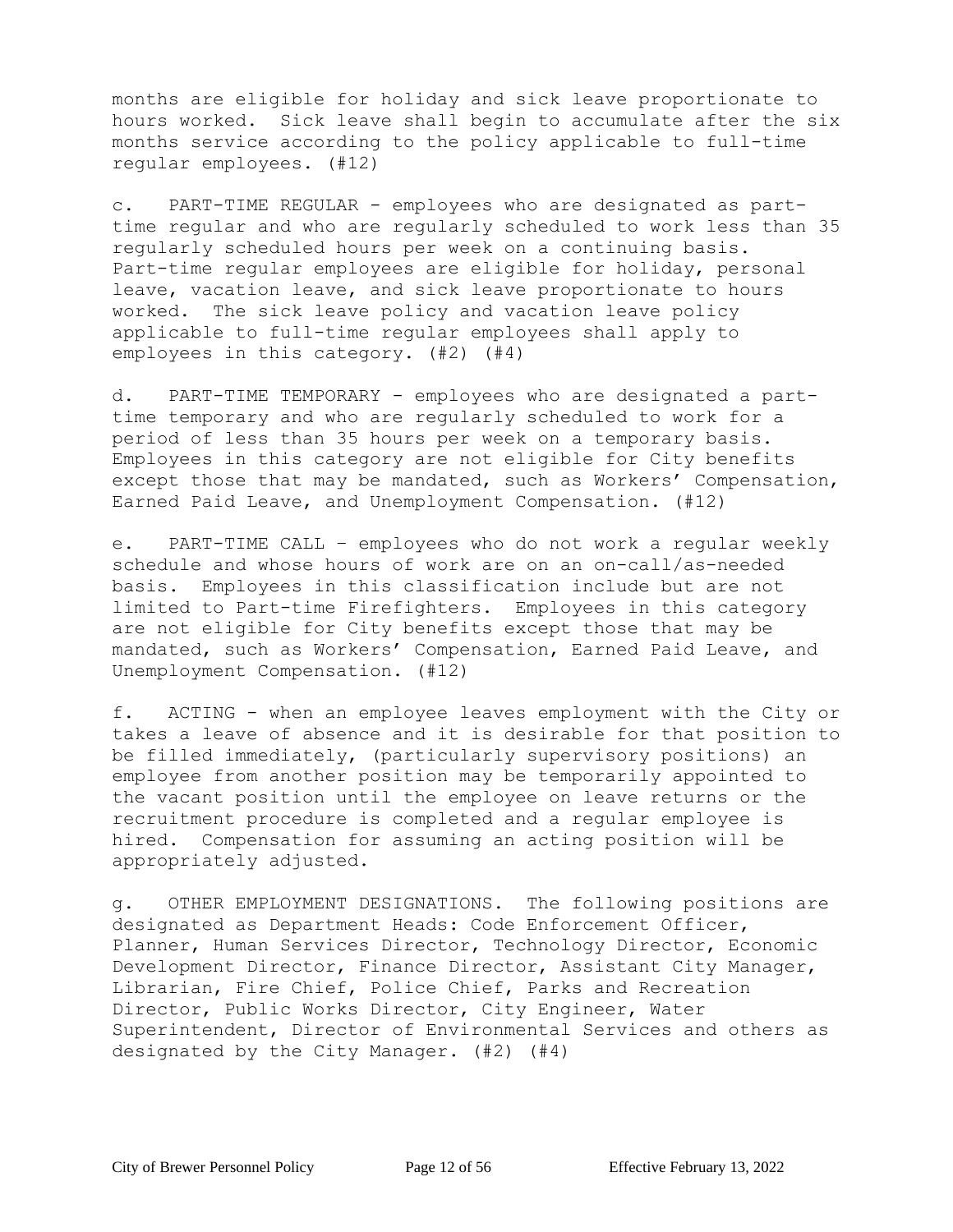h. SEASONAL EMPLOYMENT. Seasonal employment is appointment to a position that generally has a duration coinciding with one or more of the four (4) seasons and the position terminates with the end of one or more of the applicable season(s). Such employees are paid for hours actually worked and receive no other benefits except those that may be mandated, such as Workers' Compensation, Earned Paid Leave, and Unemployment Compensation. (#4) (#12)

i. STUDENT EMPLOYMENT. Student employment is employment of students during their enrollment in schools, including summer employment. Students may be paid as determined by the Department Head and in accordance with Federal and State laws. Student employees may be paid for hours actually worked and receive no other benefits except those that may be mandated, such as Workers' Compensation, Earned Paid Leave, and Unemployment Compensation. (#4) (#12)

j. WORKFARE. Workfare personnel includes individuals required to perform work for the City of Brewer under Title 22 MSRA §4316- A and are not deemed to be City employees from any purpose and are not entitled to pay benefits or other conditions contained within these Rules & Regulations. (#4)

The City Clerk and Assessor are generally considered Department Heads with the exception of their responsibilities outlined in Article X.

The City Manager may designate some employees as Middle Management for the purpose of receiving some benefits outlined in this personnel policy.

SECTION 11. PROBATIONARY PERIOD.

a. DEFINITION AND PURPOSE. The six-month probationary period provides the employee the opportunity to become acquainted with the job and learn any necessary skills. The new employee is responsible for learning the duties of the job and becoming capable of performing them. If at any time during this period it is determined by supervisory personnel that the employee is not capable of performing the duties of the position and/or has violated work rules the employee may be terminated immediately and without the same appellate rights as regular employees. The City Manager may extend the Probationary Period.

b. LIMITATIONS OF THE PROBATIONARY PERIOD. No employee of the City of Brewer shall be considered regular until the probationary period is successfully completed. Nonetheless new employees may be eligible for City benefits in accordance with their status and the requirements of the particular benefit. (#2)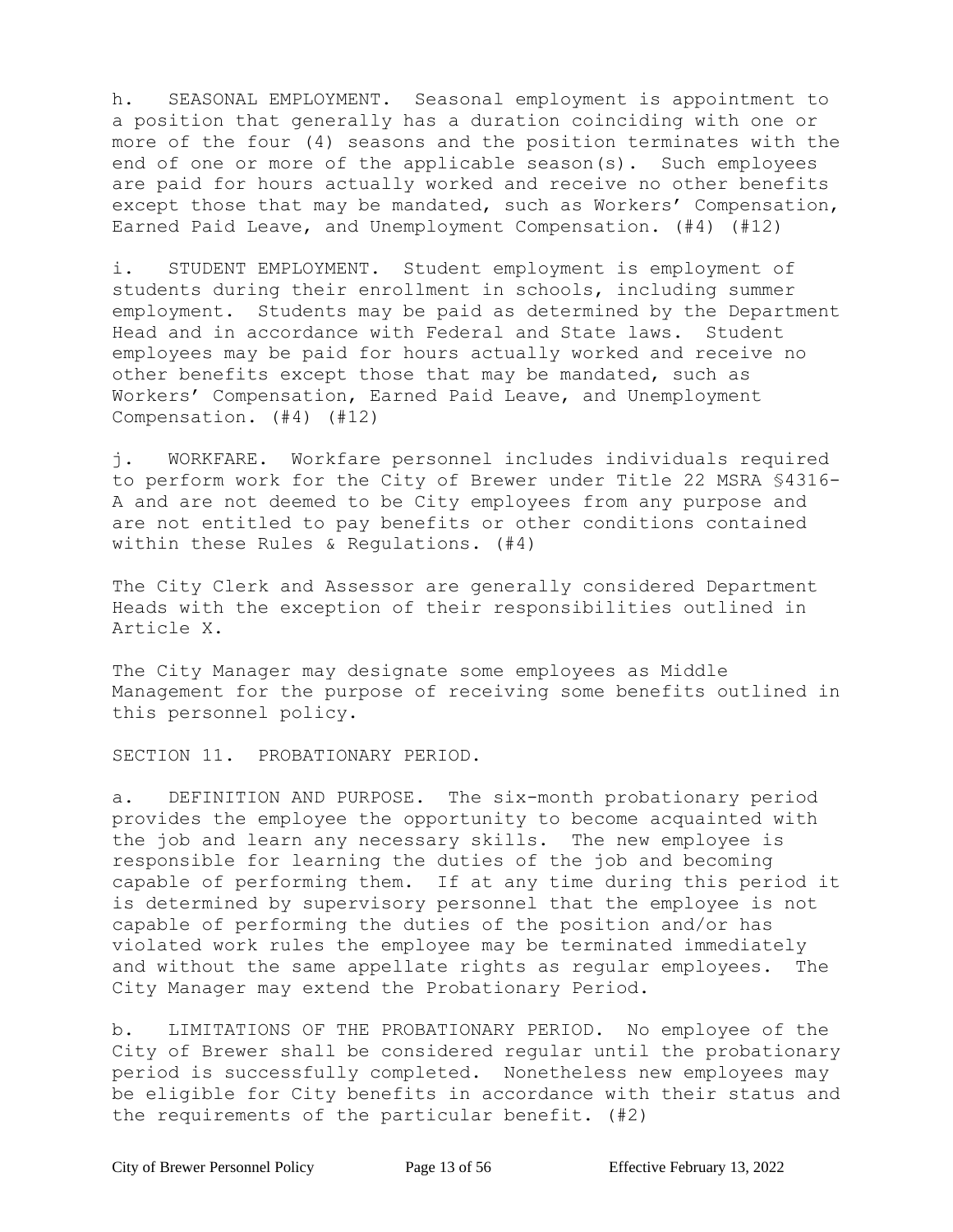c. DEPARTMENT HEAD PROBATION. Department heads that by ordinance or charter serve at the pleasure of the City Manager or City Council shall not be required to serve a probationary period.

d. PROBATIONARY PERIOD FOR PROMOTIONS. Employees of the City of Brewer who are promoted will be required to serve a probationary period of six months, which may be extended at the discretion of the City Manager. All benefits and seniority earned as of the date of promotion will be retained by the employee.

e. FOR CERTAIN EMPLOYEES. The probationary period may be determined by collective bargaining agreement or state law. During the probationary period, employees may be terminated without the same appellate rights as regular employees. The probationary period may be extended at the discretion of the City Manager.

f. TEMPORARY EMPLOYEES. If a full-time temporary employee becomes regular in the same job position, the time served as a temporary employee will be considered toward the probationary period for regular employment. Time served as a part-time temporary employee will not be considered toward the probationary period.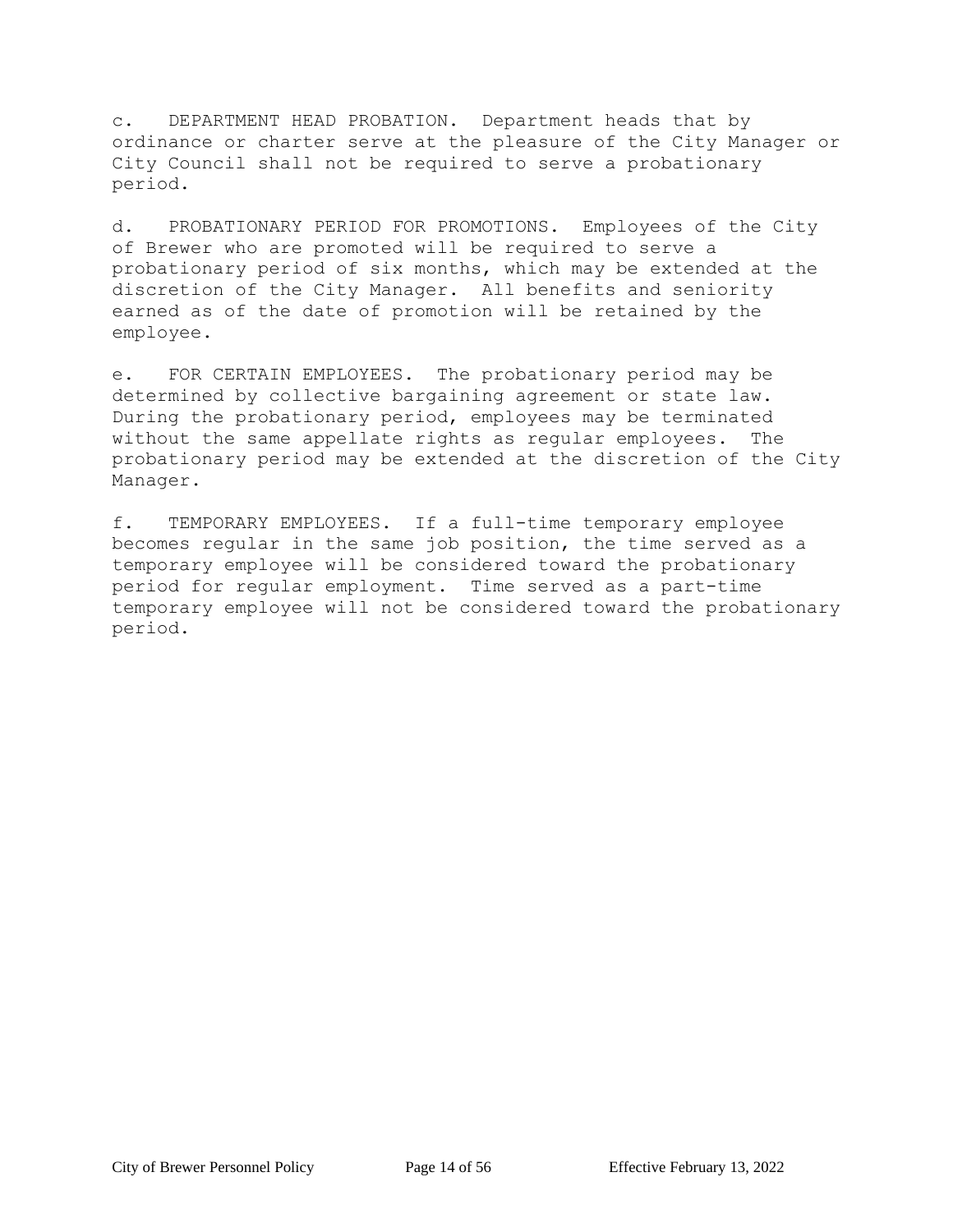## **ARTICLE III EMPLOYMENT POLICIES**

SECTION 1. OUTSIDE EMPLOYMENT. Full-time City employees must acknowledge that the City of Brewer is their primary employer and that City employees will remain at work or return to work when their services are required by the City. Employees of the City of Brewer may engage in outside employment provided such employment does not in any way hinder the proper performance of their duties or impair their efficiency to the City.

#### SECTION 2. EMPLOYMENT OF RELATIVES.

No person shall be employed by the City of Brewer who is related by blood or marriage as defined as immediate family in the bereavement section (Article IV Section 7) of this policy, to an employee in the same department or is related to an employee who has supervisory or compensatory control regardless of the department. Temporary employees whose term of service are six (6) months or less and call firefighters are exempted from the provisions of this section. (#2)

## SECTION 3. REDUCTION IN WORK FORCE.

When there is to be a reduction in the number of employees employed by the City, within a department, or in a particular position(s), the City Manager will make a thorough analysis of the situation, and consult with the heads of the affected departments for their advice in making such decisions.

The City Manager in consultation with department heads shall determine which position(s) shall be eliminated in the order of need for the service provided by the position(s).

Where two or more employees are in the same classification and not all of the employees in that classification are to be laid off, then the employee with the least seniority shall be laid off first. Seniority is defined as the length of continuous fulltime service to the City.

In the event of a reduction in force, the laid off person(s)may transfer to an equal or lesser vacant position within the City which the employee(s) is qualified to perform, as determined by the City Manager and the Department Head. If more than one laid off employee is qualified for said vacant position, the senior employee shall be given preference for that position.

Laid off employees shall have no displacement rights (bumping).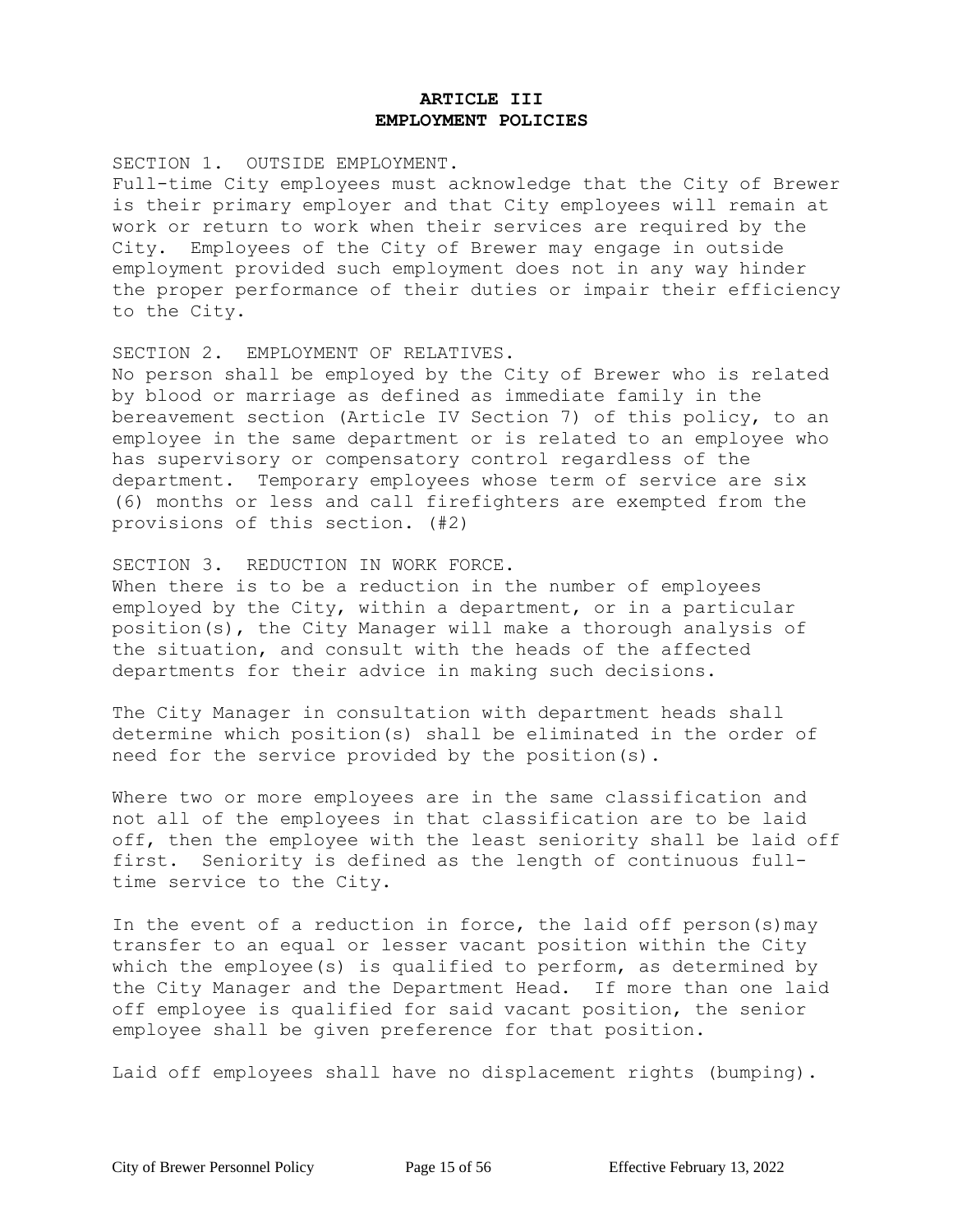a. NOTIFICATION OF TERMINATED EMPLOYEES DUE TO REDUCTION IN FORCE. Employees must be notified by the City Manager in writing at least two weeks before the effective date of termination due to layoff. Reasons for the layoff must be given in writing to the terminated employee. Employees who have given satisfactory service to the City and who are laid off will be eligible for re-employment in other positions for which they are qualified. Employees whose position or classification has been abolished shall be given preference for any vacancy that may occur in the City (within one (1) year of layoff), provided that the laid off employee is qualified for said vacant position, as determined by the City Manager and the Department Head. Laid off employees who are reinstated within one year of the date of last employment with the City shall retain their original date of hire and continue to be eligible for benefits that may exist at the time of rehire. Where more than one laid off employee is qualified for reinstatement, the employee laid off last shall be reinstated first. (#2)

## SECTION 4. STANDARD WORKWEEK.

The standard workweek for City employees is forty (40) hours, except that administrative and clerical personnel generally have a thirty-seven and one-half (37½) hour standard work week. The days and hours of work for Department Head employees and some Middle Management employees may vary from the standard workweek due to the nature of their job responsibilities

All employees are expected to be on duty at the scheduled starting time each workday. If, for any reason, an employee is not able to report for work at the scheduled time, the employee should notify his or her supervisor as soon as the employee becomes aware of the absence or tardiness.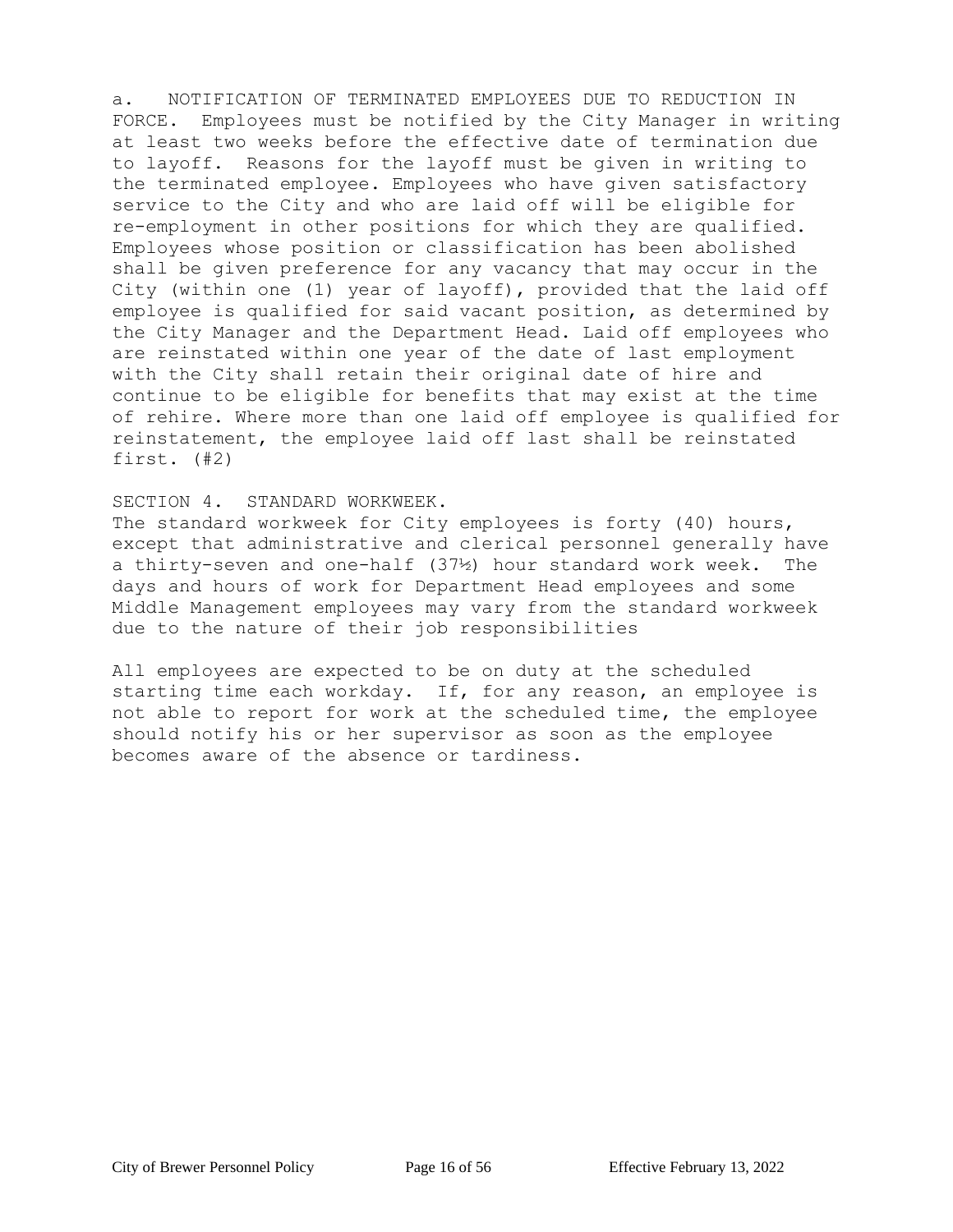## **ARTICLE IV LEAVES OF ABSENCE**

SECTION 1. GENERAL.

The City of Brewer seeks to provide for its employees certain protection and security of continuing salary or wage payments during periods when illness, vacation, emergency, or certain civic responsibilities that may require time away from the job. Such periods, termed "leaves of absence" are to be administered with the understanding that such leaves will be granted with pay only when qualified and available and the employee's responsibilities to the needs of the City are met.

SECTION 2. ANNUAL LEAVE.

a. GENERAL. Annual leave or vacation is established for employees of the City of Brewer so that during the year they may have an opportunity to enjoy periods of rest and relaxation away from the job. The provisions of this section comply with the requirements of the Earned Paid Leave Law (26 MRSA §637). (#12)

b. ACCRUAL OF TIME. Accrual of vacation time and regulations governing the taking of annual leave shall be dictated by a contract for all employees under a collective bargaining agreement. For all other employees, vacations with pay shall be based upon the number of completed years of continuous full-time employment with the City of Brewer.

Upon the beginning of continuous, full-time employment, each employee shall accrue paid vacation time at the rate of ten-twelfths (10/12) of a day for each full calendar month of full-time employment during each employment year through and including the sixth year of employment. Upon the beginning of the seventh year of full-time employment, each employee shall accrue paid vacation time at the rate of one and three-twelfths (1 3/12) day for each full calendar month of full-time employment during each employment year through and including the fourteenth year of employment. Upon the beginning of the fifteenth year of full-time employment each employee shall accrue paid vacation time at the rate of one and eight-twelfths (1 8/12) days for each full calendar month of full-time employment during each employment year thereafter.

#### VACATION SUMMARY

| 1 to 6 years     | 2 weeks (10 working days) |
|------------------|---------------------------|
| 7 to 14 years    | 3 weeks (15 working days) |
| 15 years or more | 4 weeks (20 working days) |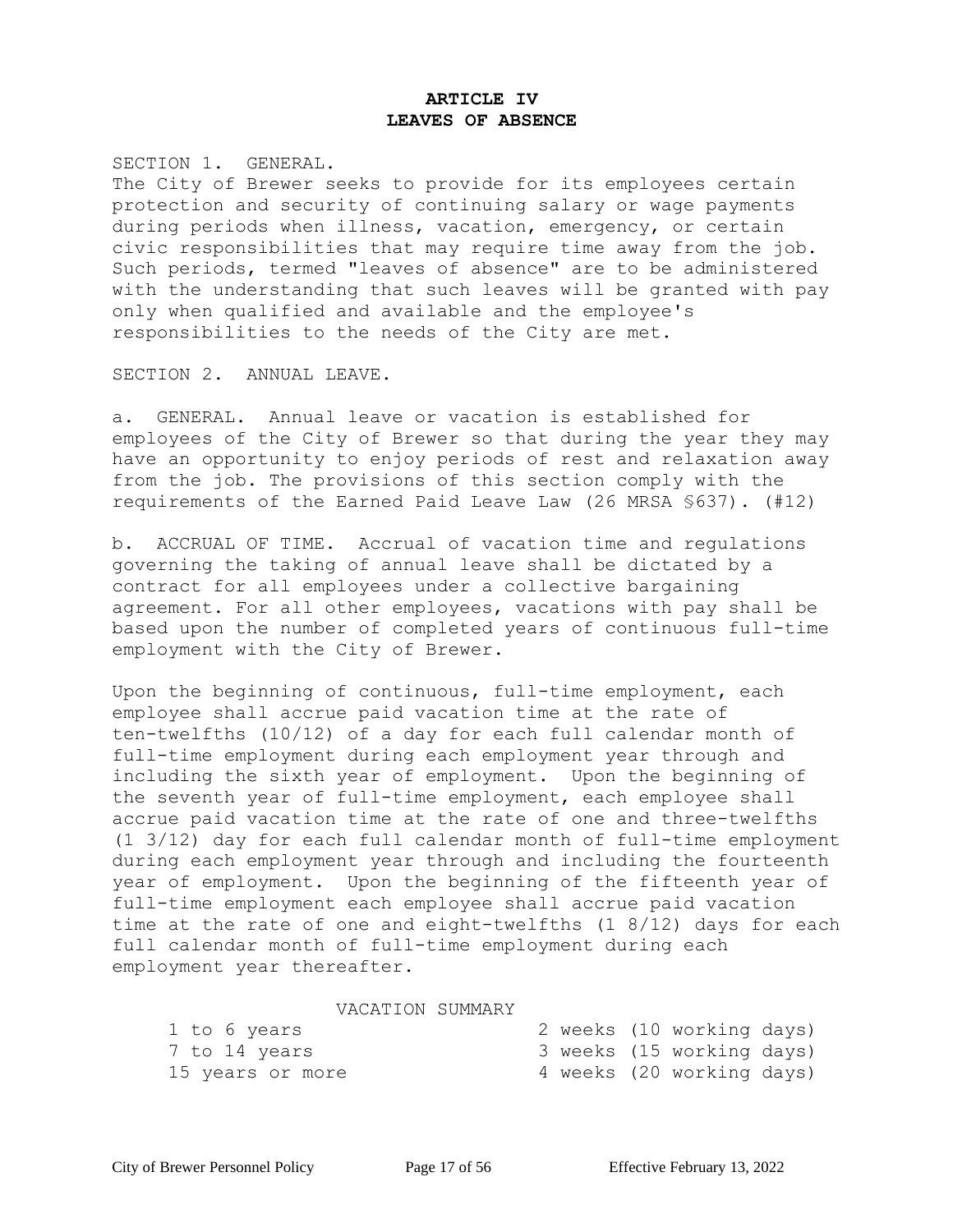ACCUMULATION. Vacation time earned in each employment year must be taken prior to the end of the following employment year. Unused vacation time may be accrued beyond the end of the following employment year with the written permission of the Department Head, City Manager or for the City Clerk and the City Assessor the Council Chairman, but in no case can vacation time be accrued more than 2 years beyond the employment year in which it was earned. Extended accrual of vacation time granted by written permission must be reported to the payroll office. Employees absent from work for more than thirty (30) days are not eligible to accrue additional vacation leave. (#2)

c. SCHEDULING. Accrued annual leave shall not be available for use until an individual has been employed by the City for 120 consecutive calendar days. The City Manager may, upon request and at his discretion, grant exception to this restriction. Except in the case of emergency, use of annual leave shall be approved in advance by the Department Head in accordance with the employee's preference and the needs of the department; provided, however, that no more than one person in a supervisory position within a department (a supervisory position means a position in which one employee other than the department head has the supervision of another employee within the same department) shall be on vacation at any one time if such vacation will reasonably necessitate overtime for other employees within the same department. When a conflict exists between the preferences of two or more employees, the preference of the employee with the greatest seniority within the job classification shall be given first consideration. If a paid holiday occurs during the employee's vacation, the employee may take an additional vacation day annexed to the scheduled vacation, or take the day at any other time during the employment year. Different provisions may govern employees working under a union contract. (#12)

d. RECORDKEEPING. A "Request for time Off" form shall be completed by the employee requesting vacation item. This form will then be forwarded to the Finance Department (Payroll). This form includes the dates of annual leave. If an employee wishes to receive advance pay for the vacation time, he/she must fill out a salary advance form (See Article V, Sec. 4b) which must be submitted to the payroll office the Tuesday prior to the payroll date for which the advance payment is requested. e. INCREMENTS. One week of annual leave shall be taken as a five (5) day increment, all other accrued annual leave may be taken in increments as small as one half hour. Sick leave, sick bonus leave, personal leave, and executive leave may also be taken in half-hour increments. Different provisions may govern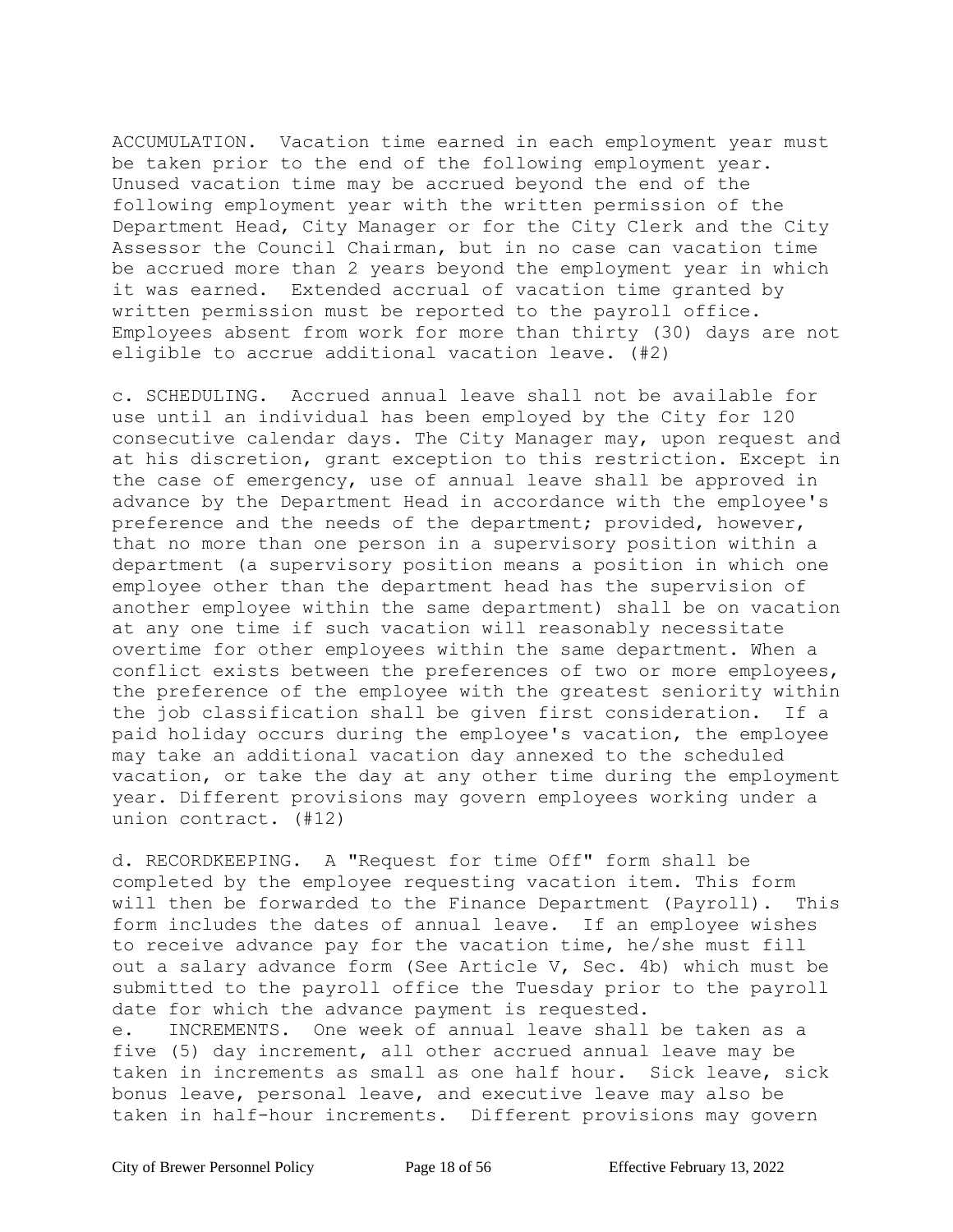employees working under a union contract.

TIME CONVERSION. (#2) The following will be used to convert a day to hours for full-time employees:

| Hours per Week | Hours per Day     |
|----------------|-------------------|
| 40             | 8 (10-Water/WPCF) |
| 37.5           | 7.5               |
| マヒ             |                   |

The following will be used to convert a day to hours for parttime employees:

#### Regular Weekly Schedule

Hours per day will be Weekly Hours divided by five (5) days rounded to the nearest half-hour.

#### Irregular Weekly Schedule

Hours per day will be Total Hours from anniversary date to anniversary date divided by 260 (52 weeks X 5 days per week) rounded to the nearest half-hour.

f. TERMINATION. Upon termination of employment with the City of Brewer, all employees will be paid all vacation time accumulated as of the date of termination.

SECTION 3. EARNED PAID LEAVE. (#12)

a. GENERAL. Employees not eligible for Annual Leave may be eligible to receive Earned Paid Leave in accordance with 26 MRSA §637.

b. ACCRUAL OF EARNED PAID LEAVE. Eligible employees are entitled to earn one hour of paid leave for every 40 hours worked, up to 40 hours in one year of employment. Accrual of leave begins on start of employment. Unused accrued leave shall carry forward to the following year. However, accrual of earned paid leave is capped at 40 hours.

c. USE. Once an employee has been employed for 120 calendar days, they may use earned paid leave for any reason and can use it in increments of 1 hour. Use of leave must be scheduled to prevent undue hardship on the department as reasonably determined by the Department Head. Employee must provide at least 2 weeks' prior notice to their supervisor of their intent to use this leave, unless leave is for an emergency, illness, or other sudden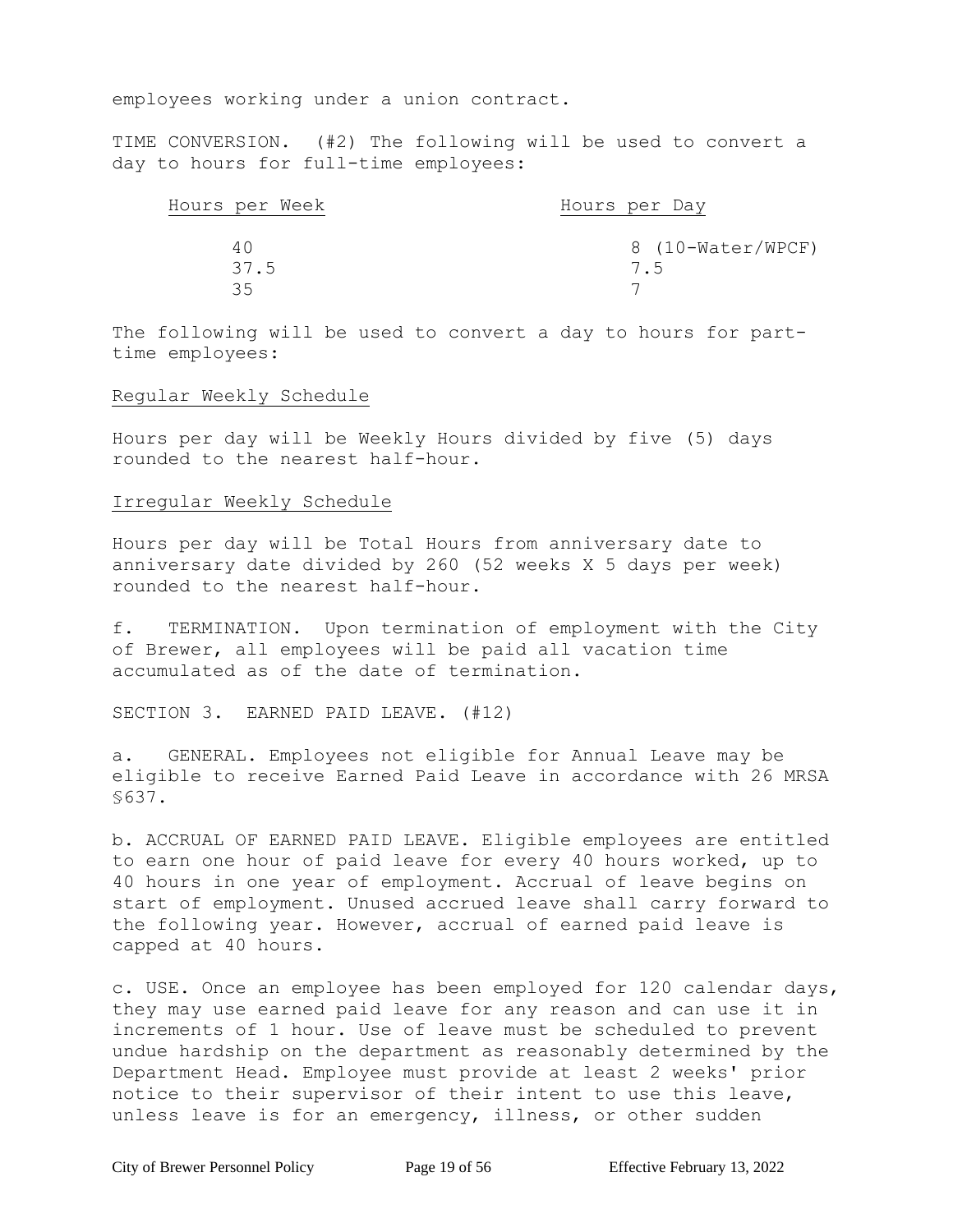necessity where advance notice may not be feasible, and then notice must be given as soon as practicable. Earned Paid Leave will be paid at the employee's regular rate of pay as established in the week immediately prior to taking Earned Paid Leave.

d. UPON SEPARATION. Unused accrued leave will be forfeited at time of separation.

SECTION 4. HOLIDAYS.

a. RECOGNIZED HOLIDAYS. The following days shall be holidays for employees of the City of Brewer: New Year's Day, Dr. Martin Luther King, Jr. Day, President's Day, Patriot's Day, Memorial Day, Juneteenth, Independence Day, Labor Day, Indigenous Peoples' Day, Veteran's Day, Thanksgiving Day and the day immediately following it, and Christmas Day. If a holiday falls on Saturday, the preceding Friday shall be deemed a holiday, and when a holiday falls on Sunday, the Monday following shall be observed as a holiday. (#13) (#15)

b. PAY. All employees (except temporary employees with less than six (6) months of service and part-time call employees) covered by this policy shall receive full pay for the holidays listed above.

c. ELIGIBILITY. In order to be compensated for a holiday, an employee must have worked or have been on an approved absence, except an unpaid leave of absence, the workday preceding and the workday following the holiday. Employees receiving workers compensation shall not be eligible for holiday pay. Employees absent from work for more than thirty (30) days are not eligible for subsequent holiday pay during the period of their absence.

d. HOLIDAYS. Non-Standard workweek. Employees working a nonstandard workweek shall be eligible for holiday pay equal to the number of work hours scheduled for the holiday, as provided in paragraph b. above. If the holiday occurs or is observed on a work day when the employee is not scheduled to work, the employee shall be eligible for holiday pay, proportionate to average hours worked on a weekly basis, in addition to the regular weekly pay.

A non-standard workweek is defined to include a work schedule of four or fewer workdays per week or a different number of work hours each day of the workweek.

SECTION 5. SICK LEAVE.

a. GENERAL. The City of Brewer provides a plan of sick leave to provide some continuation of pay for employees who, through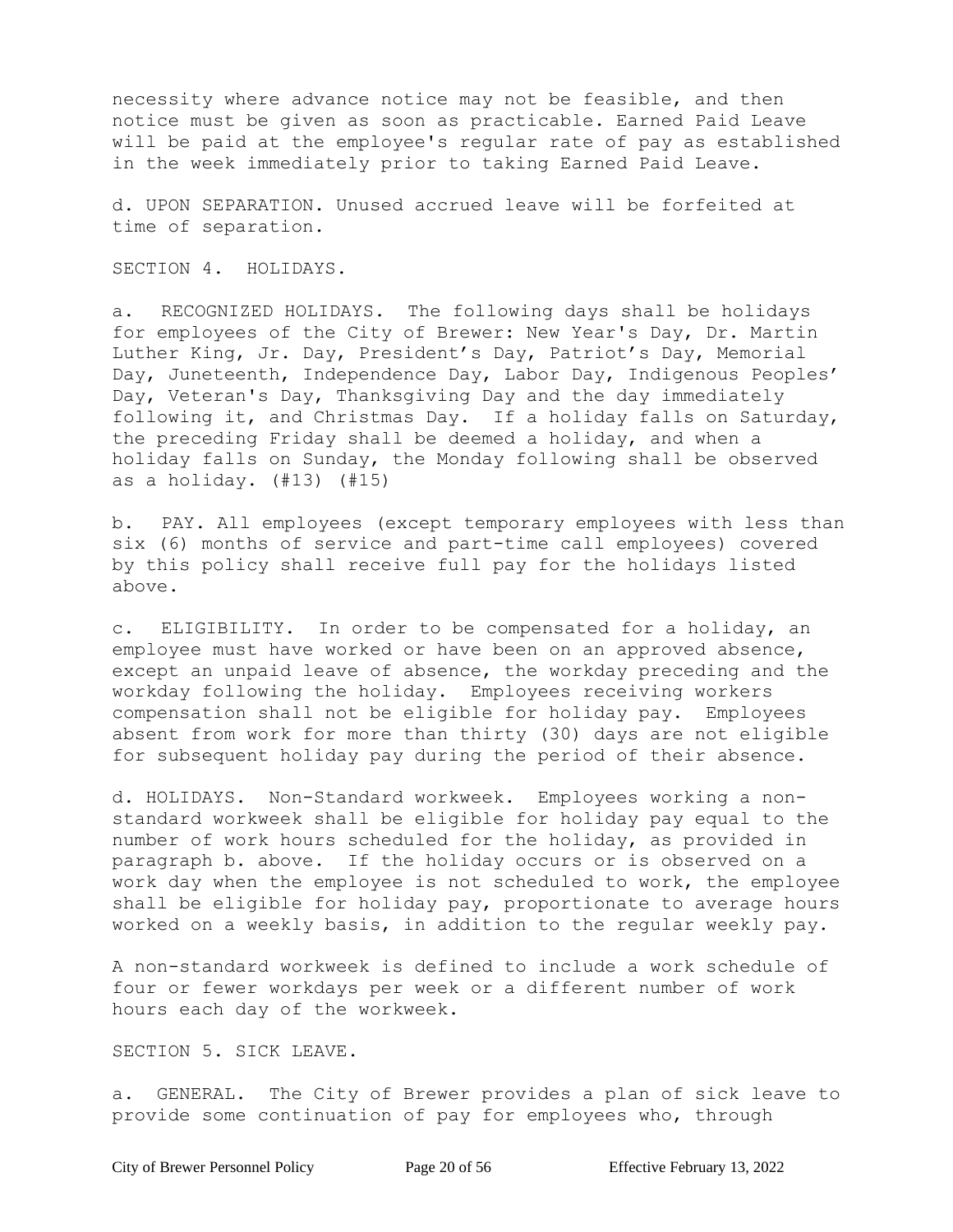illness or injury (not related to employment) are unable to perform their duties and/or illness or injury to a member of the employee's immediate family. Periods to which this policy applies are those which, in the opinion of the Department Head, justify absence from work because of illness or injury which would seriously impair the ability of the employee to perform his or her normal duties. The City reserves the right to require a doctor's certificate to certify the fact of the illness or injury. It is the intention of the City to exercise this right only when abuse of sick leave is suspected or when the sickness extends more than five (5) days in a twelve- (12) month period.

b. EXTENDED LEAVE AND WORKERS' COMPENSATION. In cases of a long illness or disability, where total accumulated sick leave is exhausted, accumulated annual leave may be used.

c. ELIGILBILITY FOR SICK LEAVE. Each employee must recognize that there is an obligation to the department and employer, which requires each employee to give reasonable notice of their absence. It is the employee's responsibility to be certain that information concerning inability to work because of illness or injury be communicated to the employee's supervisor as early as possible on or before (when possible) the day of the absence and to provide updates on the employee's expected return to work.

d. ACCRUAL AND ACCUMULATION. Sick leave shall accrue at the rate of one and one quarter  $(1 \ 1/4)$  day of paid sick leave for each full calendar month of service. The accrual begins with the first calendar month of employment (new employees must complete a full calendar month of service before earning and receiving one (1) day of paid sick leave). The maximum accumulation permitted will be one hundred twenty (120) days. Sick leave shall not accrue while an employee is absent from work for more than thirty (30) days

e. RETIREMENT. Upon retirement as defined by the Maine State Retirement System, enabling legislation, as the same may be amended from time to time, each employee of the City of Brewer shall be entitled to receive 25% payment of sick leave accumulated but not taken which is available at the time of retirement from the City of Brewer.

f. SICK LEAVE BONUS DAYS. Effective July 1, 2006 employees completing three (3) consecutive months of employment without taking sick leave will be granted one (1) sick leave bonus day. A sick leave bonus day will not be charged against sick leave and may be taken by the employee for any purpose, except as substitution for suspension as a result of corrective action. Sick leave bonus days will be granted after each three(3)month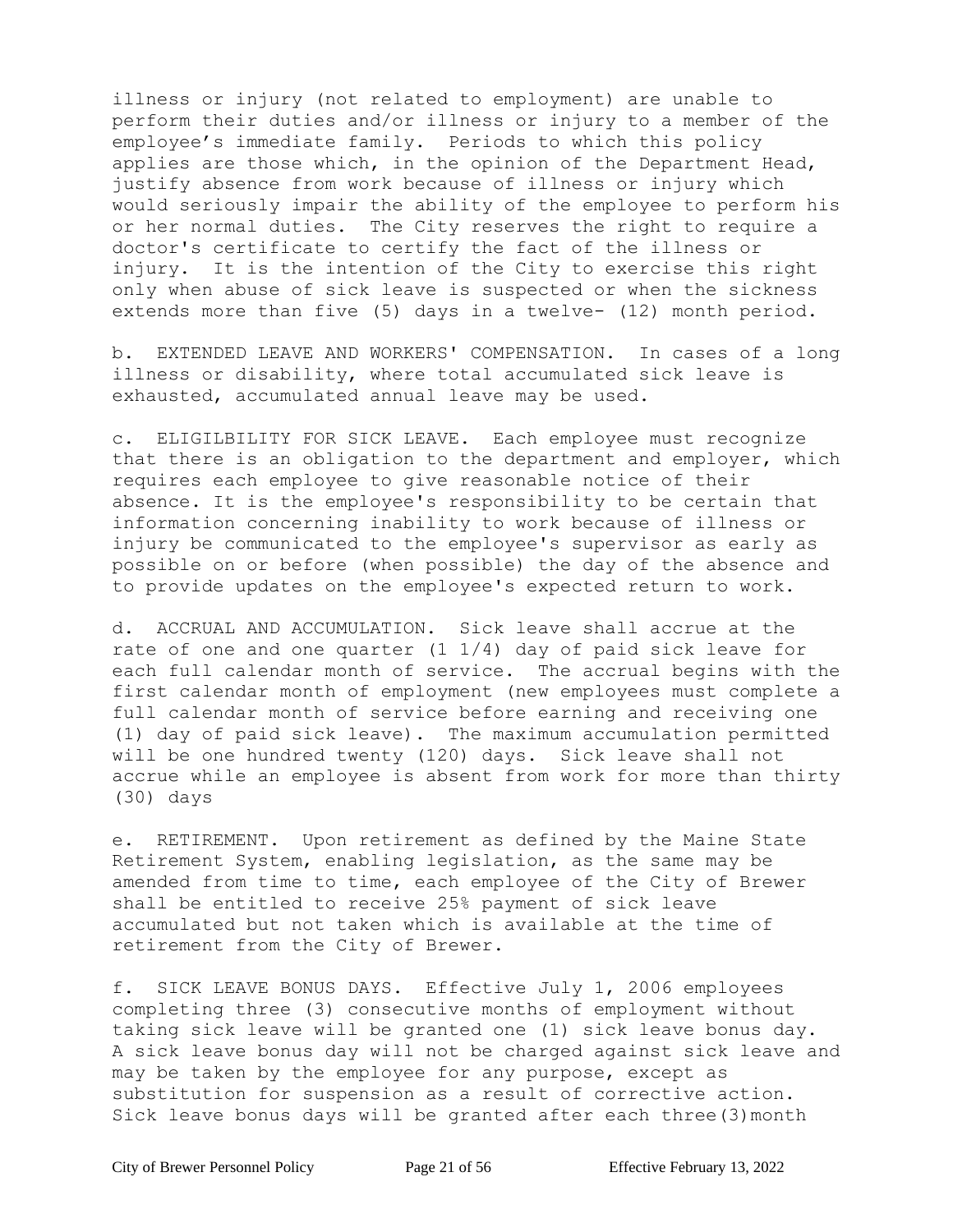period for which sick leave is not taken, cumulative to six (6) days. When a sick leave day is taken, an employee shall become entitled to a sick leave bonus day on the same day three(3) months after the most recent sick leave day. Sick leave bonus days must be scheduled and approved by the Department Head in accordance with the employee's preference and the needs of the  $City.$   $(H2)$ 

SECTION 6. WORKER'S COMPENSATION LEAVE. (#6) Employees who sustain injury on the job and are eligible for workers' compensation benefits, shall not be paid sick leave and shall only receive the benefits allowed under the Workers' Compensation Act, if their incapacity continues for more than fourteen (14) days. If the incapacity does not continue for more than fourteen (14) days, the employee may use sick leave to cover lost work time during the first seven- (7) days of incapacity.

Immediately after the occupational injury or illness, the employee is required to report to his/her supervisor or department head and ensure that a City of Brewer Occupational Illness and Injury Report and First Report of Injury are completed within 24 hours of the occupational injury or illness. The employee may be required to verify the illness or injury by a doctor's certificate presented to the city.

When receiving workers' compensation, the employee will continue to accrue seniority and, for a maximum of twelve (12) months, the city will pay its share of health insurance premiums for the employee in accordance with the terms of these policies. During said period, there shall be no additional accumulation of vacation, holiday or sick leave.

All categories of employees are eligible for benefits under the Workers' Compensation Act for personal injuries arising out of and in the course of employment or is disabled by occupational disease.

When an on-the-job accident occurs, the affected employee is to report it immediately to his or her immediate supervisor, who in turn, will send a written report to the City Manager's Office where the claim will be processed. In addition, a photocopy should be forwarded to the Payroll clerk in the Finance Office.

This section shall not apply to employees who are covered under a collective bargaining contract.

Section 7. FAMILY AND MEDICAL LEAVE. Eligible employees who request and are granted Family and Medical Leave in accordance with the policy attached as Appendix A, may take up to 12 weeks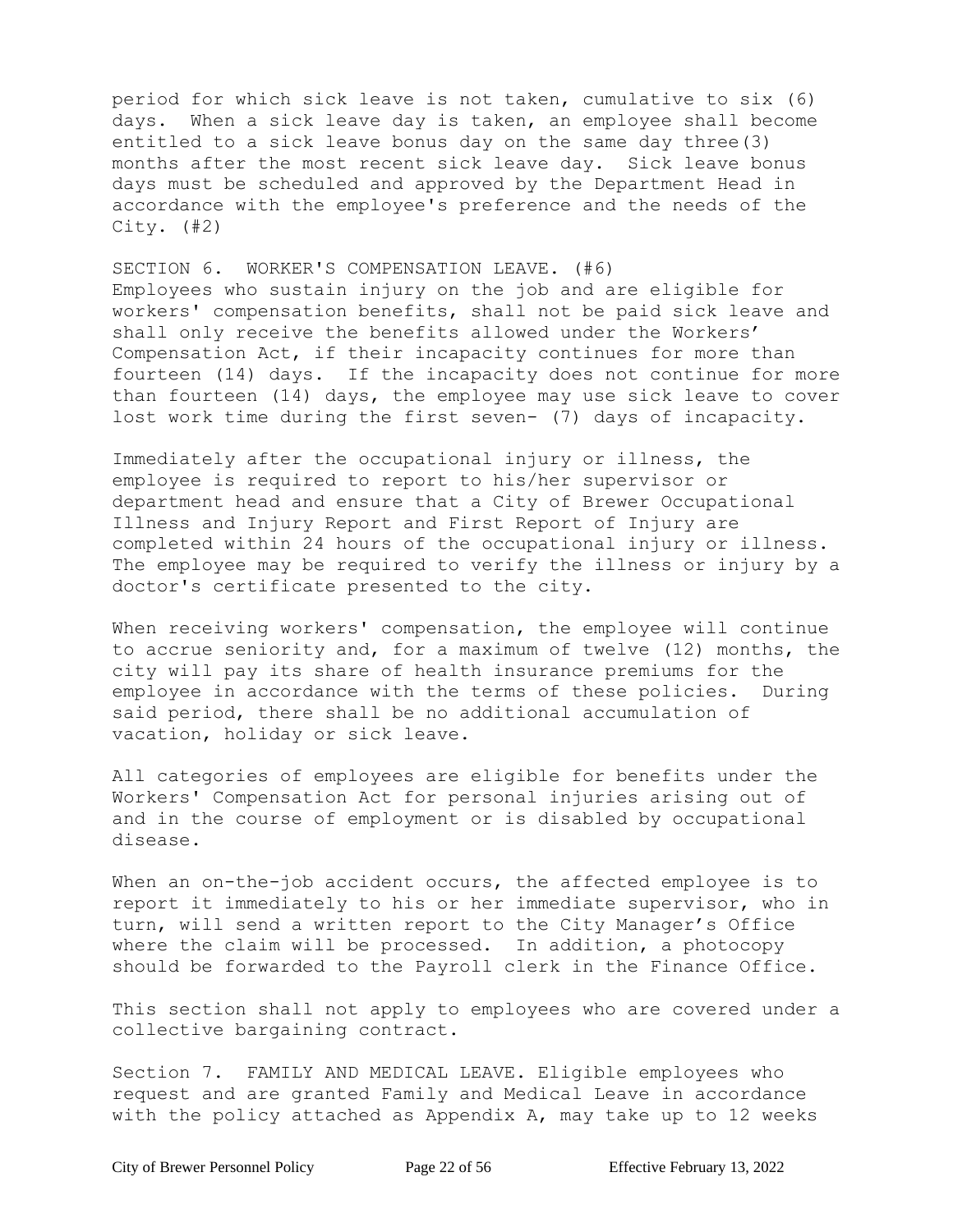of Family and Medical Leave in a 12-month period. During a Family and Medical Leave, an employee may continue coverage under the City's group health insurance policy by continuing to pay their portion of group health premium. If the absence extends beyond the available Family and Medical Leave, and the employee receives additional or extended leave, the employee, under COBRA, may continue participation in the City's group health insurance plan upon the employee's payment of group health insurance premiums as required by COBRA. Employees absent from work for more than 30 consecutive calendar days will not continue to accrue City benefits such as sick leave, vacation leave, and holiday pay.

#### SECTION 8. BEREAVEMENT LEAVE.

In the event of a death of a member of an employee's immediate family, each employee will be allowed up to three (3) days of leave with pay for the purpose of attending the funeral and to attend to the affairs of the family. An employee will be allowed one (1) day of leave with pay for the purpose of attending the funeral of the employee's aunt, uncle, niece or nephew. In cases where exceptional circumstances exist, time off beyond that which is already allowed, with or without pay, may be granted at the discretion of the department head in consultation with the City Manager, or the City Manager in the case of department heads. The term "immediate family" shall mean the employee's spouse, child, step-child, mother, step-mother, father, step-father, brother, sister, mother-in-law, father-in-law, brother-in-law, sister-in-law, grandmother, grandfather or grandchildren. It is understood that this leave is not intended as vacation time and only that portion of the allowable leave which is necessary in order to accomplish the purpose set forth above will be taken by the employee.

## SECTION 9. MILITARY LEAVE.

Any full-time employee who is a member of the National Guard or Military Reserves, and is required to undergo field training or active duty therein, shall be entitled to a leave of absence without pay for the period of such training or active duty, which may be in addition to the employee's vacation in accordance with USERRA.. If the weekly compensation for Military Service is less than the employee's regular weekly straight time pay, the City shall pay to the employee, the difference in pay upon presentation of evidence of military compensation for up to two (2) weeks in any calendar year. If compensation for Military Service is equal to or greater than this amount, then no payment shall be made. Special exceptions may be made for periods of more than two (2) weeks for military leave without pay at the discretion of the Department Head and the City Manager.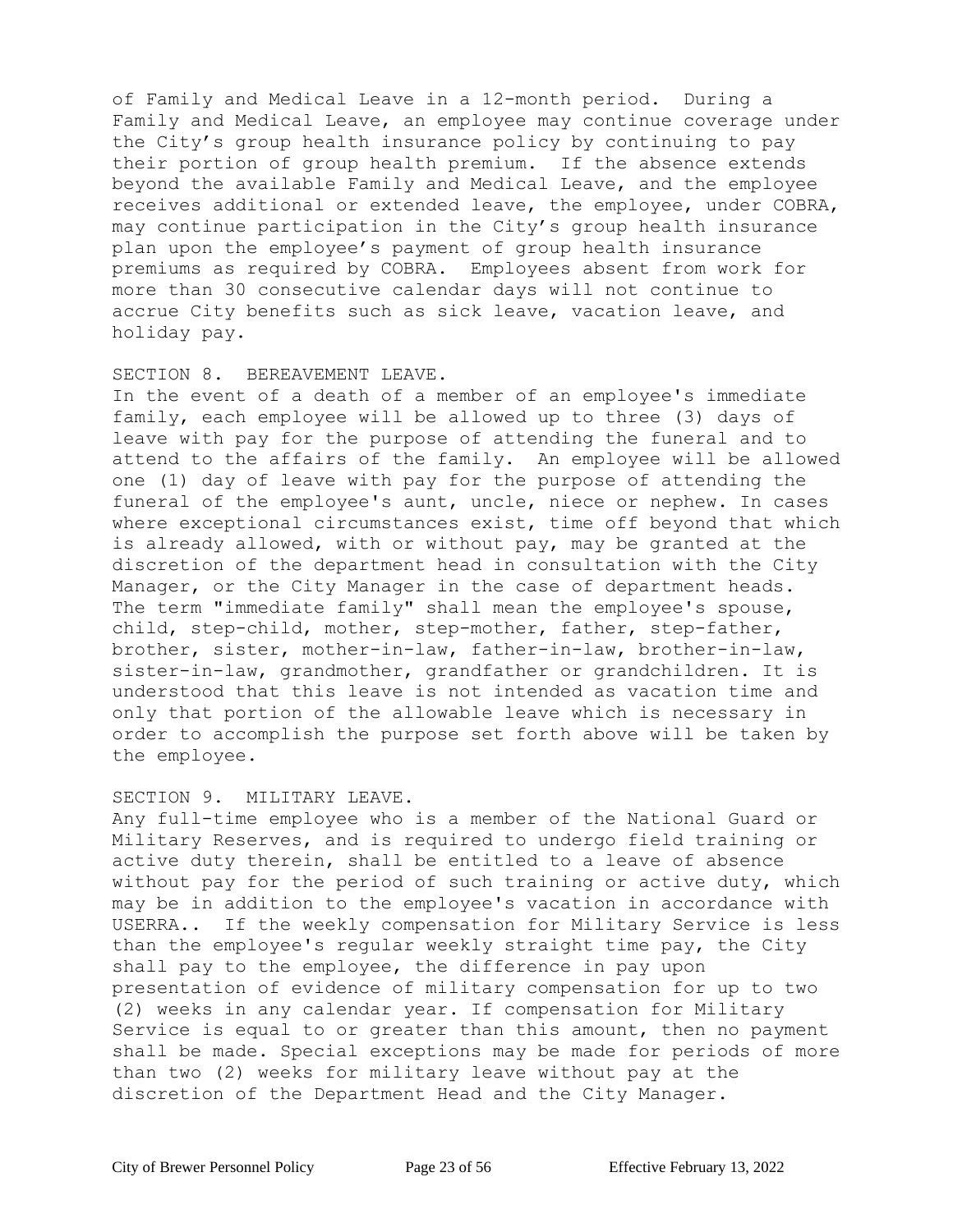### SECTION 10. EMERGENCY LEAVE.

A leave of absence without pay and without accrual of benefits may be granted to employees in emergency circumstances and for educational and medical purposes when the employee has exhausted the other appropriate types of leave. Such leave shall not exceed six (6) months. Approval of the leave of absence must be obtained from the department head and the City Manager.

#### SECTION 11. PERSONAL LEAVE.

After the first anniversary date, regular full-time & part-time (pro rata) employees shall be granted two (2) personal leave days each employment anniversary date to be used for any purpose other than substitution for suspension as a result of corrective action. These days shall be taken with pay, but will not be accumulated from one year to the next. Personal leave days shall be in addition to accumulated vacation leave and holidays. (#2)

#### SECTION 12. JURY DUTY.

Every employee who is called or required to serve on a jury will be excused from work for the period necessary to perform this duty. If the jury is prematurely excused from duty during the time of its service, the employee is expected to report for work as usual. An employee required to serve on a jury and thus having to be absent from regular work shall be paid the difference between the compensation received from jury duty and base wage from the City, upon presentation of proof of jury pay granted for up to 25 work days in any twelve (12) month period.

### SECTION 13. EXECUTIVE LEAVE.

Department Heads and selected Middle Management employees who are not receiving comp time (as determined by the City Manager) shall be entitled to five (5) days of executive leave with pay during each employment year. Executive leave may not be accumulated from one employment year to another.

#### SECTION 14. PROFESSIONAL DEVELOPMENT LEAVE.

Department Heads and selected Middle Management employees (as determined by the City Manager) are encouraged to attain and maintain a high degree of professionalism in the operation of their departments. In order that they may keep abreast of new methodology, technology and changes that affect their areas of responsibility to the City, the City Manager may authorize the following:

- a) Leaves with or without pay for professional development purposes.
- b) Reimbursement of tuition and books for job-related college level courses or courses required toward the attainment of a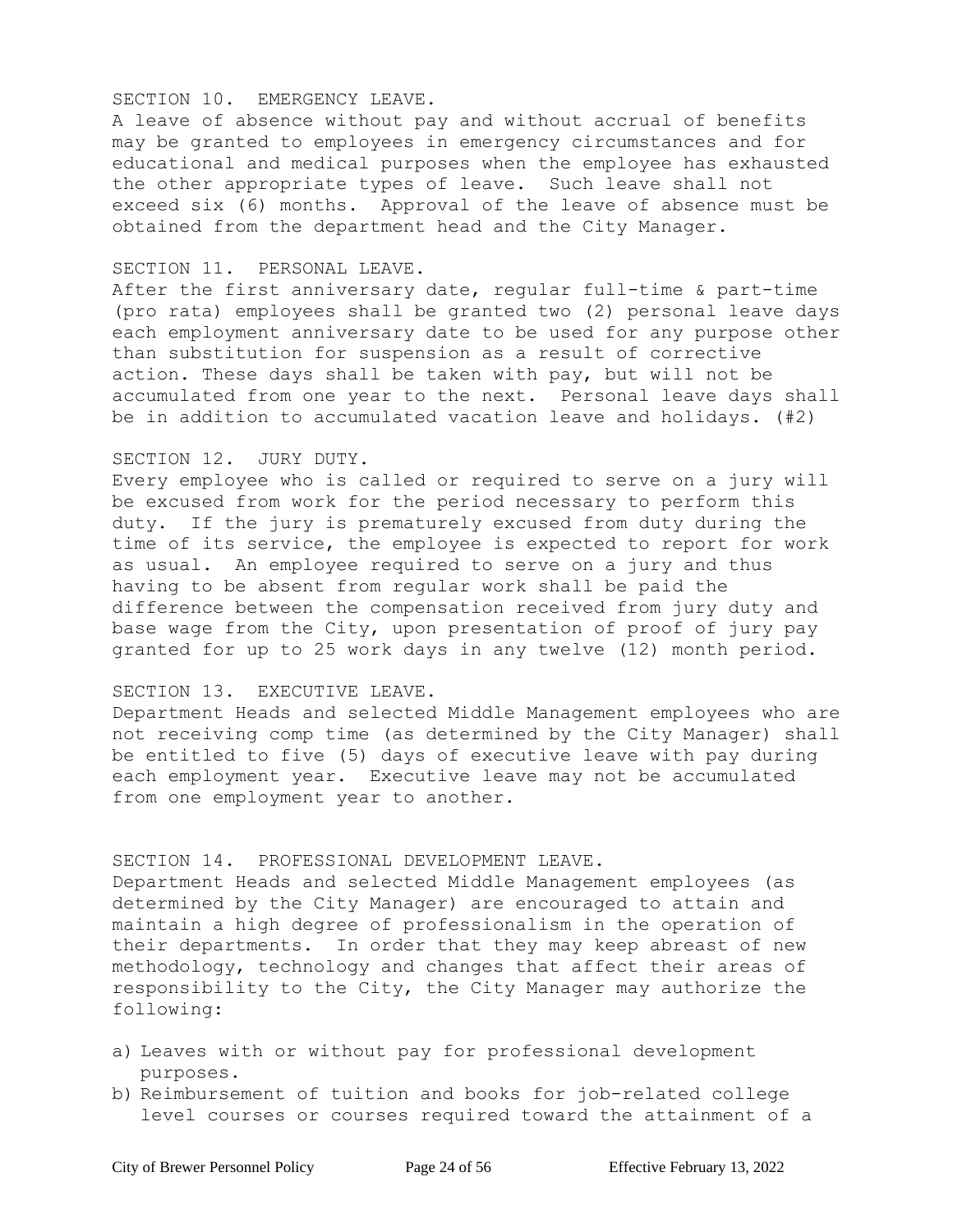job-related degree.

- c) Reimbursement of tuition and books shall not be made unless funds for such reimbursement have been authorized in the budget for the fiscal year in which the course was completed.
- d) The employee receives a minimum-passing grade of C for undergraduate courses and a minimum-passing grade of B for graduate courses.

#### SECTION 15. WITNESS LEAVE.

Every employee who is subpoenaed to appear before a Court of Law or before a State or Federal administrative body with subpoena powers shall be excused from work for the time necessary to comply with the subpoena. Employees shall not be excused from work to appear in Courts of Law or before State or Federal administrative bodies with subpoena powers unless they are officially subpoenaed except where an employee's job requires that he appear in court as part of his normal job performance. Appearance as a subpoenaed witness shall be without pay, unless directly related to City business.

## SECTION 16. LEAVE BANK PROGRAM. (#14)

The City of Brewer sponsors a Leave Bank program. The purpose of this program is to permit eligible employees to voluntarily donate a portion of their accrued but unused eligible leave time balance to the Leave Bank to be used to assist another City employee who has suffered a non-work related Medical Emergency, has exhausted their sick leave and all other paid leave time, and would otherwise suffer a substantial loss of income as a result of taking unpaid leave. All regular full-time and regular parttime employees will be considered eligible to participate in the Leave Bank program after 1 year of employment.

For purposes of this Policy, a Medical Emergency is defined as a non-work related, unexpected medical condition of the employee or an immediate family member of the employee that will require the prolonged absence of the employee from duty and will result in a substantial loss of income to the employee. Immediate family is defined as spouse, child, (including stepchild), parent (including stepparent), sister, brother, grandparents, grandchildren, mother or father in-law, sister or brother in-law.

a. EMPLOYEES ELIGIBLE TO DONATE LEAVE. In December each year, and at such other times as may be designated by the City Manager, the Payroll Technician will ask all employees who are eligible to participate in the program if they would like to donate any accrued but unused eligible leave to the Leave Bank.

Leave eligible to be donated includes the following: Vacation leave Sick bonus days Compensatory time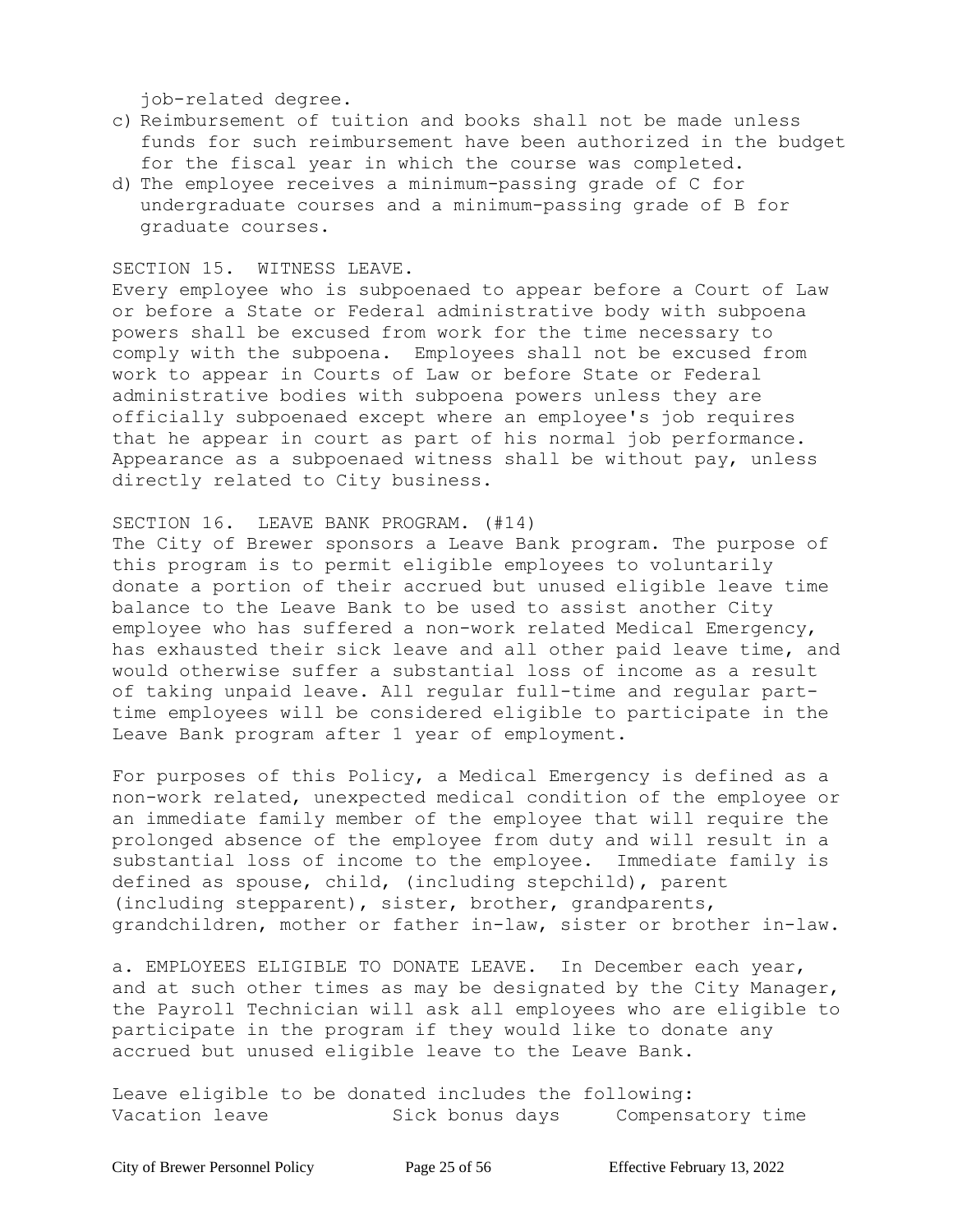Executive leave **Personal days** (Sick leave is not eligible for donation.)

To donate, employees submit a Leave Donation Form to the Payroll Technician. Employees may contribute vacation leave in 1-hour increments and must retain at least one (1) week of vacation leave available for their personal use. Donations of leave are irrevocable, meaning that once time is donated, it will not be returned to the donor-employee. Employees may not designate a particular employee to receive their donated leave. If at any time during the year the Leave Bank is depleted, the Payroll Technician may make a request to the City Manager to permit employees with at least one (1) week accrued but unused vacation days to donate leave.

b. EMPLOYEES ELIGIBLE TO RECEIVE DONATED LEAVE. Employees are eligible to receive donated Leave if they are on an approved leave of absence related to a Medical Emergency as defined in this Policy and the employee has depleted all accumulated sick leave and all other paid leave time. Although the employee is not eligible to use the donated Leave until all other forms of paid time off are exhausted, the employee may request a donation of leave prior to exhausting paid time off. Employees may apply for donated Leave by completing and submitting the Leave Bank Request Form to the Assistant City Manager. Such request may be made when the employee anticipates that his/her paid time off will be fully depleted. Failure to complete the request in a timely fashion may result in a delay in payment, pending completion of the process. Leave Bank awards will be paid at the recipient employee's normal/current rate of pay. Employees who are granted donated Leave time shall be entitled to draw up to a maximum of 30 workdays, upon approval of their request.

The donated vacation leave received is considered "wages" to the recipient for employment tax purposes. The employee may re-apply to the Assistant City Manager for additional Leave Bank time, if necessary. Employees who are granted donated Leave shall not be required to replenish the days withdrawn from the Leave Bank. In the event an employee is approved for time that is not used, that time shall remain in the Leave Bank.

c. ADMINISTRATION OF THE LEAVE BANK. The Assistant City Manager, in conjunction with the applicable department head or their designee, is responsible for coordinating leave donations, reviewing applications for donated leave, reviewing employee eligibility and authorizing Leave Bank donations. Employees may request donated leave by completing the request form and submitting it to the Assistant City Manager and Department Head. The employee may be asked to provide to the Assistant City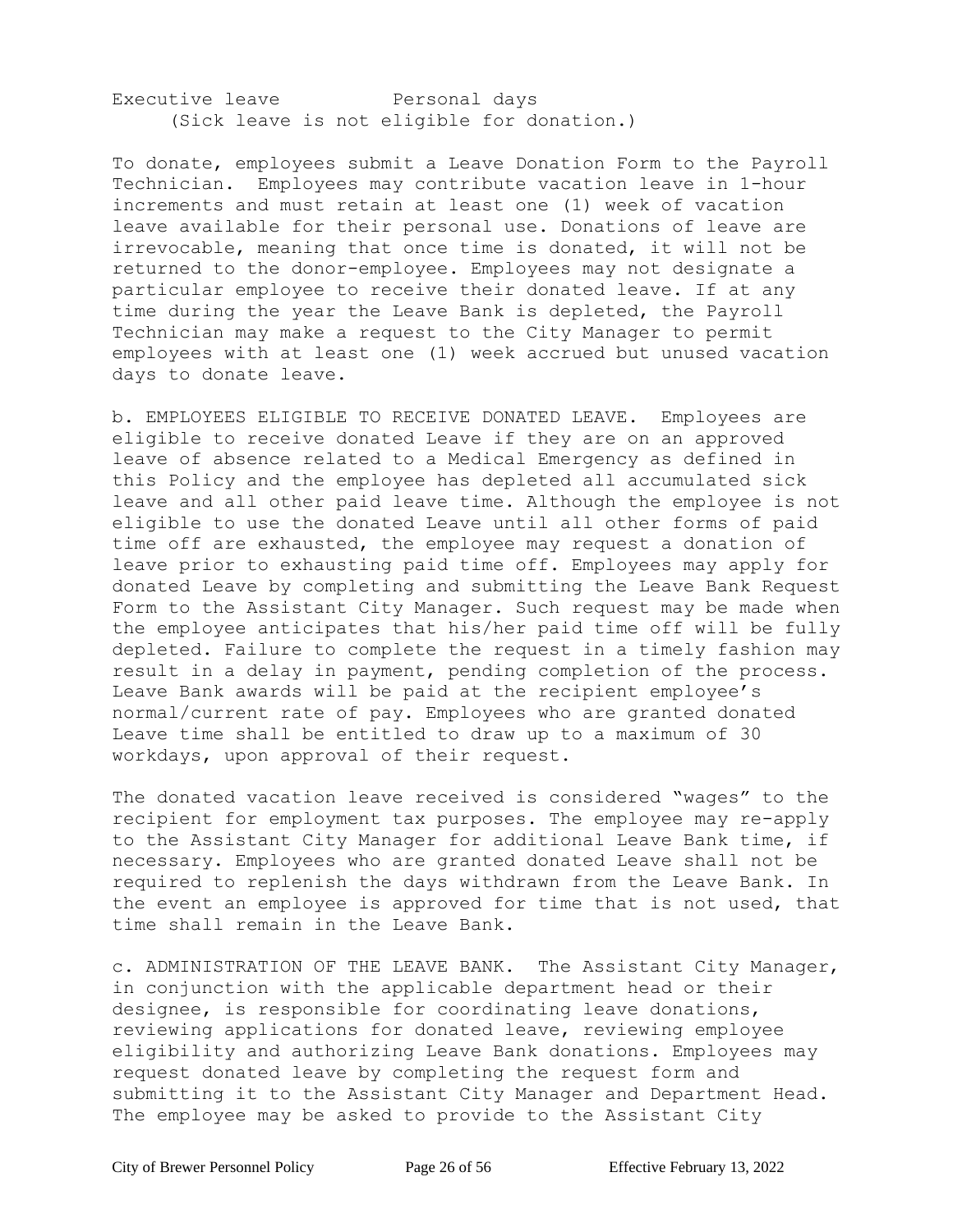Manager a physician's statement or FMLA Certification as evidence of a non-work-related Medical Emergency.

The Assistant City Manager will review the request and medical documentation and provide a recommendation to the City Manager along with the current balance available in the Leave Bank and the City Manager will either approve or deny the request.

The Payroll Technician will maintain the record of the Leave Bank balance, including documentation of all approved leave donations, approved uses, and actual uses.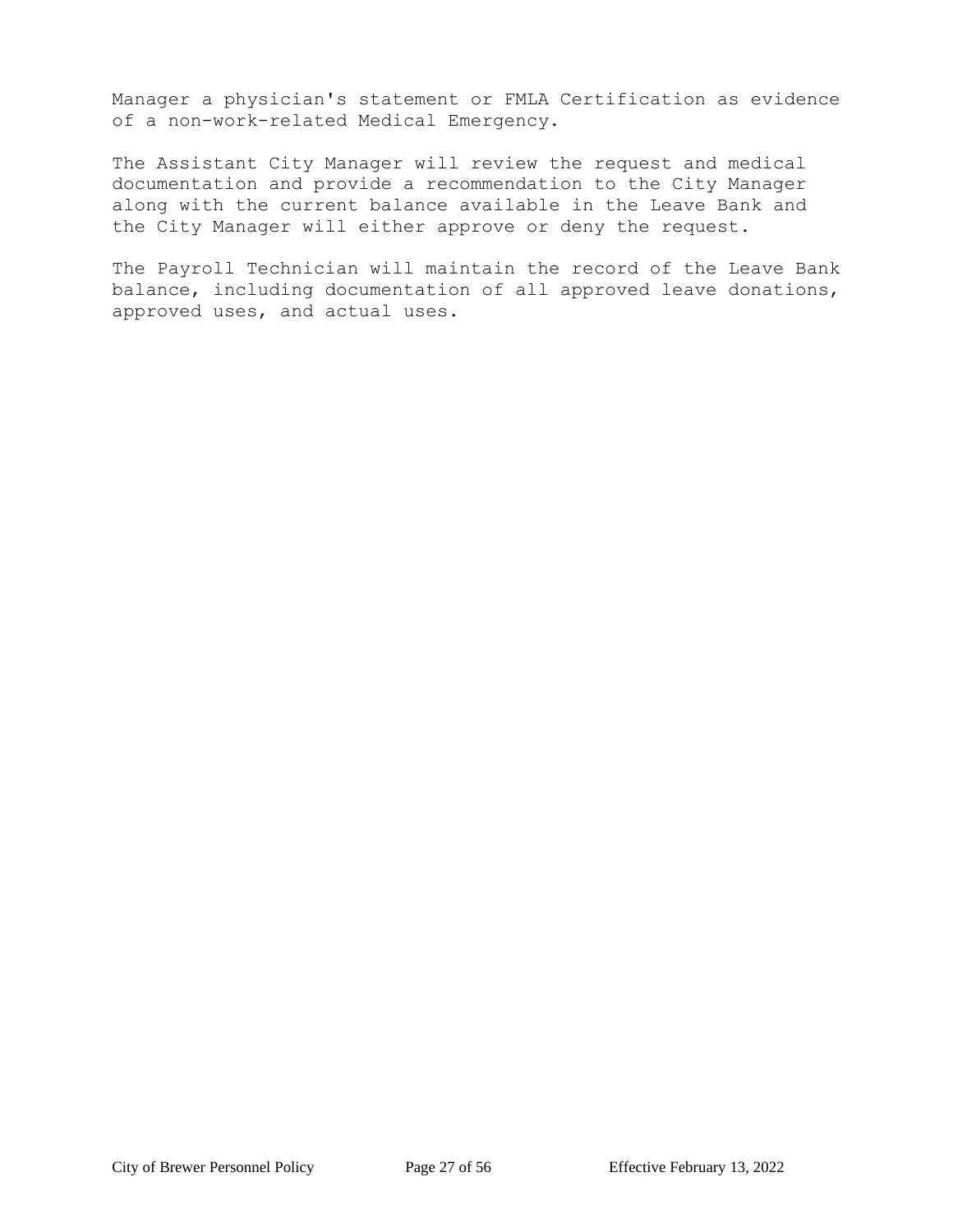## **ARTICLE V WAGE AND SALARY ADMINISTRATION**

SECTION 1. PAY PROCEDURE.

a. METHOD OF PAYMENT. Employees of the City of Brewer are paid by check or by direct deposit every other Friday. Part time call firefighters will be paid semi-annually. Direct deposit is at the discretion of the employee. The Payroll Office computes checks and copies of all deductions and total accumulation for the calendar year are supplied to each employee with the check or direct deposit receipt. (#2)

b. DEDUCTIONS. Mandatory deductions from each check are Federal Income Tax, State Income tax, 401-A (if applicable) and Maine State Retirement contributions. All employees hired on or after April 1, 1986 are subject to Medicare tax. Employees deemed ineligible for the Maine State Retirement System or other qualified plans shall be subject to Social Security withholdings as required by law. There are also optional deductions that may be permitted by the City and authorized by the employee.

SECTION 2. SALARY ADMINISTRATION.

a. EMPLOYEE EVALUATION. All employees shall be reviewed and evaluated by their supervisors at least once annually.

b. PROMOTIONAL INCREASE. If an employee is advanced to a position of increased responsibility, his/her compensation level may advance to the entry level of the new position to which the employee was promoted as approved by the City Manager.

c. PAY ADJUSTMENT POLICY. The City recognizes that the nature of an employee's job may change over the course of time. For example, an employee may acquire added responsibilities in his/her job, without a corresponding change in job classification. Hence, that employee's job classification and compensation level may no longer accurately reflect the relative value of the work being performed. Accordingly, the compensation levels of the City of Brewer employees may be reviewed to insure that compensation levels are kept commensurate with type and value of the work being performed.

SECTION 3. OVERTIME.

a. AUTHORIZATION OF OVERTIME PAY. Non-exempt full-time regular employees receiving an hourly wage shall receive compensation or compensatory time in the form of overtime at the rate of time and one-half for all hours worked over the standard forty hour (40)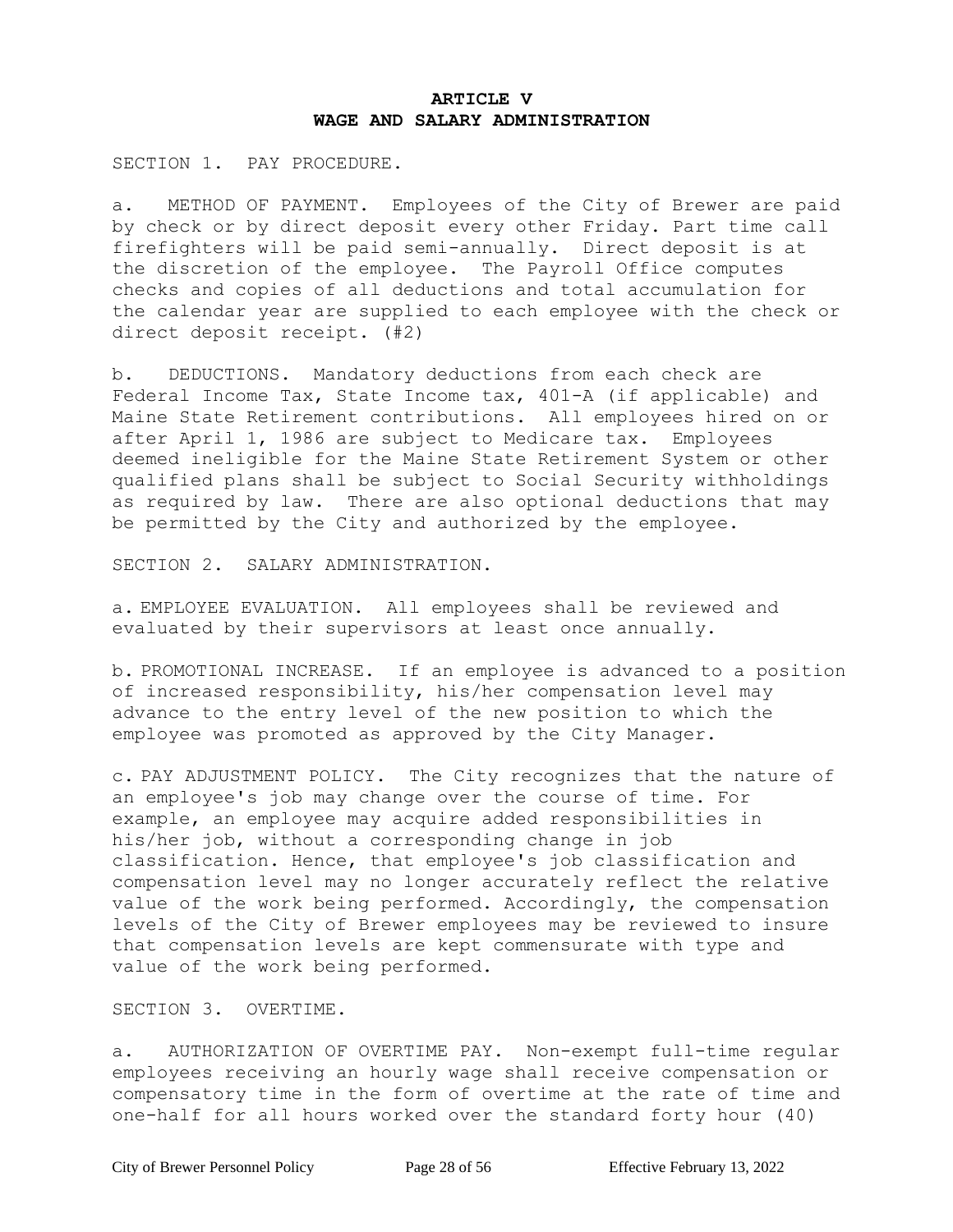workweek.

Compensatory and sick leave time shall not be used in calculating hours worked for overtime purposes.

b. COMPENSATORY TIME - The maximum compensatory time, which may be accrued by any affected employee, shall be 120 hours (i.e., not more than 80 of actual overtime hours worked). An employee who has accrued the maximum number of compensatory hours shall be paid overtime compensation for any additional overtime hours of work. An employee shall be permitted to use accrued compensatory time within a reasonable period after it is requested if to do so would not unduly disrupt the operations of the department. Compensatory time will not accrue until after 40 hours have been worked, and will be registered with the Finance Department on a "Comp Time Earnings," form signed by the department head.

It is understood that if an employee is prevented by City duties from taking accrued compensatory time, the employee will not forfeit such accrued compensatory time provided it is taken as soon as practicable. Compensatory time must be used within 12 months of the date(s) in which the time was earned. Department heads, due to the nature of their position, are exempted from this compensatory time policy.

Payment for accrued compensatory time upon termination of employment shall be calculated at the average regular rate of pay for the final year of employment, or the final regular rate received by the employee, whichever is the higher.

Compensatory time and sick leave time shall not be used in calculating hours worked for overtime purposes.

c. RESPONSIBILITY FOR OVERTIME WORK. Employees may be required to work overtime when the needs of the City so dictate. Any overtime must be approved in advance by the employee's supervisor.

SECTION 4. SALARY ADVANCES.

a. VACATIONS. An employee with an approved period of annual leave (vacation) or other leave of at least one week's duration, which will extend through a normal pay period or periods may request advance receipt of vacation (or other leave) pay. A normal pay period is two (2) weeks. (#2)

b. PROCEDURE. Complete a "Request for Salary Advance" form. All "Request for Salary Advance" forms must be submitted and approved by the employee's department head in time for inclusion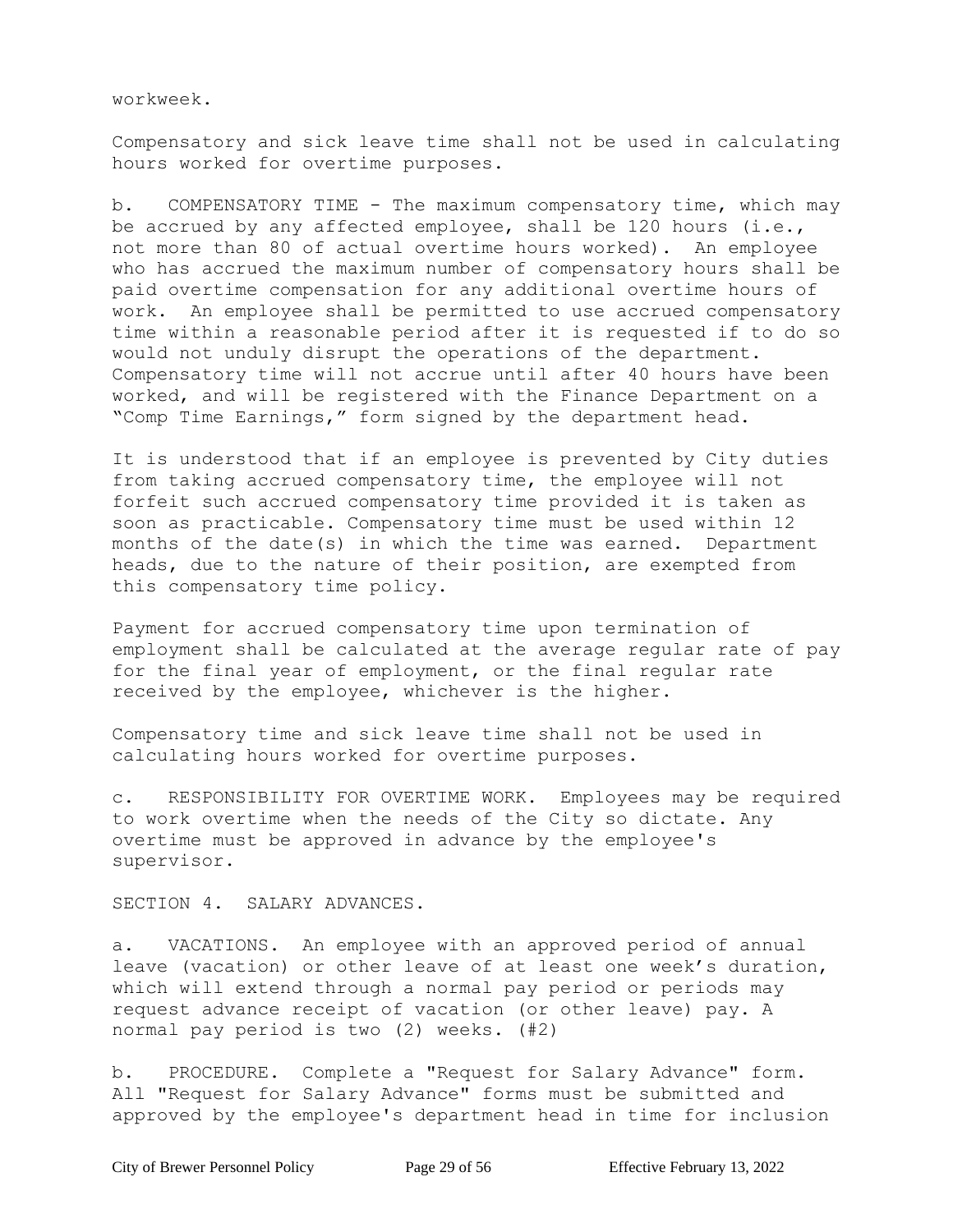in the appropriate week's payroll.

SECTION 5. HEALTH INSURANCE AND RETIREMENT (#9)

a. HEALTH INSURANCE. A group insurance program is available to full-time regular employees and part-time regular employees who work at least 20 hours per week on a regular basis. The City shall identify the base health insurance plan off of which its benefits are based. The City may offer other plans. If an employee elects a plan that has a higher premium than the base plan, the employee shall contribute toward that premium the difference between the total premium cost and what the City would have paid for that level coverage under the base plan. If an employee elects a plan that has a lower premium than the base plan, the base plan employee contribution rates shall apply. The group health plan will become effective the first day of the month following the date of employment provided the employee's application has been received by City's group carrier before the effective date. If the City's group carrier does not receive an application within 60 days of the eligibility date, the application will be considered a late enrollee. The employee who enrolls late may be required to provide evidence of good health and be subject to acceptance by the City's group carrier. Complete details of plan benefits are provided to employees in booklet form at the time of their employment and the costs, program and benefits available may change from time to time.

b. REGULAR EMPLOYEE COSTS UNDER THE BASE PLAN. Employees working 35 hours or more per week who are not covered by a collective bargaining agreement and who choose to receive health insurance coverage with the City shall receive group health insurance coverage. The coverage will be provided by a carrier and at a benefit and employee contribution level chosen by the City, which may from time to time be modified.

Employees scheduled to work at least 35 hours and who wish to receive health insurance coverage will contribute to their health insurance premium. The employee contribution will be: 20 percent of the cost for single coverage; for single adult and child, 20 percent of the premium for such coverage; for employee and spouse and employee and family, 20 percent of the premium for family coverage. Employees scheduled to work at least 30 but less than 35 hours and who wish to receive health insurance coverage will contribute to their health insurance premium. The employee contribution will be: 30 percent of the cost for single coverage; for single adult and child, 30 percent of the premium for such coverage; for employee and spouse and employee and family, 30 percent of the premium for family coverage.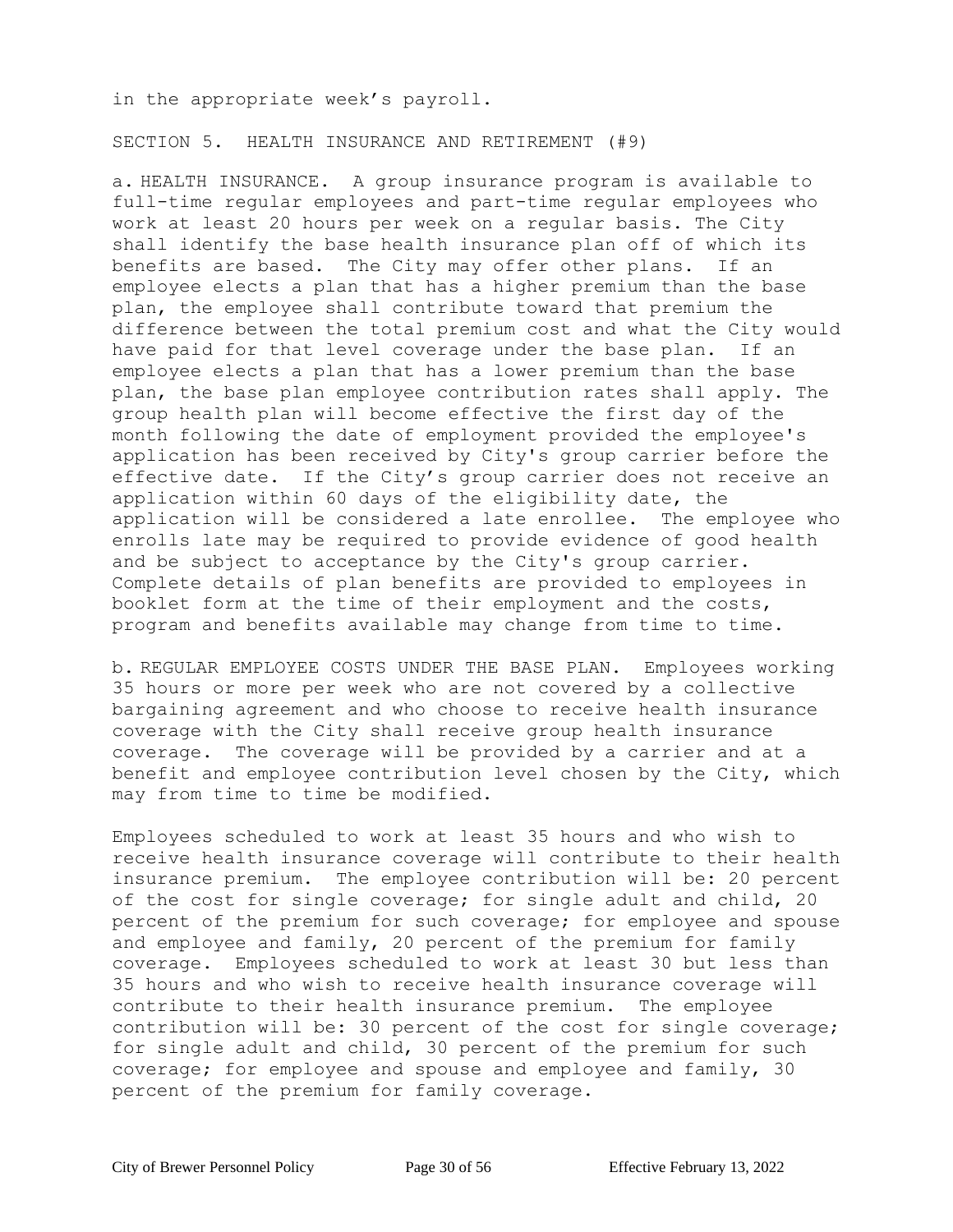Employees scheduled to work at lease 20 hours but less than 30 hours per week and who wish to receive health insurance coverage will contribute to their health insurance premium. The employee contribution will be: 50 percent of the cost for single coverage; for single adult and child, 50 percent of the premium for such coverage; for employee and spouse and employee and family, 50 percent of the premium for family coverage.

Employees scheduled to work less than 20 hours per week and those hired as temporary workers, regardless of the hours worked each week, will not be eligible to participate in the City-sponsored health insurance program.

The employee, through bi-weekly payroll deductions, will pay any employee costs associated with participation in the health insurance program.

The employee contribution to the health insurance premium will be adjusted annually at the time of premium changes indicated by the City's health insurance carrier. (#3)

c. EMPLOYEES ELECTING OUT OF COVERAGE. Full-time regular employees may elect to receive a stipend instead of health insurance coverage. The stipend will be 45% of the City's portion of cost of single level health insurance coverage provided by the City of Brewer's group carrier. Regular employees working less than fulltime may elect to receive a stipend instead of health insurance coverage. The stipend will be 45% of pro rata employer contribution to the cost of single level insurance coverage unde the base plan as outlined in Section 5, paragraph b above. The monthly stipend will be paid in twenty-six equal payments through the employee's payroll check. This stipend is a taxable benefit and is subject to Medicare, federal and state taxes. The employee must give proof of insurance coverage annually to the Finance Department in order to qualify for the stipend.

d. RETIREMENT. The City of Brewer is a participant in the Maine State Retirement System, and also maintains one or more IRC Section 401(a) qualified money purchase retirement plan(s) currently provided by ICMA (which coupled with a long term disability program is hereinafter called "the ICMA plan") for employees in certain job classifications, which job classifications will be set forth in Article 5, Section 5, paragraph e (ELIGIBLE EMPLOYEES). It is a condition of employment that all employees, except personnel deemed ineligible by the Maine State Retirement System such as city part-time firefighters, city election clerks, special duty police officers, part-time dispatchers and other employees classified as on-call or per diem, who shall become employees of the City of Brewer on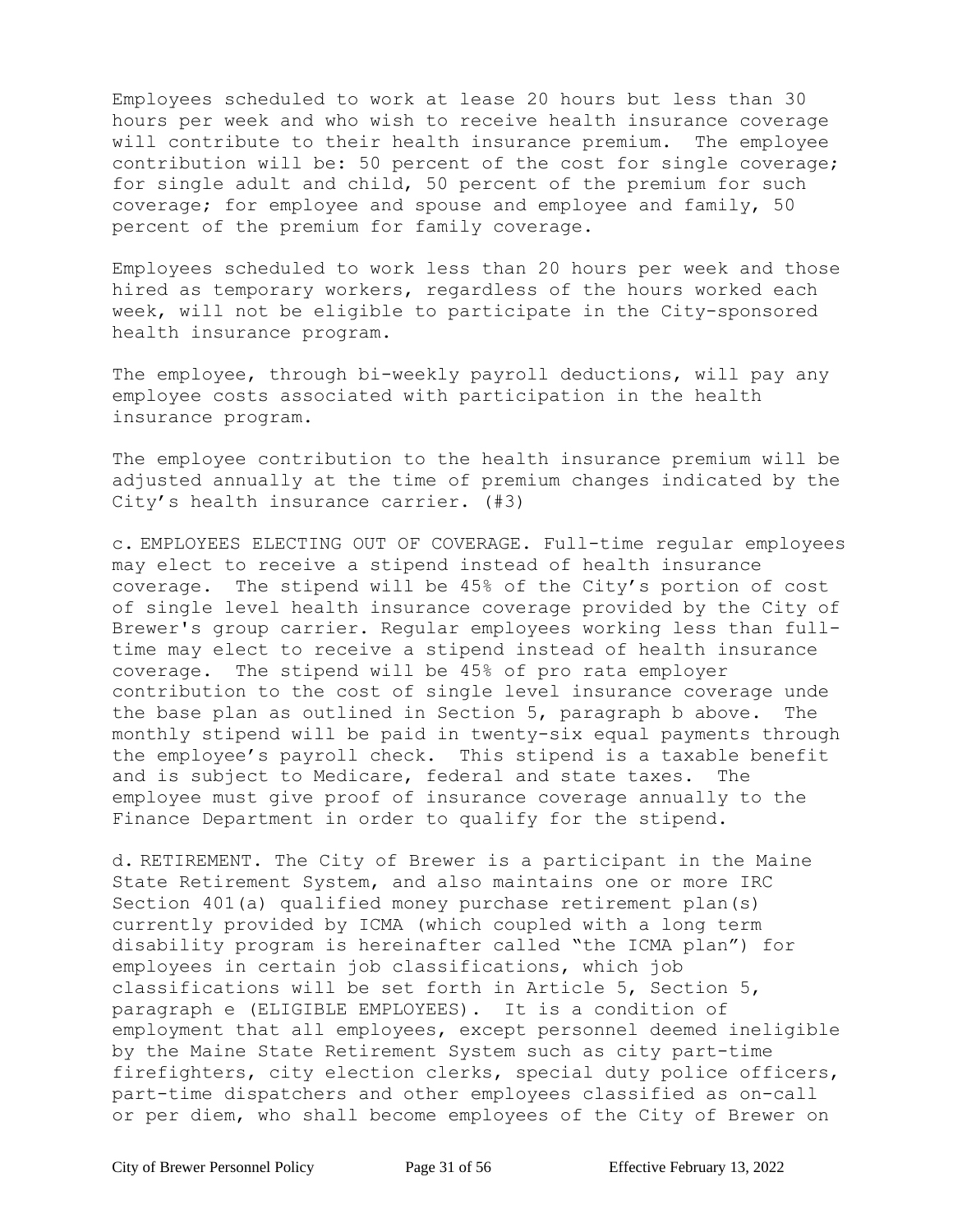or after July 1, 1999, shall enter whichever of these plans is appropriate to their job classification, as such plan applies to the City of Brewer. The plans provide various options for retirement, disability benefits, and survivor benefits. The details of these plans are contained in the plan documents.

Employees deemed ineligible by the Maine State Retirement System shall be subject to Social Security withholdings as required by law.

e. ELIGIBLE EMPLOYEES. Positions eligible for "the ICMA Plan," include, but are not limited to the following: Assistant City Manager, Finance Director, Fire Chief, Economic Development Director, City Clerk, City Planner, City Engineer, and Police Chief. The list of eligible employees may be increased or decreased at the option of and upon the recommendation of the City Manager. (#2)

SECTION 6. OTHER BENEFITS.  $(\#5)$  (#8) (#10)

PERSONAL LOAN PROGRAM

It is the policy of the City of Brewer to offer 0% interest loans to all full-time and part-time regular employees working a minimum of 20 hours per week for purchases described in this Section 6 of the personnel manual. Such loans are taxable benefits in accordance with IRS regulations. No assignments or re-negotiation of loans will be allowed once the loan agreement is in place. No employee will be allowed to have more than three open loans or be allowed to borrow more than \$5,000 in personal loans from the City of Brewer at any one time. Upon the termination or retirement of employee, all outstanding Personal Loan balances are immediately due and payable in full.

a. PERSONAL COMPUTER LOANS. It is the policy of the City to encourage and support all employees to become more comfortable and proficient at using personal computers and related software. A personal computer package costing up to a maximum of \$2,500 may be purchased and deducted through regular payroll deductions not exceeding 104 weeks, interest free. A copy of the invoice (with sales tax) of the purchase and a notarized Loan Agreement with the City of Brewer must be in the payroll department office prior to issuing a refund check to the employee and beginning deductions. A previous loan must be paid off in full to be eligible for a purchase/loan agreement on any future PC upgrades. Upon the termination or retirement of employee with an outstanding Personal Computer Loan balance, payment is due in full.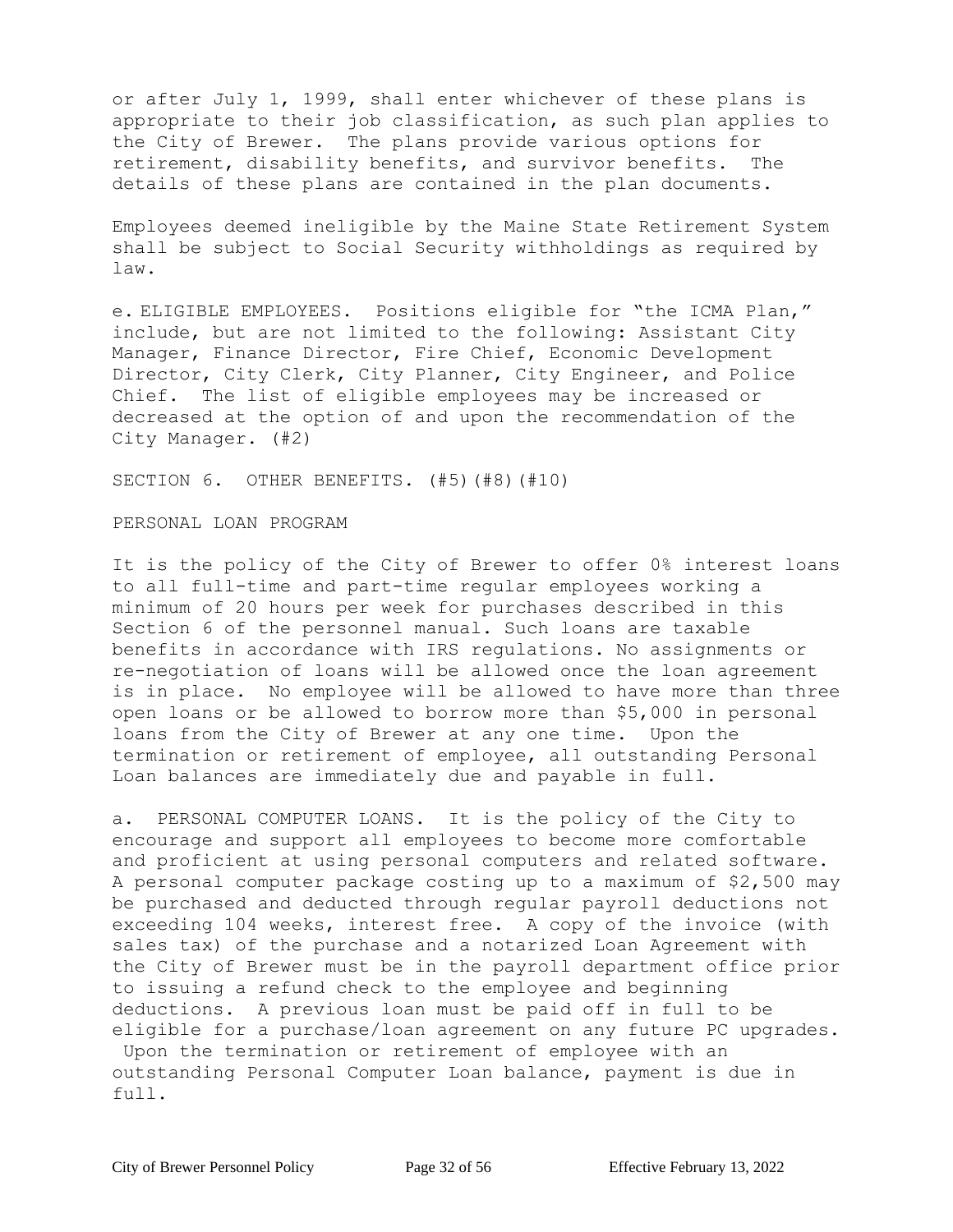b. ENERGY EFFICIENCY LOANS. It is the policy of the City of Brewer to encourage and support city employees in addressing energy efficiency projects at their primary residence. In order to be eligible for this program the employee must provide proper documentation to prove that the property receiving these funds is in their name and is their primary residence. Qualified Energy Efficiency upgrades shall not exceed \$5,000 and shall be deducted through regular payroll deductions not exceeding 104 weeks interest free. A copy of the invoice (with sales tax of the purchase and a notarized Loan Agreement with the City of Brewer must be in the payroll department office prior to issuing a refund check to the employee and beginning deductions. The City of Brewer will provide vouchers to qualified contractor/vendors when requested in order to allow the project to begin prior to payment.

Qualified energy efficiency upgrades include, but are not necessarily limited to:

- Furnace replacement
- Solar Panels (passive and active)
- Window upgrades
- Weatherization, including insulation improvements
- Other projects that are deemed qualified as energy projects by the City Manager.

c. HRA BRIDGE LOANS. The City of Brewer offers a no interest bridge loan to employees in the PPO health insurance plan who need to pay a co-insurance and/or deductible expense before their HRA funds are accessible to them. The loan amount shall not exceed the lesser of the total calendar year HRA amount for the employee's plan level minus HRA funds already made available to the employee that calendar year or the employee's actual PPO coinsurance and/or deductible expense. Such loans shall be repaid proportional to the amount HRA funds being loaned.

d. OTHER LOANS. At the discretion of the City Manager, and within the terms of the loan program described above, a loan may be provided to an employee to address an extraordinary emergency situation if the City Manager determines it is in the interest of the City to do so. Such loans shall be limited to extreme cases, shall not exceed \$5,000 and shall be deducted through regular payroll deductions not exceeding 104 weeks interest free. The employee shall make the request in writing and provide any documentation requested by the City Manager. A notarized Loan Agreement with the City of Brewer must be in the payroll department office prior to issuing a check and beginning deductions.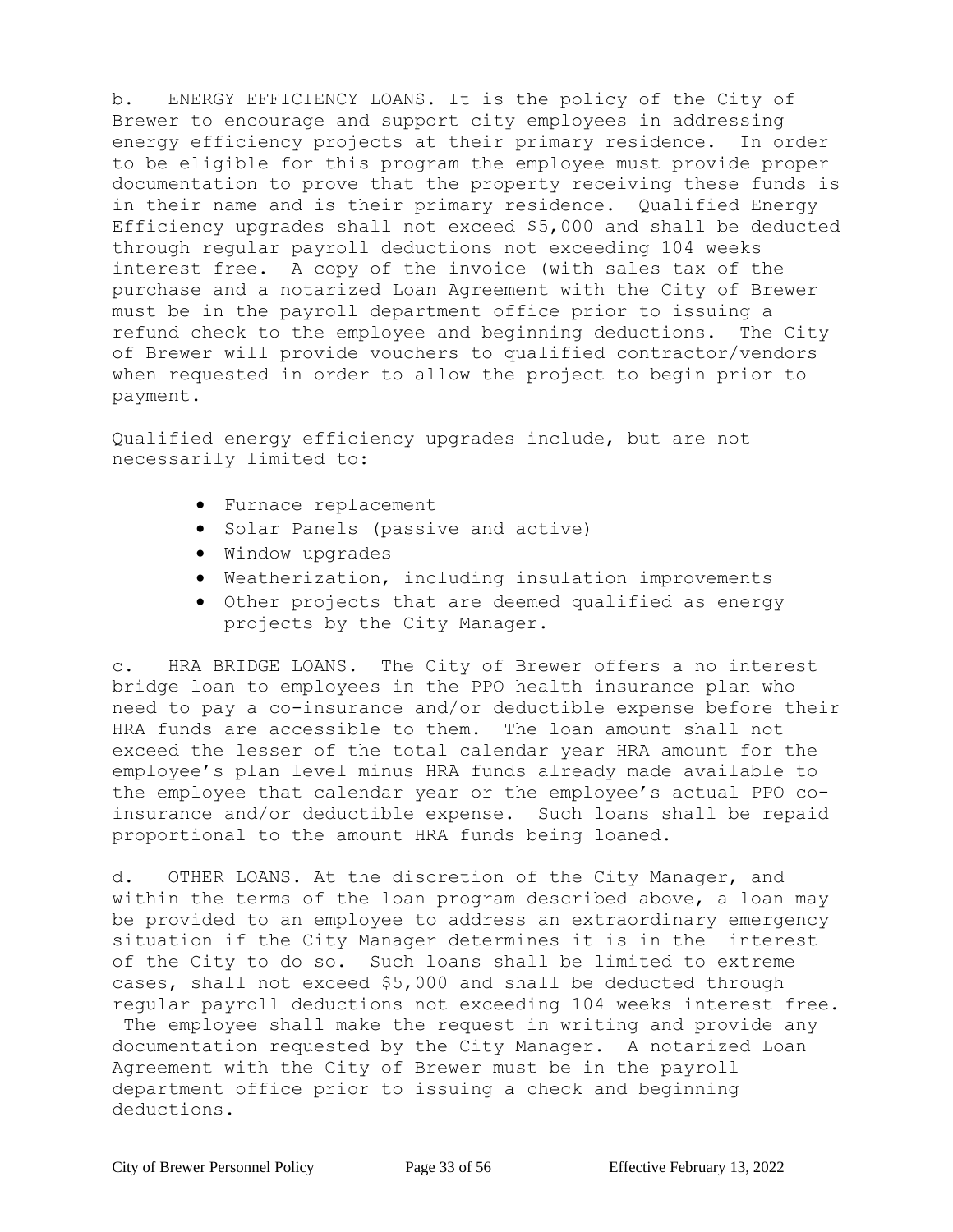#### LIFE INSURANCE

The City will provide one (1) times salary level of life insurance for all qualified employees.

## CAFETERIA PLAN AND HRA

The City will provide to eligible employees, at the employee's option a "Section 125 Cafeteria Plan," which permits health, vision and dental insurance pretax premium conversion, medical reimbursement, and dependent care reimbursement. (#2)

Effective July 1, 2014, the City shall provide all regular nonunion employees eligible for the health insurance benefit per Section 5(a) above a Health Reimbursement Arrangement (HRA) account. The Finance Director shall be responsible for providing each employee a Summary Plan Description that lays out the funding levels, eligible uses, and program guidelines, which may change from time to time.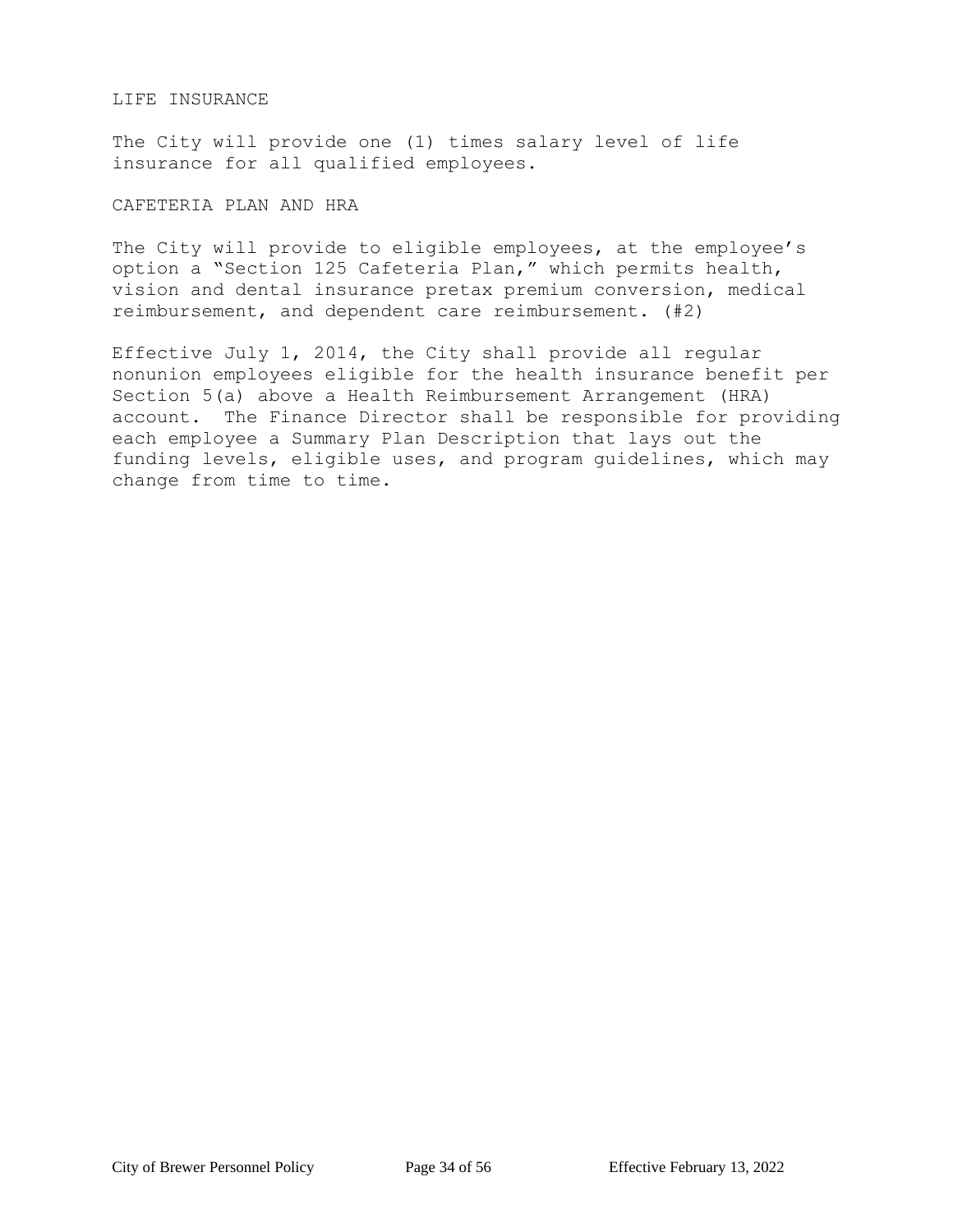## **ARTICLE VI EMPLOYEE CONDUCT AND CORRECTIVE PROCEDURES**

SECTION 1. CONDUCT OF EMPLOYEES

a. GENERAL. A City employee is prohibited from engaging in any conduct including, but not limited to conduct described in this Article VI, which could reflect unfavorably upon City service. City employees must avoid any action which might result in or create the impression of using public employment for private gain, giving preferential treatment to any person or entity, or losing complete impartiality in conducting City business.

b. RECEIPT OF GIFTS. A City employee is prohibited from soliciting or accepting any gift, gratuity, favor, entertainment, loans, or any other item of monetary value from any person who has or is seeking to obtain business with the City of Brewer, or from any person, within or outside City employment whose interest may be affected by the employee's performance or non-performance of his/her official duties. Employees may accept free coffee or non-alcoholic beverages from local restaurants while on duty. Acceptance of nominal gifts such as food and refreshments in the ordinary course of business meetings, or unsolicited advertising or promotional materials, e.g. pens, notepads, hats, cups, calendars, is permitted.

c. BUSINESS ACTIVITIES AND SOLICITATION. No employee shall engage in any business other than his/her regular duties during working hours.

d. CONFIDENTIAL INFORMATION. Many City employees deal with plans and programs of significant public interest. Employees must not use this confidential information to their own private advantage or to provide friends or acquaintances with private advantages. If an employee finds that he/she has an outside financial interest, which could be affected by City plans or activities, he/she must immediately report the situation to his/her superior. Each employee is charged with the responsibility of releasing only information which is required under the "right-to-know law. Violation regarding the dissemination of confidential information or use of that information for monetary or non-monetary private gain can be just cause for discharge or other corrective action of the employee as determined by the City Manager.

b. CITY PROPERTY. Employees shall not, directly or indirectly, use or allow the use of City property of any kind for other than official activities. Employees shall not use City telephones for personal calls when the placing of such calls would interfere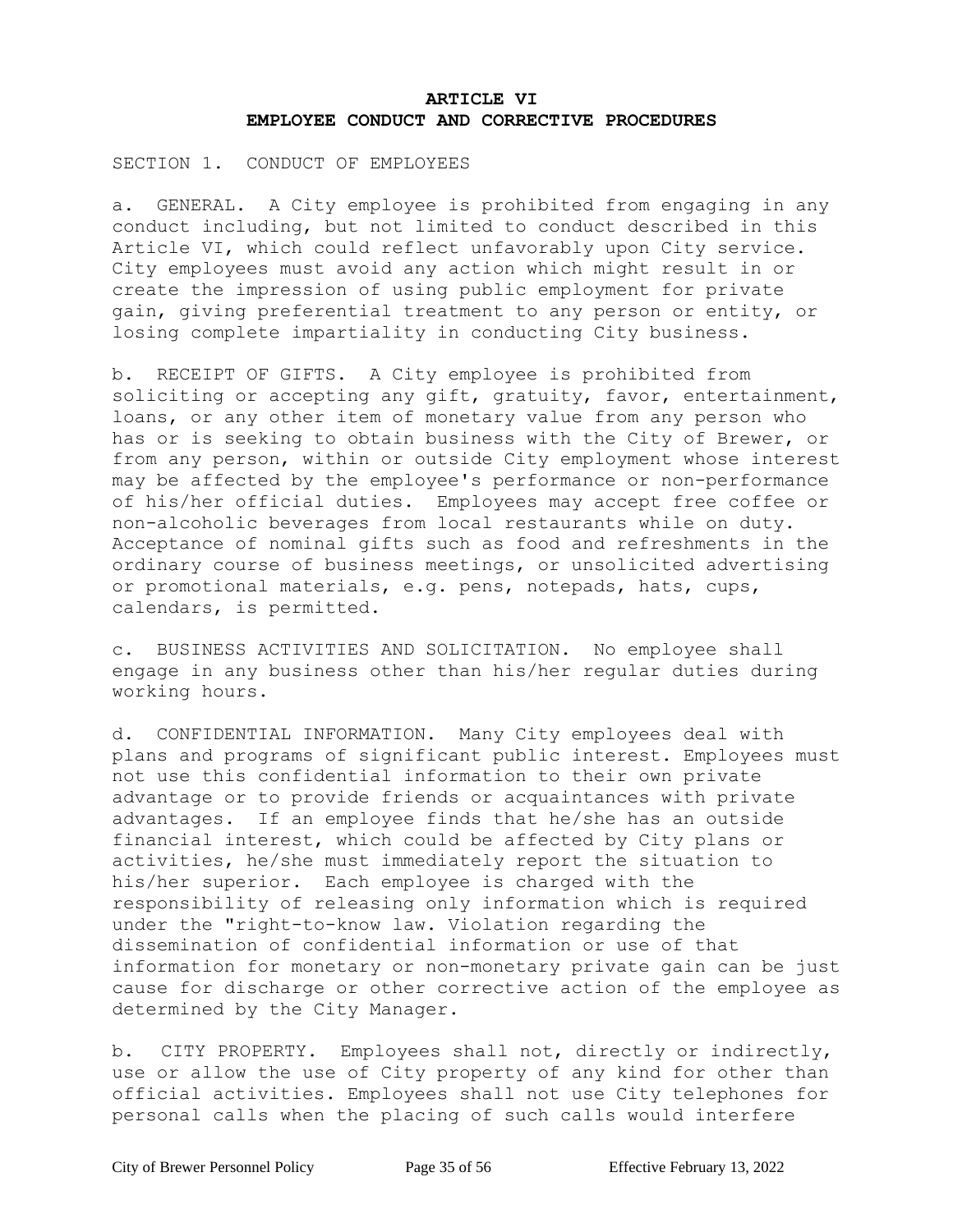with the employee's duties, would incur financial liability to the City, or would interfere with the use of telephones for official business. The City must be reimbursed by the employee for any toll telephone calls or fax charges made for personal purposes.

c. CITY POLICIES. The City of Brewer maintains administrative and legislative policies that detail the approved uses of City equipment, processes, and assets. These policies include, but are not limited to, computer and inter-net usage, credit card usage, and mileage reimbursement. All employees of the City are required to read and sign an acknowledgement of these policies. Signed acknowledgements will become part of each employee's personnel record. A copy of the policies is maintained at the City Clerks office.

f. POLITICAL ACTIVITY. While employed by the City, all personnel shall refrain from seeking or accepting partisan nomination or election to any office in Brewer City government, and from using the influence of their office in any way for or against any partisan candidate for elective office in the City government. City employees shall not work at the polls, i.e. circulate petitions or campaign literature for elective City officials, or be in any way involved with soliciting or receiving subscriptions, contributions, or political service from any person for any political purpose pertaining to the government of the City. This rule is not to be construed to prevent City employees from becoming or continuing to be, members of any political organization, from attending political meetings, from expressing views in political matters, or from voting with complete freedom in any election.

Any City of Brewer employee who becomes a candidate for any City of Brewer elective position which would affect the performance of the employee's duties as an employee of the City of Brewer, shall, at least thirty (30) days prior to the date of the primary or general election and continuing until such person is eliminated as a candidate, request a leave of absence without pay, or resign.

g. ATTENDANCE. Employees shall be at their respective places of work in accordance with the general or departmental regulations pertaining to the hours of work. All departments shall keep a daily attendance record and furnish a biweekly absentee report and such other reports as requested by the Payroll Office. Advance notice of any absence or tardiness should be made directly to the employee's supervisor whenever possible.

h. STRIKES AND SLOWDOWNS PROHIBITED. Chapter 9-A, Title 26,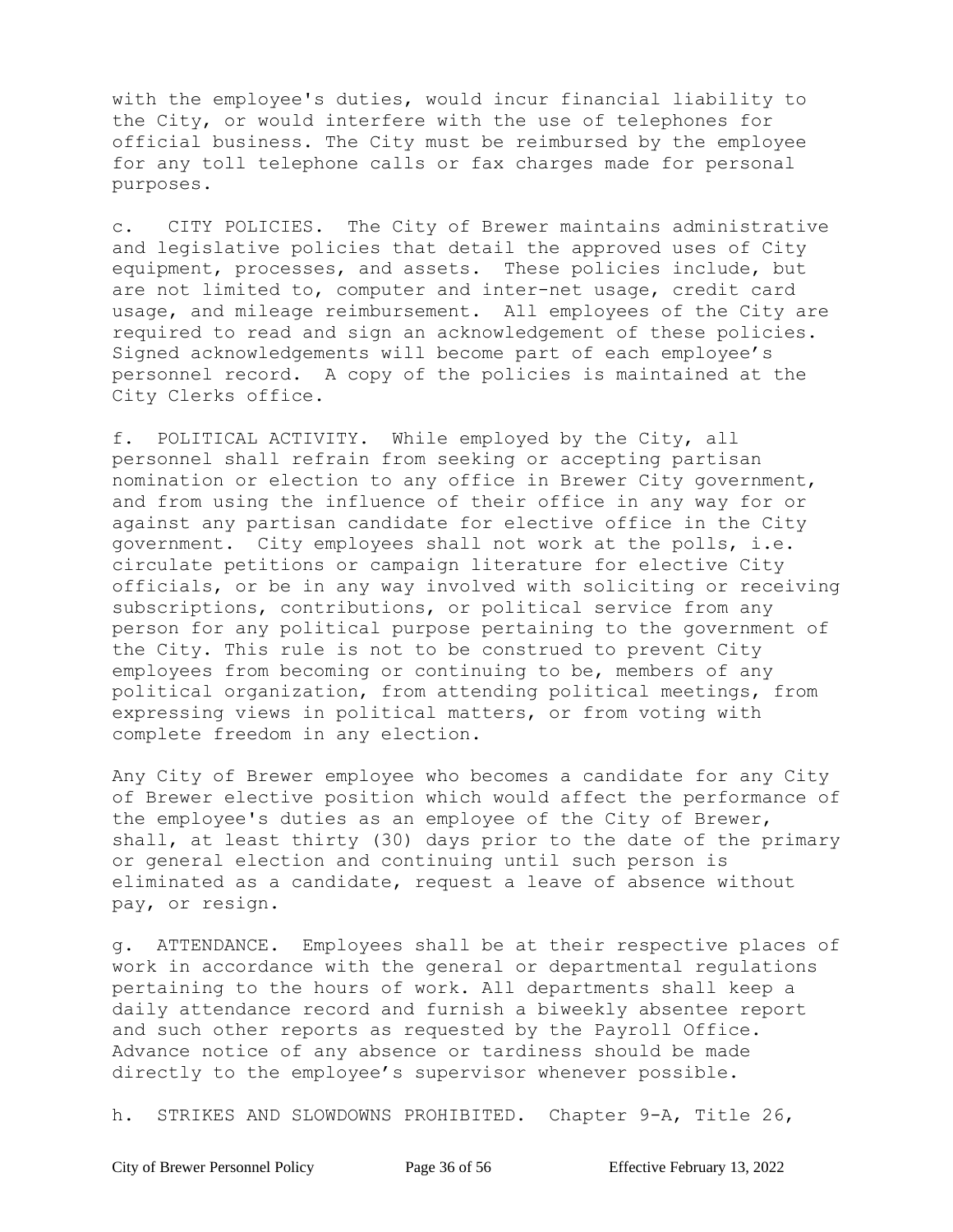M.R.S.A prohibits stoppages, slowdowns and strikes. In view of the public nature of the functions carried on by the City, functions that cannot be subjected to interruption, no matter how slight, without widespread inconvenience and hurt to the general public, the City does not and will not recognize the right of any employee or group of employees to engage any strikes, slowdowns, or work stoppages which would involve suspension or interruption of the normal work of City departments. Accordingly, any employee who shall participate in the above named actions may be disciplined or discharged from City employment. i. WORKING RELATIONSHIPS. Employees of the City shall maintain the highest standards of cooperation, efficiency, and economy in their work. City departments shall cooperate with the public and other City departments to the fullest extent possible. Department Heads and supervisors shall organize and direct the work of their units to achieve these objectives.

#### SECTION 2. CORRECTIVE ACTION.

The principal objective of correcting an employee's action or behavior shall be to improve the performance, efficiency and morale of the City service. In most instances, an attempt will be made to solve problems in an informal manner before steps are taken.

A record of all formal corrective actions shall be kept in the City Manager's office. Prior to a formal corrective action, the employee's personnel file shall be reviewed in order to determine all relevant documentation. A department head/supervisor may take formal corrective action if warranted no later than 14 calendar days following the situation that gives rise to the consideration of corrective action, or after learning of such situations, unless an extension of time is authorized by the City Manager. If an extension is authorized, the employee will be notified in writing of the rationale for the extension.

When a department head/supervisor determines an employee's performance is below acceptable standards and action is necessary to improve City services, the department head/supervisor shall communicate orally or in writing to the employee the deficiency or problem observed.

The types of corrective action that can be taken are:

a. COUNSELING. When a department head/supervisor determines that an employee's performance, conduct or behavior might violate City Charter, code, ordinances, policies or expectations, the department head/supervisor shall privately counsel the employee. The department head/supervisor will detail the problem and provide the direction and opportunity for the employee to correct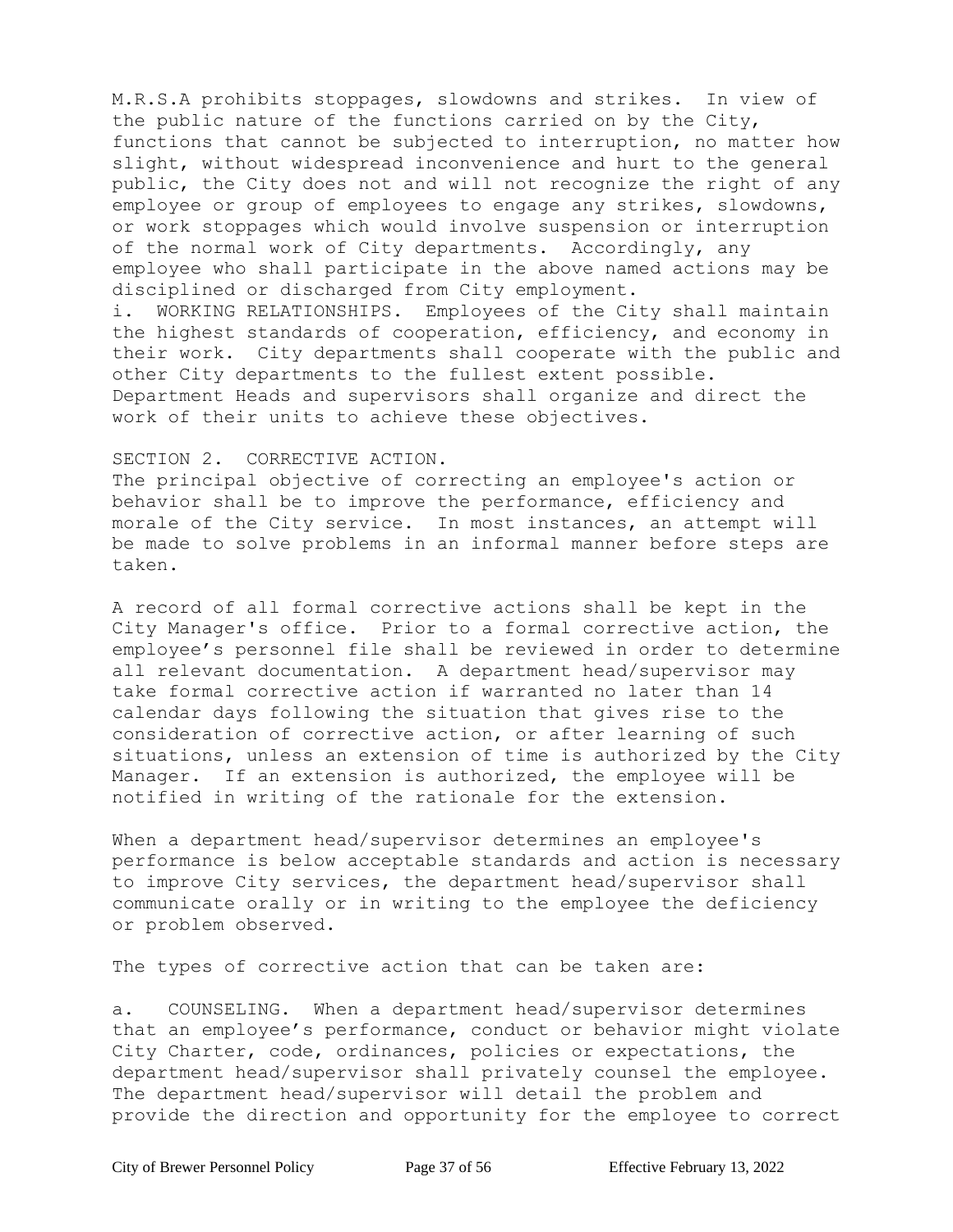the behavior.

b. ORAL WARNING/REPRIMAND. A department head/supervisor or the City Manager may determine that a formal Oral Warning/Reprimand is necessary to communicate to the employee the lack of progress addressing the deficiency identified in the counseling in step a.

c. WRITTEN WARNING/REPRIMAND. A department head/supervisor or the City Manager may determine that a Written Warning is necessary to communicate to the employee the deficiency or problem observed. A copy shall be placed in the employee's personnel file. The employee will receive a copy of the warning.

d. SUSPENSION. A department head/supervisor may temporarily suspend an employee for the remainder of a workday, with pay, upon the reasonable judgment of the Department Head that suspension is warranted for performance, misconduct or behavior. Whenever possible, the City Manager will be notified of the suspension. The suspended employee shall meet with the Department Head on the next working day and before returning to work. A Department Head or the City Manager may suspend or continue the suspension with or without pay for up to 10 working days. Suspension of more than 10 working days can only be made by the City Manager and only after a hearing in which the employee, a representative of the employee if the employee so desires, and Department Head meet with the City Manager. All suspensions shall be recorded in writing and placed in the employee's personnel file and a copy provided to the employee.

e. DEMOTION. A Department Head upon approval by the City Manager may demote an employee into a lower classification (with the appropriate pay reduction). Upon the approval of the City Manager, the Department Head shall notify the employee in writing of the reasons for the demotion, and file copies with the City Manager's office. An employee shall be demoted only if he/she has previously received (1) repeated oral warnings or (2) a suspension for improper conduct or nonperformance or (3) the employee's actions were of an extremely serious nature. Demotion shall only occur after the employee has been given a fair hearing before the City Manager.

f. DISMISSAL. A Department Head may recommend to the City Manager dismissal of an employee from City employment after a pre-termination hearing. Under appropriate circumstances an employee may be suspended immediately. The City Manager shall be notified of such recommendations as soon as possible and the employee shall be entitled to a pre-termination hearing before the City Manager.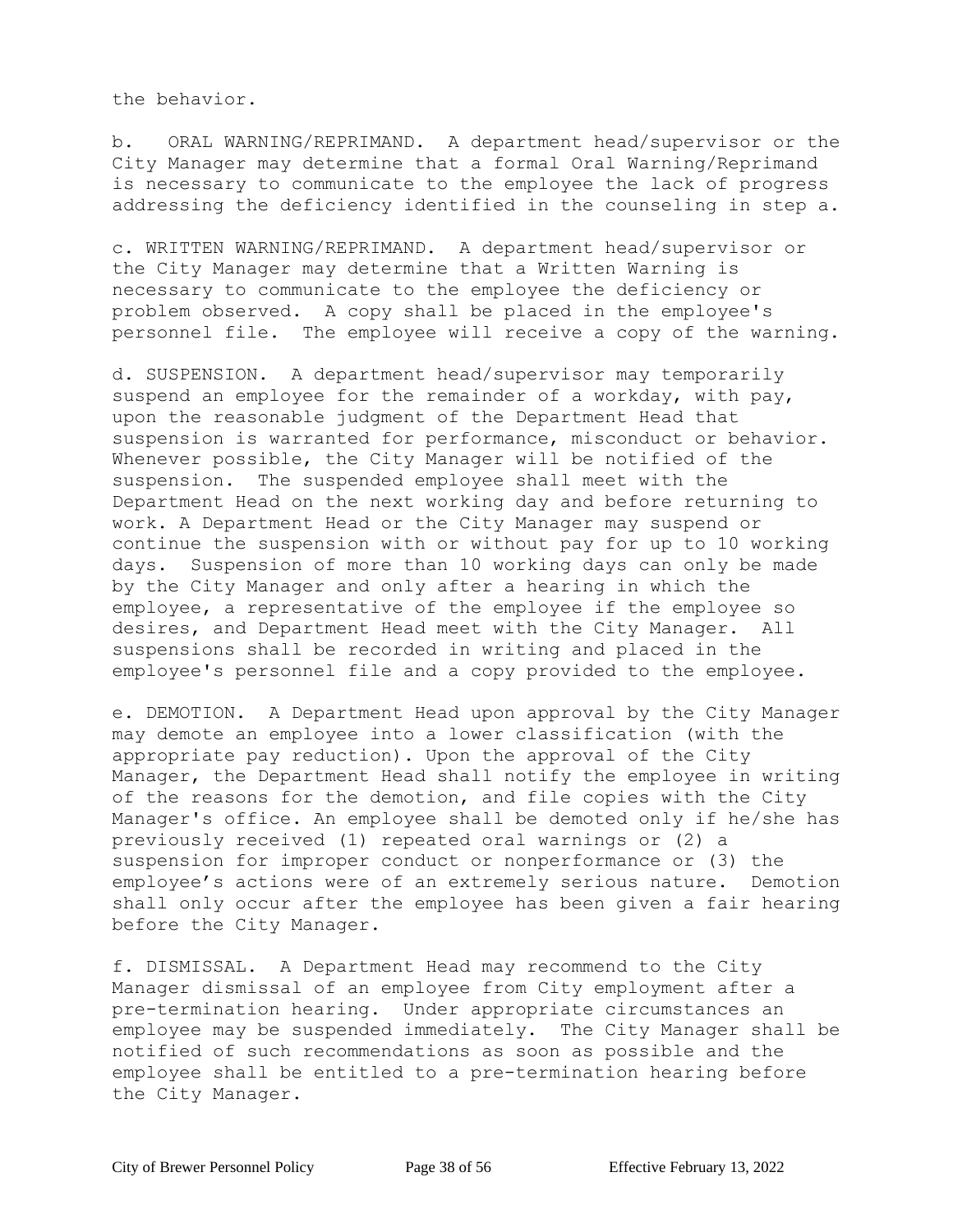g. REASONS FOR CORRECTIVE ACTION. Any employee of the City may be disciplined or dismissed for poor performance or unsatisfactory conduct including, but not limited to, the following:

- 1) Is incompetent, negligent, inefficient, or unable to perform the normal duties of the position.
- 2) Has intentionally falsified a time sheet.
- 3) Has been found to have abused approved absences, such as sick leave, bereavement leave, etc.
- 4) Has taken City property without authorization.
- 5) Has threatened to, or attempted to, or has used political influence in securing a position, leave of absence, transfer, change of grade and pay or character of work.
- 6) Is abusive in conduct or language toward the public or other City officers or employees.
- 7) As an employee of the City shall so conduct their private and professional lives as to bring discredit upon the City by scandal, spectacle, or ridicule.
- 8) Absent without authorization; an employee has been absent from duty without authorization or without good cause.
- 9) Has violated the City Charter, City Codes, ordinances and policies, State or Federal laws, or the rules and regulations in this personnel manual.
- 10) Is careless or negligent with the property of the City.
- 11) Has engaged in unauthorized use of City vehicles or equipment.
- 12) Is under the influence or possession of drugs, alcohol or illegal substances while on duty.
- 13) Has violated any official regulation or order, or fails to obey any proper direction made and given by a supervisor.
- 14) Is insubordinate.
- 15) Engages in sexual or other illegal harassment.

## SECTION 3. FAIR HEARING PROCEDURE.

a. DEFINITION. A "grievance" shall be a complaint or dispute of any regular employee regarding the application, meaning, or interpretation of the City's personnel manual or agreements governing the work activity and conditions of employment for City employees who are not covered by a collective bargaining agreement. The term "grievance" shall not be interpreted to include establishment of wages, salaries or fringe benefits.(#2)

b. PROCEDURE. Reasonable efforts shall be made by the employee and the City to informally arrive at a fair and equitable resolution to every grievance without resorting to the grievance procedure hereinafter set forth. An employee filing a grievance shall have the right, at every step hereinafter provided under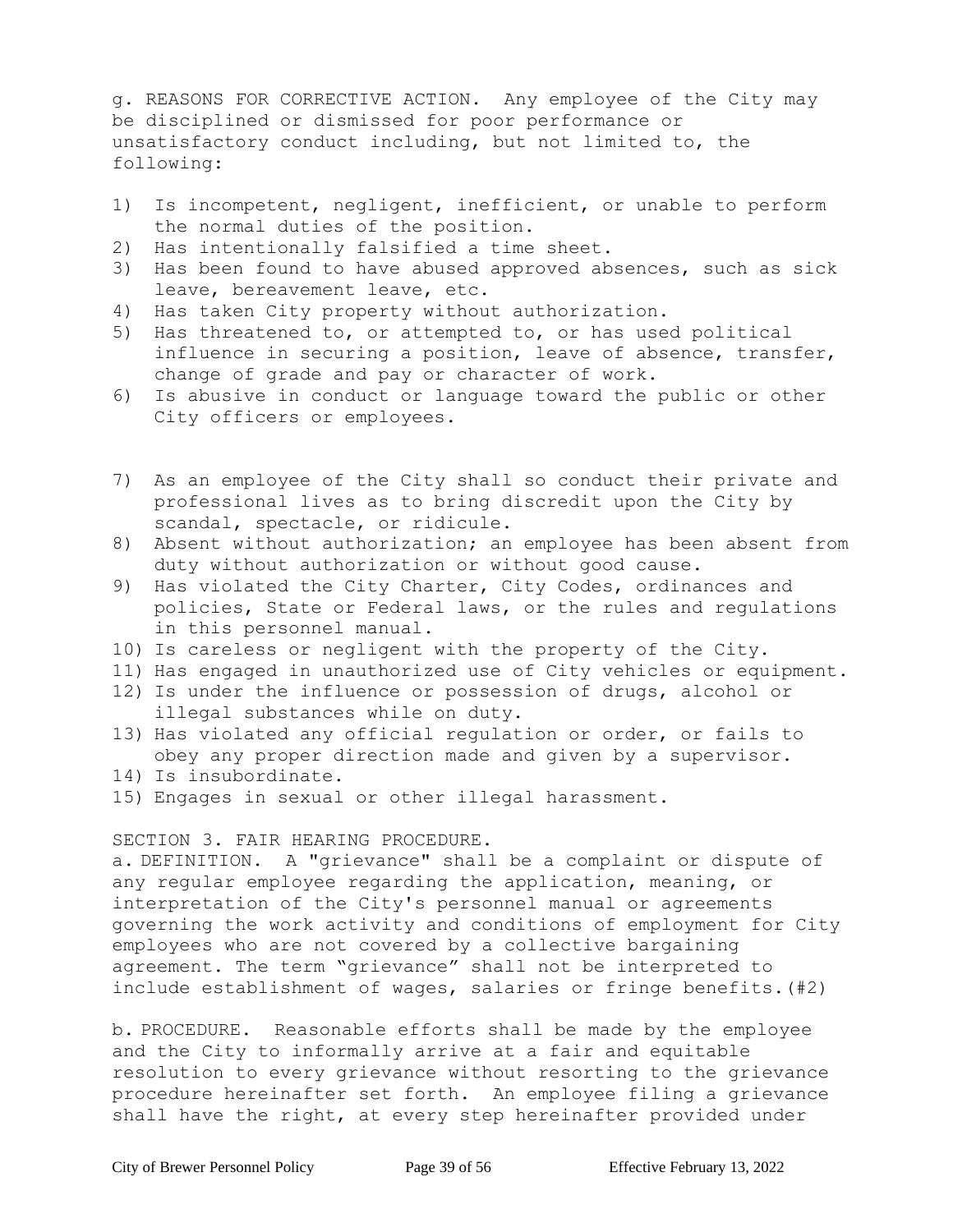"procedure", to present witnesses and evidence to support his/her grievance without fear of reprisal. Except during Step 1, an employee filing a grievance shall have the right, at his/her expense, to be accompanied or represented by an attorney or other individual during all meetings related to this grievance procedure. Employees of the City who wish to file a formal grievance must follow the following procedure:

Step 1. An employee who has a grievance as defined herein shall submit the matter in writing, to the head of the employee's department. The grievant and the department head shall meet to discuss the grievance within ten (10) calendar days after receipt of the grievance in writing, by the department head. (Hereafter, the department head shall mean the department head or his/her designee.) The employee must file the grievance within ten (10) calendar days after the date that the grievable incident occurred. The department head shall respond in writing to the grievance made by the employee within seven (7) calendar days after the date of the meeting.

Step 2. If the Department Head's reply does not satisfactorily adjust the grievance, the employee may within seven- (7) calendar days after receipt of such reply, submit the grievance to the City Manager. (Hereafter, City Manager shall mean the City Manager or his designee.) The City Manager will meet with the grievant within seven (7) calendar days following the receipt of the written grievance. The City Manager shall respond in writing to the grievant within seven (7) calendar days after the meeting with the grievant. The City Manager's reply shall be delivered to the employee or by mail. Any request for a grievance panel hearing must be received by the City manager within fourteen (14) calendar days after the date of the City manager's reply. The City Manager's reply shall be delivered to the employee or by mail.

Step 3. If the reply from the City Manager does not satisfactorily adjust the grievance, the grievant may submit the grievance to a grievance panel for hearing. The grievant may request a hearing before the grievance panel. The panel shall be composed of three (3) members and shall be selected in the following manner: one member shall be selected by the City Manager, one member by the grievant, and the final member by the two members already chosen. Selection of all of the panel members shall be made from a list of up to ten prospective members, half of whom shall be supervisory and half non-supervisory. The City Manager shall, within seven (7) calendar days of the request for a hearing, request from the staff to supply to the City Manager and grievant the names of up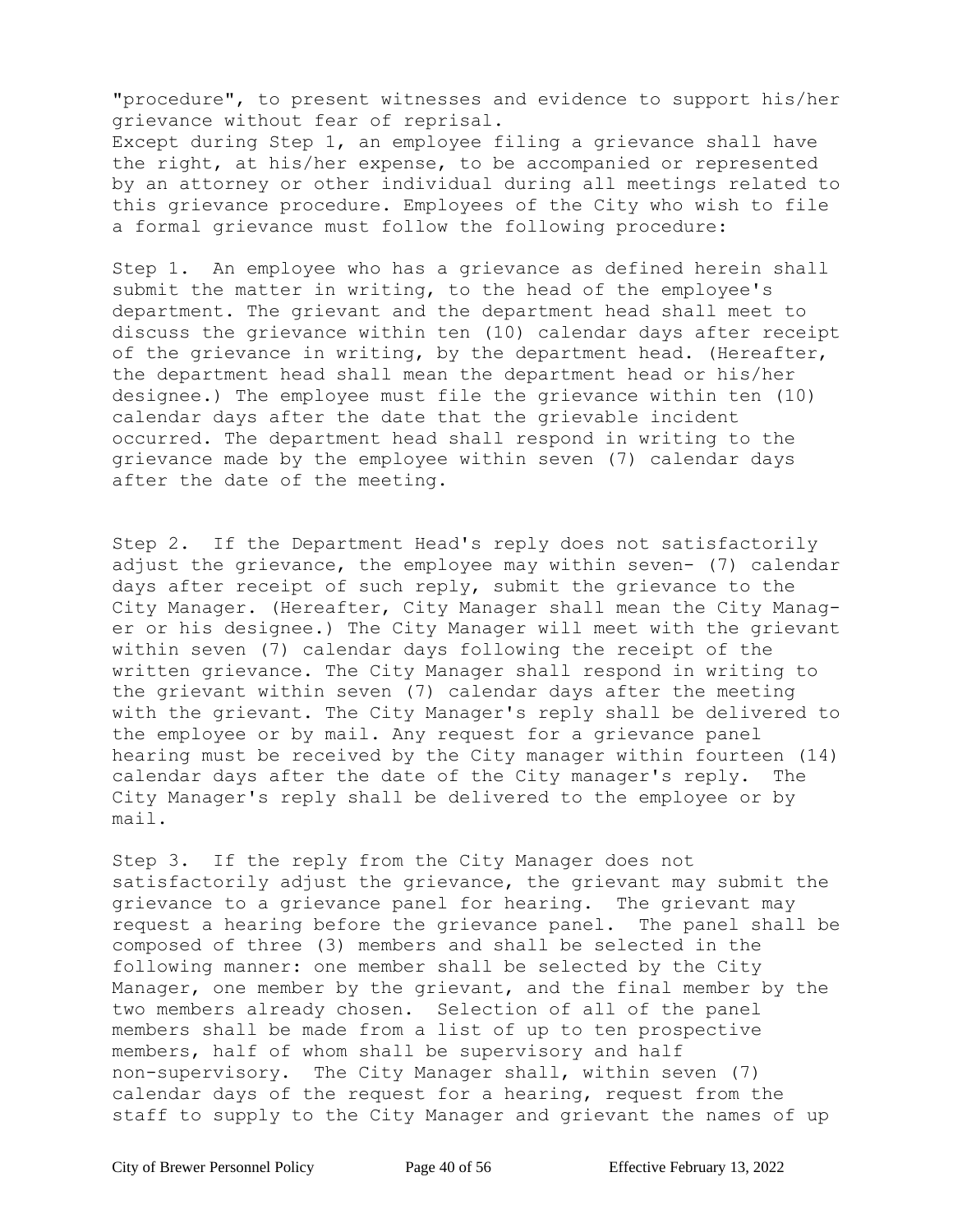to ten (10) prospective panel members to hear the grievance. The grievant must choose a panel member within seven (7) calendar days from receipt of the list of prospective panel members.

c. CONDUCT OF HEARING. The panel shall then select its panel chair, set the time for the hearing which shall be held as soon as practicable, but not more than ten (10) calendar days after the panel has been selected, and notify the grievant and the City thereof. The grievant may have present at this meeting, at his/her expense a representative or legal counsel. Copies of the grievance form shall be provided to the panel members. The panel has the responsibility to interpret the application of the City's policies covering all grievable matters as defined in this procedure. It does not have the prerogative to formulate or change policies or procedures. The panel may determine its own procedure for conduct of the hearing provided it shall afford full and equal opportunity to all parties and witnesses for presentation of any material or relevant evidence.

The decision of the panel shall be final and binding. The panel chairman shall file the decision in writing with the City Manager no later than ten (10) calendar days after the completion of the hearing. Copies of the decision shall be transmitted to the grievant and the grievant's supervisor(s).

NOTE: the parties to the grievance, by mutual agreement, or by the decision of the panel chairman, may extend any or all of the time periods established in this procedure. Failure by the employee to process a grievance within the time limits as set forth, or agreed upon extension, shall constitute termination of the grievance. Failure of the Department Head or the City Manager to respond to the complaints set forth in this article shall be considered a denial of the grievance and shall allow the grievant to proceed to the next step.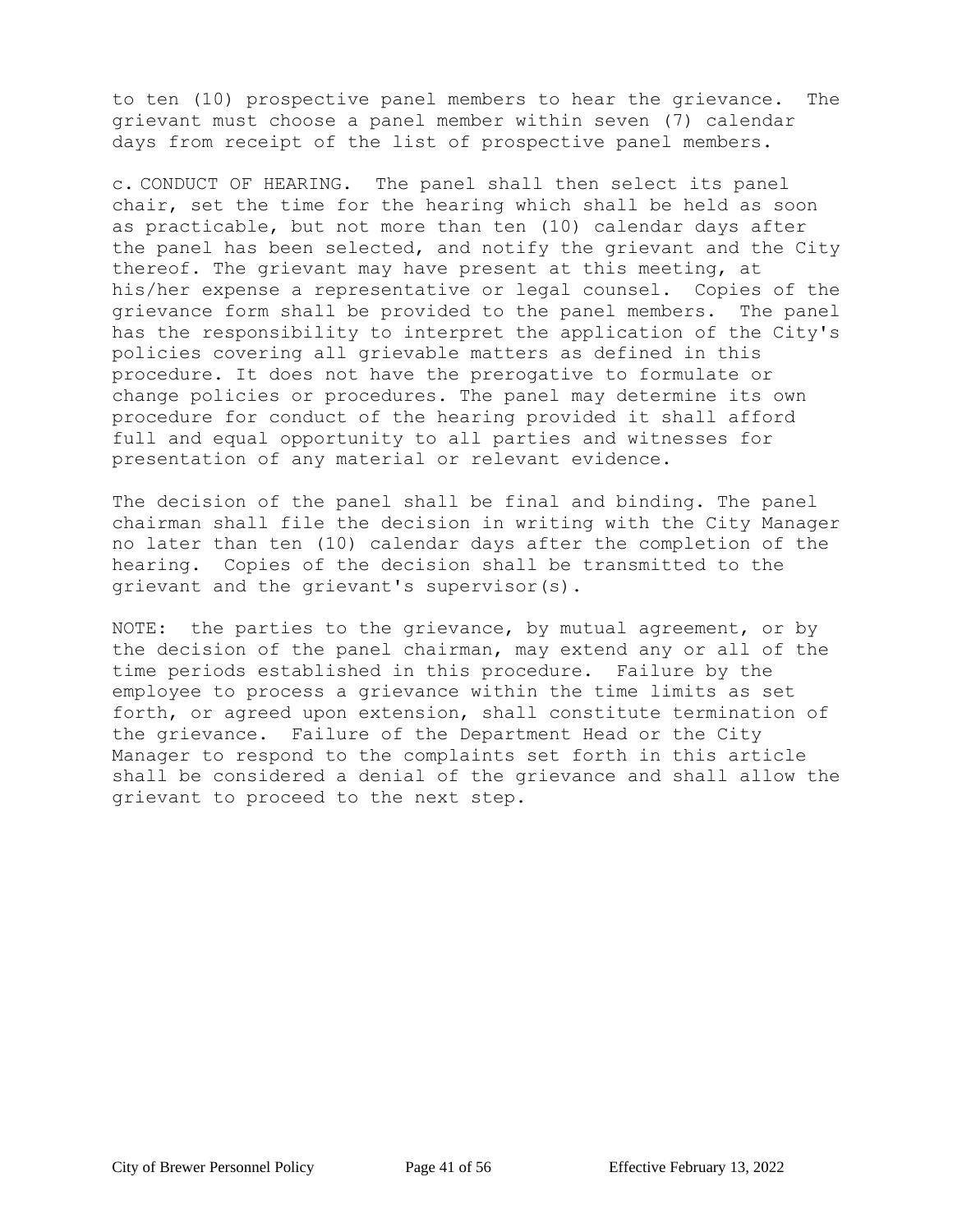## **ARTICLE VII PERSONNEL FILES**

SECTION 1. INDIVIDUAL PERSONNEL FILES. An individual personnel file shall be maintained on each active employee by the City Manager's office. Official personnel files of terminated employees shall be maintained by the City Clerk and stored at Brewer City Hall. A Department Head may maintain duplicate copies of pertinent personnel documents in individual departments. (#2)

#### SECTION 2. ACCESS TO FILES.

An Individual may, upon written request, inspect his /her file during City Hall office hours. A person may not remove his/her personnel file from the room in which it is stored. The Department head, legal representative, and the City Manager or his agent shall have access to personnel files in order to assist any employee who wishes to examine his/her file, to place documents in files, to review an employee's record, to use information for the legal defense of the City or to carry out his/her duties relative to the keeping of records in conformity with State of Maine Right-to-Know legislation. An agent of an employee may review the employee's file upon written authority from employee.

## SECTION 3. PLACING ITEM IN FILES.

The City Manager or his/her agent may place documents in personnel files except that before any documents of a corrective nature are placed in a file, an employee shall be given a copy. The employee shall also be asked to date and initial such documents. If the employee refuses to date and initial a document, such document shall be placed in his/her file with a notation that the person refused to sign and date it.

#### SECTION 4. ERRORS AND OMISSIONS.

Any employee may request correction of an error or omission in his/her file. If the City Manager or the employee's department head agrees that there is an error or omission, a notation to that effect shall be placed in the employee's file.

#### SECTION 5. USED FILE DOCUMENTS.

A recorded or noted reprimand may be determined to be no longer a basis for further corrective action twelve (12) months from the imposition date of the reprimand. Written reprimands may be determined to be no longer a basis for further corrective action in twenty-four (24) months. If the corrective action occurred as a result of conviction of a criminal offense, these time limits may be extended by the City Manager.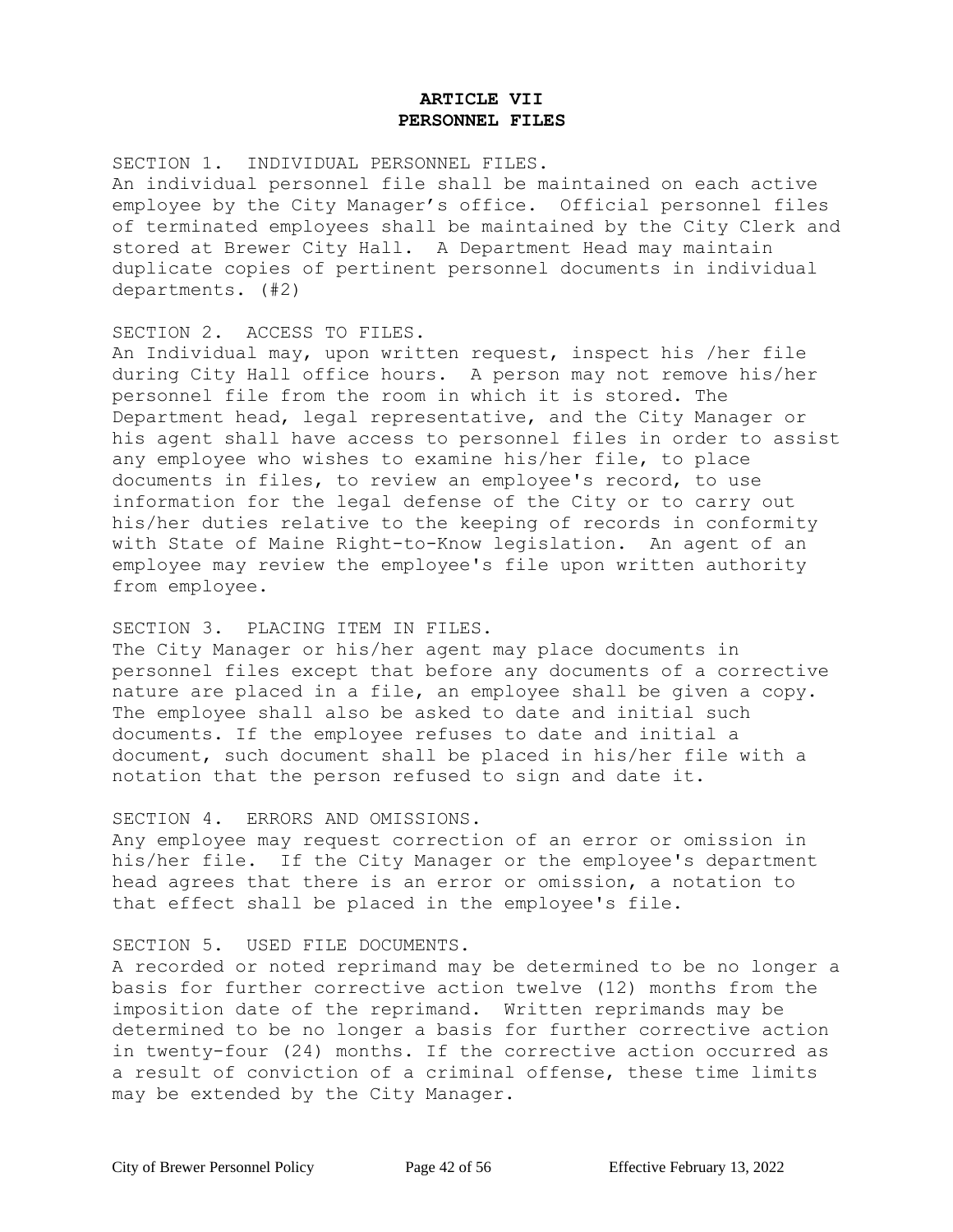The City Manager or his/her agent may destroy any documents in any personnel file consistent with the Record Retention Rules as outlined in 5 MSRA Ch. 6 § 95-B or seventy-two (72) months after an employee ceases to be employed by the City of Brewer. (#2)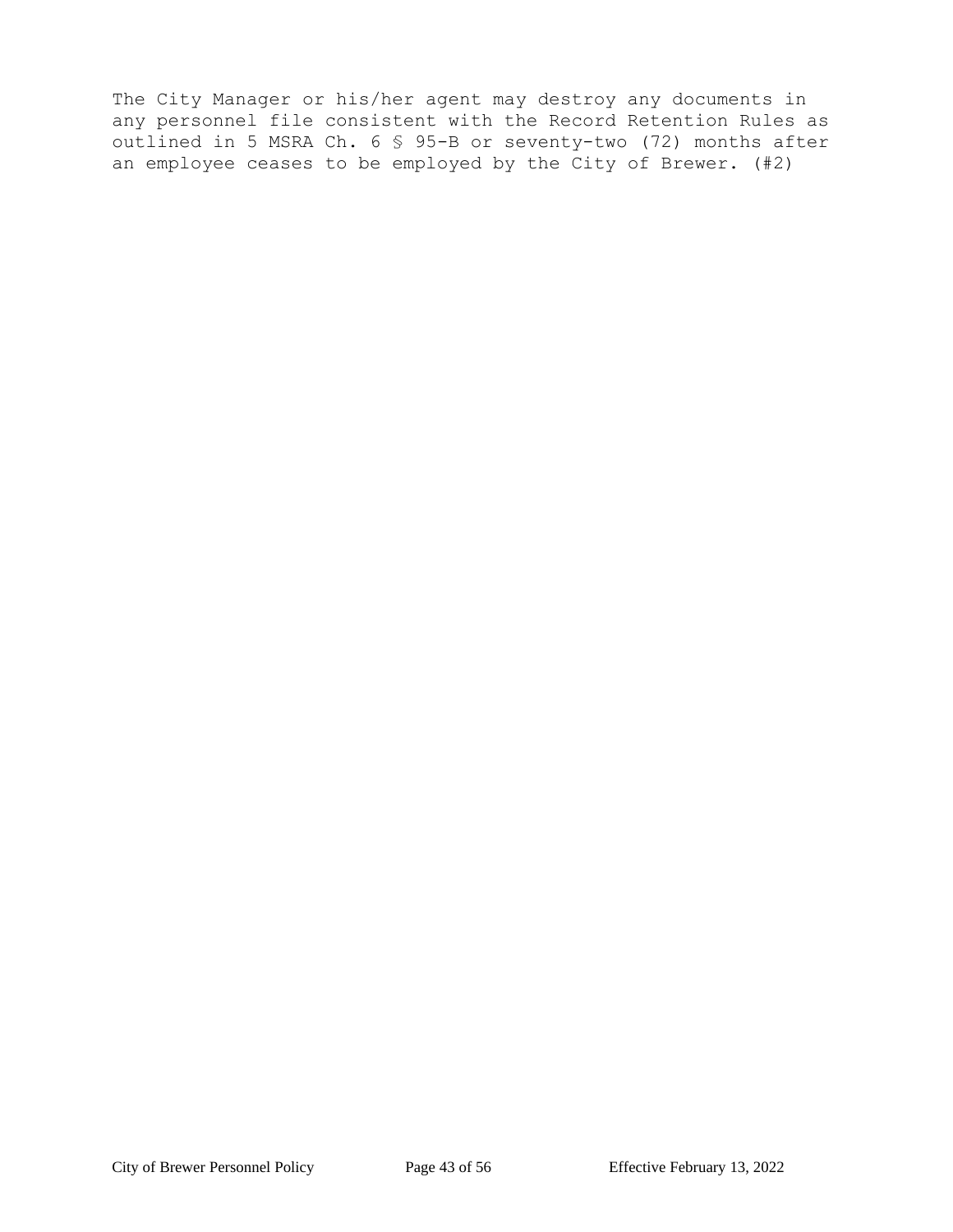## **ARTICLE VIII SEXUAL DISCRIMINATION AND HARASSMENT POLICY**

1. POLICY: It is the policy of the City of Brewer to provide a work environment free of sexual discrimination, sexual harassment and other kinds of harassment. (#2)

2. SCOPE: This policy applies to all employees at all locations.

3. DEFINITION: Sexual discrimination is defined as preferential treatment for one sex in comparison to different treatment for the opposite sex.

4. DEFINITION: Sexual harassment is defined as unwelcome sexual advances, requests for sexual favors and other verbal or physical contact that is sexually offensive.

Sexual harassment refers to behavior that is personally offensive impairs morale and interferes with the work effectiveness of employees. Sexual harassment undermines the employment relationship by creating an intimidating, hostile or offensive work environment.

Examples of prohibited practices include, but not limited to, behavior that conveys sexual overtures; requiring submission to sexual harassment as either an explicit or implicit term of employment; basing employment, promotion, or compensation decisions on submission to or rejection of sexual harassment; using offensive sexually oriented language, including jokes.

5. DEFINITION: Illegal harassment refers to other illegal harassment on account of any protected status including but not limited to sex, race, age, disability, national origin and religion. (#2)

6. COMPLAINTS: Those individuals who believe that they have been subjected to sexual discrimination and/or harassment by their coworker should submit a complaint, either orally or in writing, to their immediate supervisor. Those employees who believe that they have been sexually discriminated against or harassed by their supervisor should submit a complaint to the department head, or directly to the City Manager. If a complaint involves the City Manager, the employee should submit the complaint to the Mayor of the City Council. If the person issuing a complaint does not feel comfortable reporting the incident internally, he or she should feel free to contact the Maine Human Rights Commission. Their address is:

Maine Human Rights Commission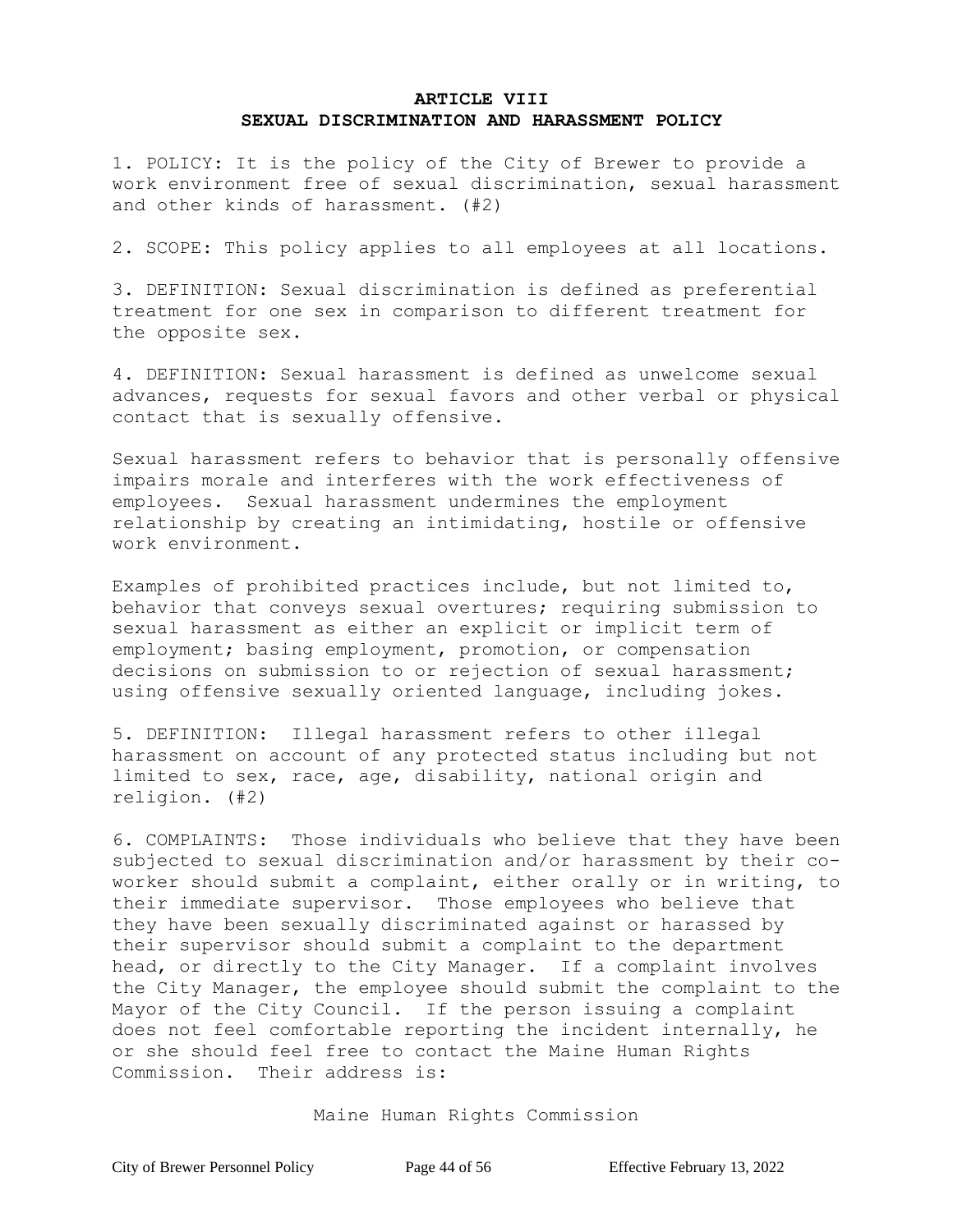State House Station 51 Augusta, Maine 04333 Telephone (207) 624-6050

Individuals, who believe they have been subjected to sexual harassment by non-employees working on City property, should bring their concern to the attention of their immediate supervisor or to higher levels of management and/or the Maine Human Rights Commission. (#2)

Employees in supervisory positions in the chain of command shall be obligated to report to their department head (or the City Manager in cases involving a department head; or the Chairman of the City Council or a Councilor(s) in cases involving the City Manager, City Clerk or the City Assessor) any instances or allegations of sexual discrimination and/or sexual harassment, regardless of whether the supervisor has evidence or knowledge corroborating the allegation. While the report should ideally be made in writing with as many details as possible, the report may be made orally. (#2)

7. RETALIATION: It is important to know that retaliation against an employee who may complain about sexual or other illegal harassment is prohibited. In particular, under Maine Revised Statues Annotated Title 5 section 4553 paragraph D, it is illegal to "attempt to punish or penalize, any person for seeking to exercise any of the civil rights declared by this Act..." Any concerns or complaints about retaliation should be brought forth promptly by filing a complaint under Section 5 of this policy. (#2)

8. INVESTIGATION: All complaints and reports will be investigated. The person conducting this investigation shall come to a conclusion as to whether these instances or allegations took place and have merit. A recommendation of corrective action and/or disciplinary action shall be made within 10 business days, which may be extended by the City Manager. In the event it is determined that sexual discrimination or harassment has occurred, appropriate action will be taken, up to and including dismissal of the person engaging in the discriminations and/or harassment.

9. RESPONSIBILITY: In fulfilling their obligation, managers and supervisors shall provide a positive and productive work environment free from sexual discrimination and harassment. If a supervisor becomes aware of potential sexual discrimination or illegal harassment, it is his/her responsibility to reiterate the City's policy and, when necessary, take appropriate corrective action. (#2)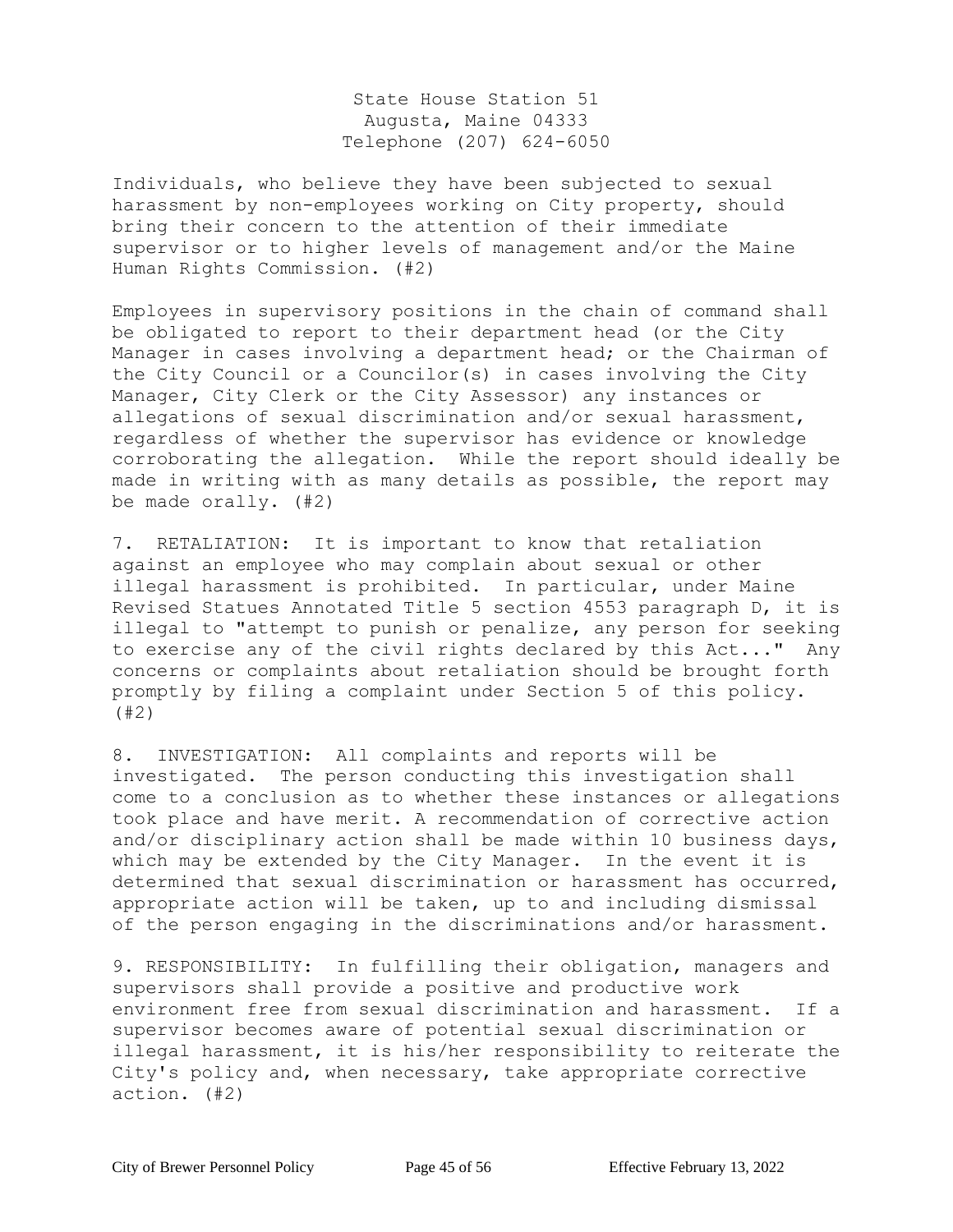## **ARTICLE IX. WORK PLACE SAFETY FROM SUBSTANCE ABUSE.**

PURPOSE AND INTENT: Employees and the City have a mutual obligation to ensure a safe and healthy work environment. This policy is instituted to assure that the work place be free of employees whose job performance may be impaired by the abuse of drugs and/or alcohol.

The Employer recognizes that drug and alcohol abuse may be considered treatable illnesses and to the extent possible the response to these illnesses may be treatment and rehabilitation.

It is recognized that the consumption of alcohol or drugs, which impairs an employee from performing their jobs safely and effectively, cannot be tolerated. Therefore, the City of Brewer has a "Zero Tolerance" policy toward drug and alcohol use in that no prohibited substances may be consumed during the workday. The workday includes rest and lunch breaks.

The City recognizes employee concerns of personal privacy and that alcohol testing shall be used only in cases where questions of impaired job performance are involved or as provided by law. PROHIBITED SUBSTANCES: Drugs shall be defined as those substances whose dissemination is regulated by law, including but not limited to narcotics, depressants, stimulants, hallucinogens, cannabis, and alcohol. This definition shall include over-thecounter drugs and/or drugs that require a prescription or other written approval form a licensed physician or dentist for their use. The drugs that are included in these categories are as follows:

- a) alcohol
- b) cannabanoids
- c) cocaine
- d) heroin
- e) opium or opiates
- f) phencyclidene (PCP)
- g) lysergic acid diethylamide (LSD)
- h) barbiturates
- i) amphetamines or methamphetamines
- j) methaqualone
- k) mescaline
- l) glutethimide
- m) phenocycladine
- n) procyclidine
- o) other controlled substances in RCW 69
- p) prescription drug for which the employee does have or does not have a current, valid, personal prescription and which is not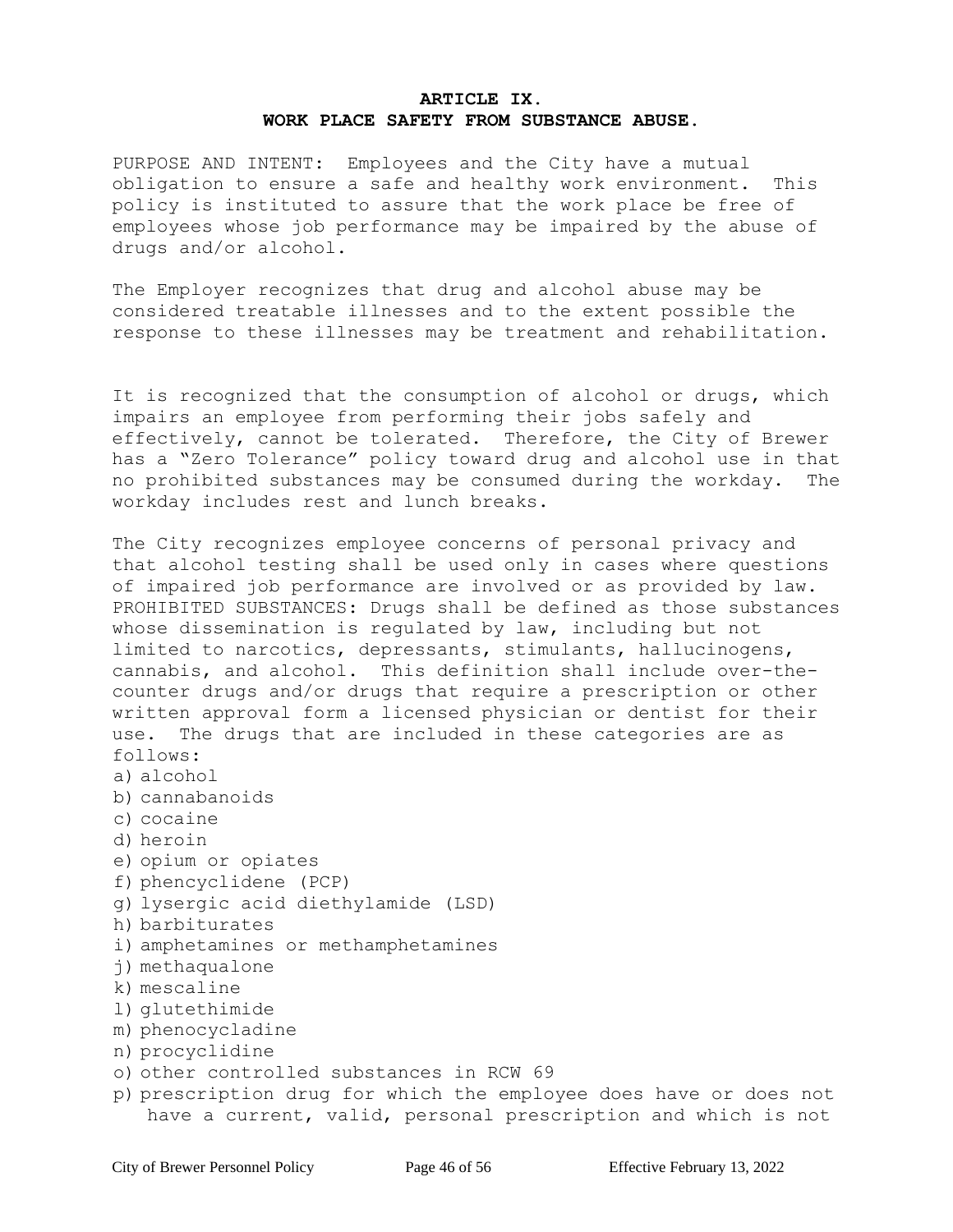authorized or approved for use while operating a motor vehicle or other equipment.

q) any over-the-counter drug which may impair job performance and safety.

#### PROCEDURE:

1. In the event there is reasonable cause to believe that an employee's job performance may be impaired by alcohol, the employee's supervisor shall question the employee with regard to the behavior. The supervisor shall directly observe the employee's behavior and document the behavior. Indications of impaired behavior include but are not limited to the following: staggering or irregular gait, the odor of alcohol on the breath, slurred speech, dilated or constricted pupils, inattentiveness, listlessness, hyperactivity, performance problems, illogical speech and thought processes, poor judgment, or unusual or abnormal behavior.

2. When possible, a second managerial employee shall also observe the employee to verify that there is reasonable cause to believe that drug or alcohol consumption may be involved. A determination shall be made as to whether or not the employee's behavior is impaired to the point of being unable to perform his/her duties effectively and safely. The employee shall be relieved of his/her duties and placed on a suspension with pay status until a clear determination can be made as to violations of this Substance Abuse Policy.

3. If it is concluded that there is reasonable cause to believe that alcohol consumption is involved, the supervisor or appropriate manager shall have an alcohol test administered. Failure of an employee to take the test(s) may be cause for corrective action. The City may also have the employee undergo a physical examination at City expense at the time that the alcohol test is administered. The test(s) must be conducted within a reasonable time period after the observation of the problem behavior.

4. If the test is negative and upon recommendation by the physician, the employee shall be returned to work with no loss of pay or benefits. Where appropriate a signed physician's release may be required by the Employer before the employee returns to work. If the behavior that led to the initial investigation is not due to substance abuse but continues to hinder job performance, the City may require the employee to undergo further medical evaluation. Time lost due to an illness will be charged to sick leave.

5. If the test is positive, the employee may be terminated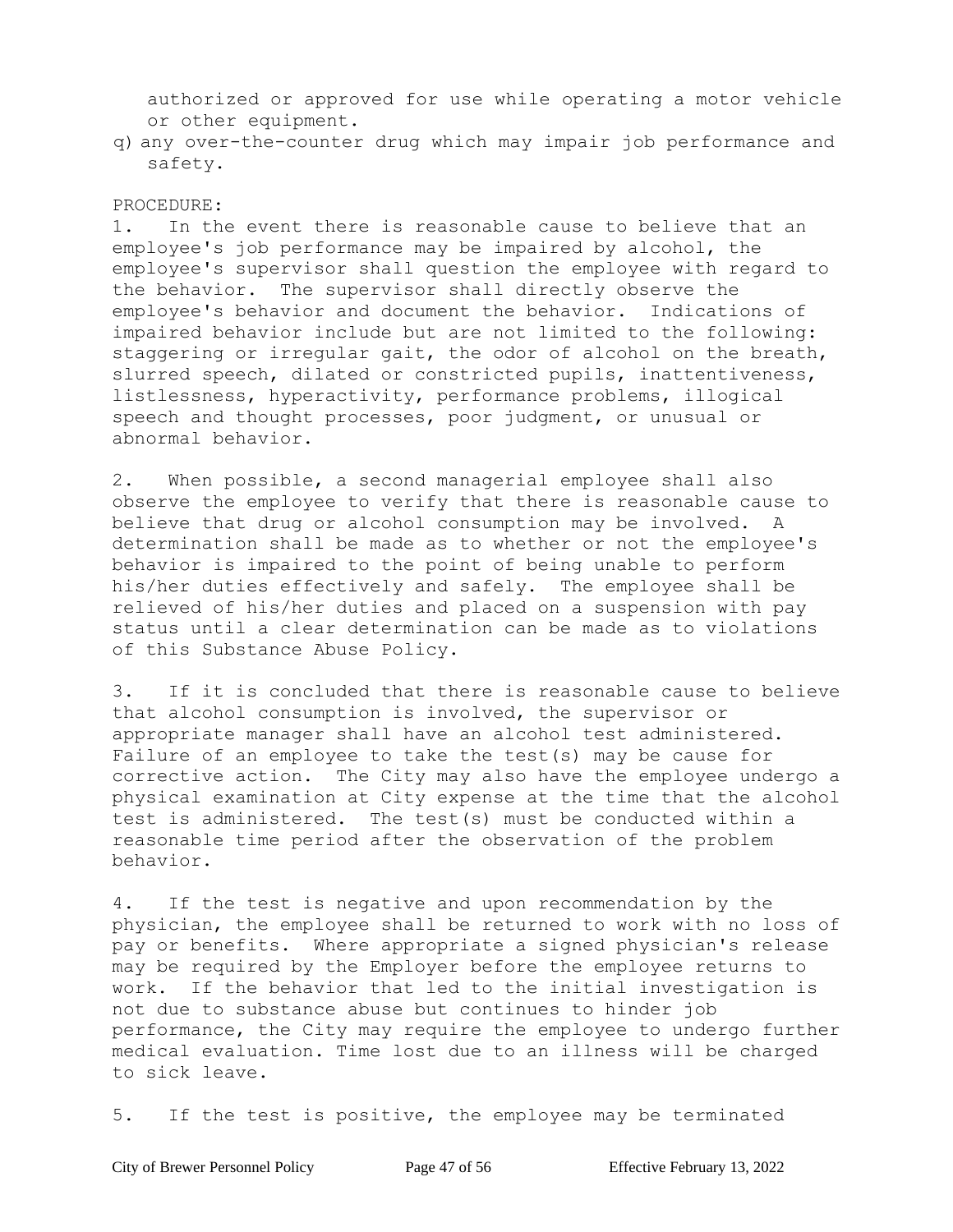depending upon the circumstances of the situation. Circumstances that would warrant an immediate termination would include, but not limited to, incidents where the employee's impairment resulted or could have resulted in loss of life, serious injury to self or others, the serious loss or damage of property or an incident of parallel magnitude.

6. In cases where immediate termination is not warranted, the employee will be placed in an unpaid rehabilitation leave status. The employee shall then be evaluated and appropriate treatment may be recommended. Where appropriate the employee shall be referred to a treatment program agreed upon by the employee and the Employer. Once the inpatient part of the program has been completed; the employee may be re-instated but only with a written release from a physician. An employee who is returned to work as provided for under this procedure who fails to comply with any of the terms of an agreed upon treatment and/or return to work agreement may be subject to the full range of corrective action, including termination.

7. An employee who is the subject of an investigation related to substance abuse may have another employee present during the investigative procedures outlined above. Corrective actions taken by the City under this procedure shall be subject to the Grievance Procedure of this Personnel Policy.

8. The City may perform Breathalyzer tests for verification. These tests may be administered at the Brewer Police Department. The City shall pay for the costs of all tests and medical examinations carried out under this procedure.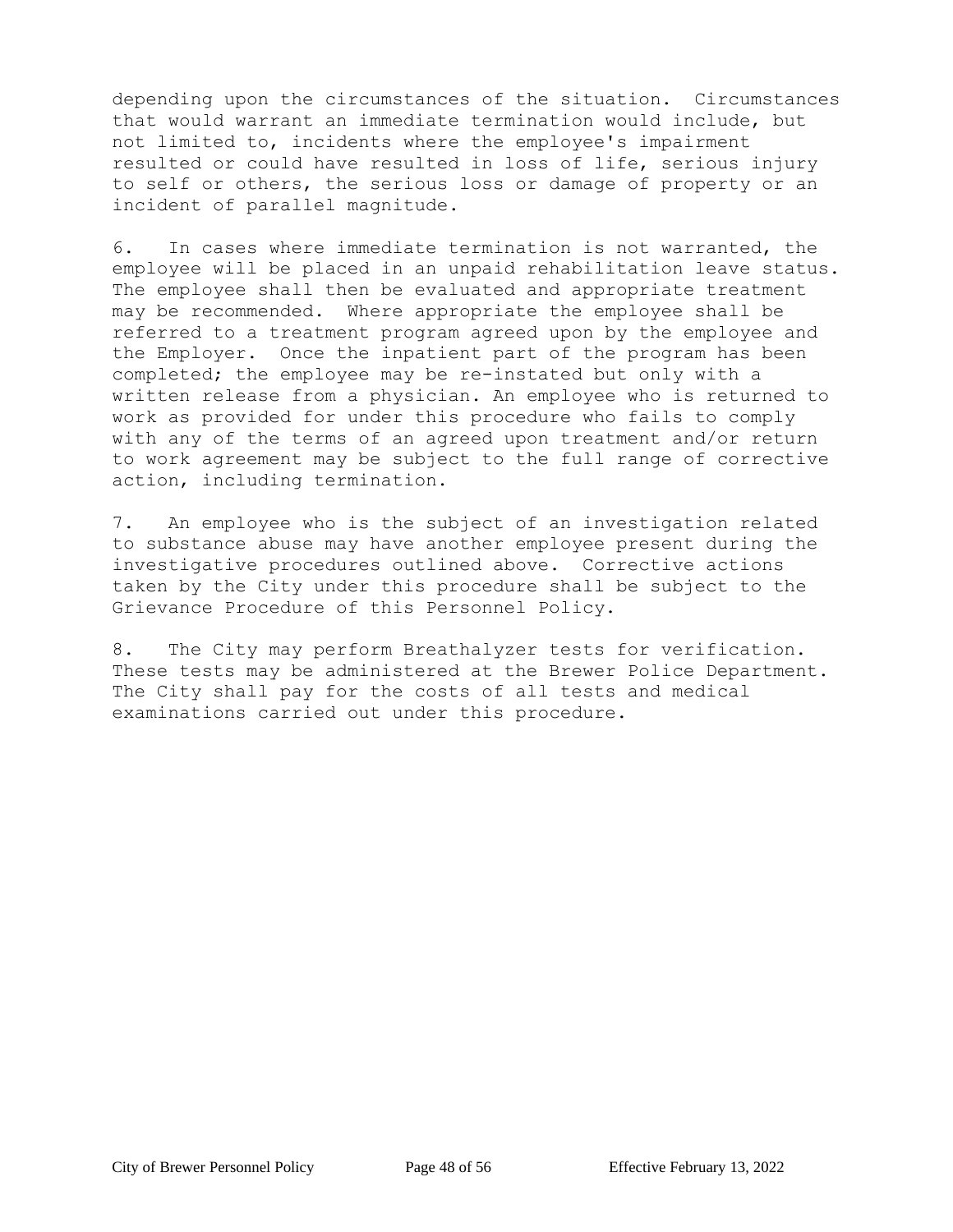## **ARTICLE X CITY CLERK AND CITY ASSESSOR**

SECTION 1. STATEMENT OF DUTIES AND RESPONSIBILITIES: The City Clerk and City Assessor are directly appointed by the City Council and are responsible to the City Council for the efficient and effective operation of the individual departments including co-ordination of department activities with the City Manager. These responsibilities include, but are not limited to the administration and compliance of Articles I II III IV V VI VII VIII, IX and Appendix A of this personnel policy. The Chair of the City Council is the authority for approvals normally required from the City Manager. There are provisions of this personnel policy that require the approval of the City Manager for employees of departments other than department heads. Such provisions shall apply to employees of the City Clerk and the City Assessor departments as well, except that approvals for employees of those departments shall be required from the City Clerk or the City Assessor for each of their respective departments. (#7)

SECTION 2. EXCEPTIONS: The personnel records for members of the City Clerk and City Assessor offices are maintained in the office of the City Solicitor. The standard workweek for the City Clerk and City Assessor is 37.5 hours, which may be amended by the City Council. (#7)

## SECTION 3. RECRUITMENT AND SELECTION:

The City Clerk and City Assessor are responsible for the recruitment and selection of qualified candidates for vacancies within each respective department. Article II of this manual details the procedures and responsibilities of the City Manager to recruit and select employees for all departments of the City with the exception of the City Clerk department and the City Assessor department. The City Clerk and City Assessor will generally follow the procedures of the City Manager in the recruitment and selection of employees for their individual departments.

#### SECTION 4. CORRECTIVE ACTION:

The City Clerk and City Assessor will generally follow the corrective action procedures and processes of the City Manager outlined in SECTION 2 of Article VI of this personnel policy.

## SECTION 5. GRIEVANCE PROCEDURE.

The City Clerk and City Assessor will generally follow the grievance procedure as outlined in Section 3 of Article VI. The procedure outlined below details the processing of grievances in the City Clerk and City Assessor departments.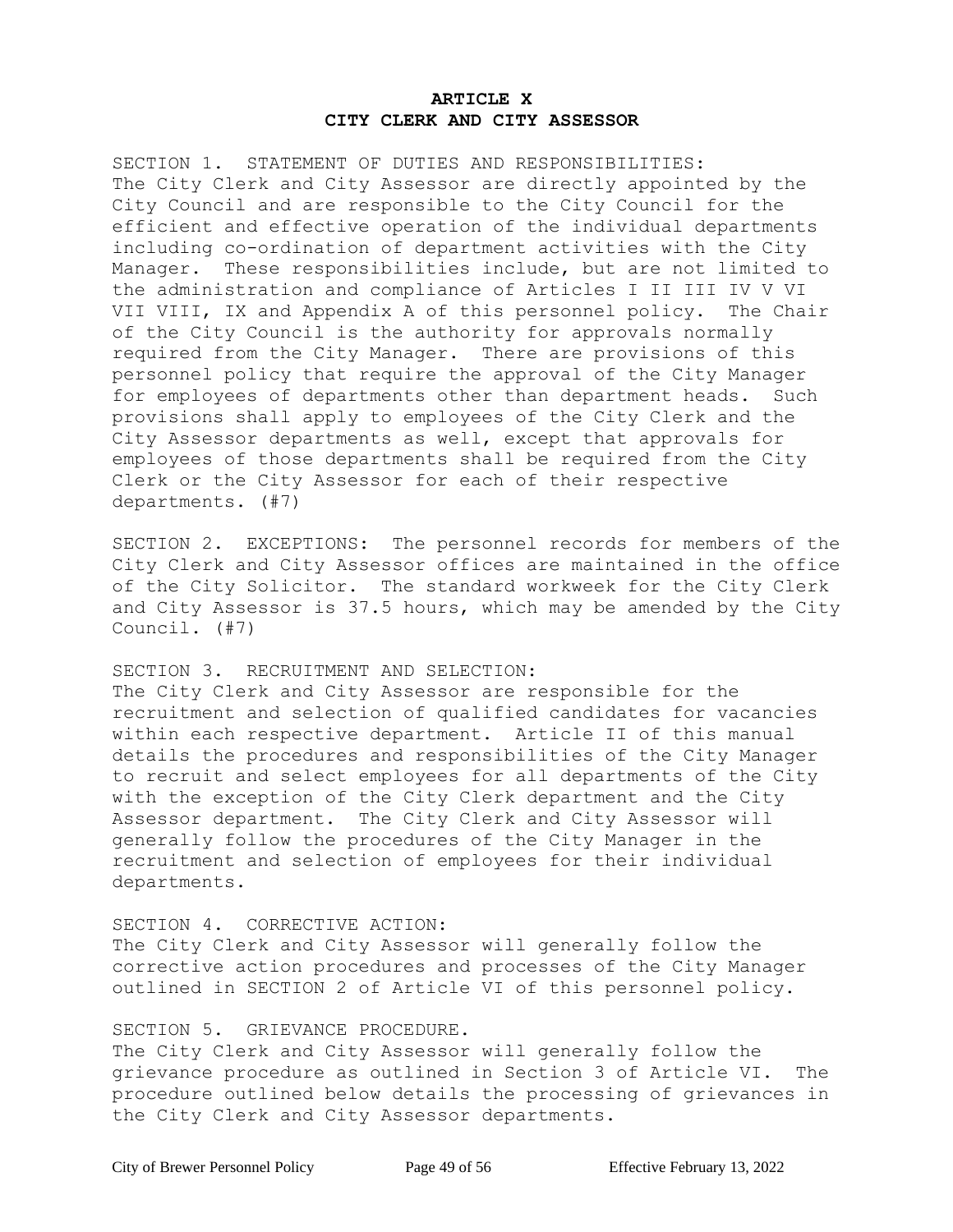d. DEFINITION. A "grievance" shall be a complaint or dispute of any regular employee regarding the application, meaning, or interpretation of the City's personnel manual or agreements governing the work activity and conditions of employment for City employees. The term "grievance" shall not be interpreted to include establishment of wages, salaries or fringe benefits.

e. PROCEDURE. Reasonable efforts shall be made by the employee and the City Clerk or City Assessor to informally arrive at a fair and equitable resolution to every grievance without resorting to the grievance procedure hereinafter set forth. An employee filing a grievance shall have the right, at every step hereinafter provided under "procedure", to present witnesses and evidence to support his/her grievance without fear of reprisal.

Except during Step 1, an employee filing a grievance shall have the right, at his/her expense, to be accompanied or represented by an attorney or other individual during all meetings related to this grievance procedure. Employees of the City Clerk or City Assessor departments who wish to file a formal grievance must follow the following procedure:

Step 1. An employee who has a grievance as defined herein shall submit the matter in writing, to the head of the employee's department. The grievant and the City Clerk or City Assessor shall meet to discuss the grievance within ten (10) calendar days after receipt of the grievance in writing, by the City Clerk or City Assessor. The employee must file the grievance within ten (10) calendar days after the date that the grievable incident occurred. The City Clerk or City Assessor shall respond in writing to the grievance made by the employee within seven (7) calendar days after the date of the meeting.

Step 2. If the City Clerk or City Assessor's reply does not satisfactorily adjust the grievance, the employee may within seven (7) calendar days after receipt of such reply, submit the grievance to the chairman or in the chairman's absence the vicechairman of the City Council. The chairman will meet with the grievant within seven (7) calendar days following the receipt of the written grievance. The chairman of the City Council shall respond in writing to the grievant within seven (7) calendar days after the meeting with the grievant. The chairman's reply shall be delivered to the employee or sent by certified mail

Step 3. If the reply from the chairman does not satisfactorily adjust the grievance, the grievant may submit the grievance to the City Council for a hearing. The request for a City Council hearing shall be indicated by the grievant on a prescribed form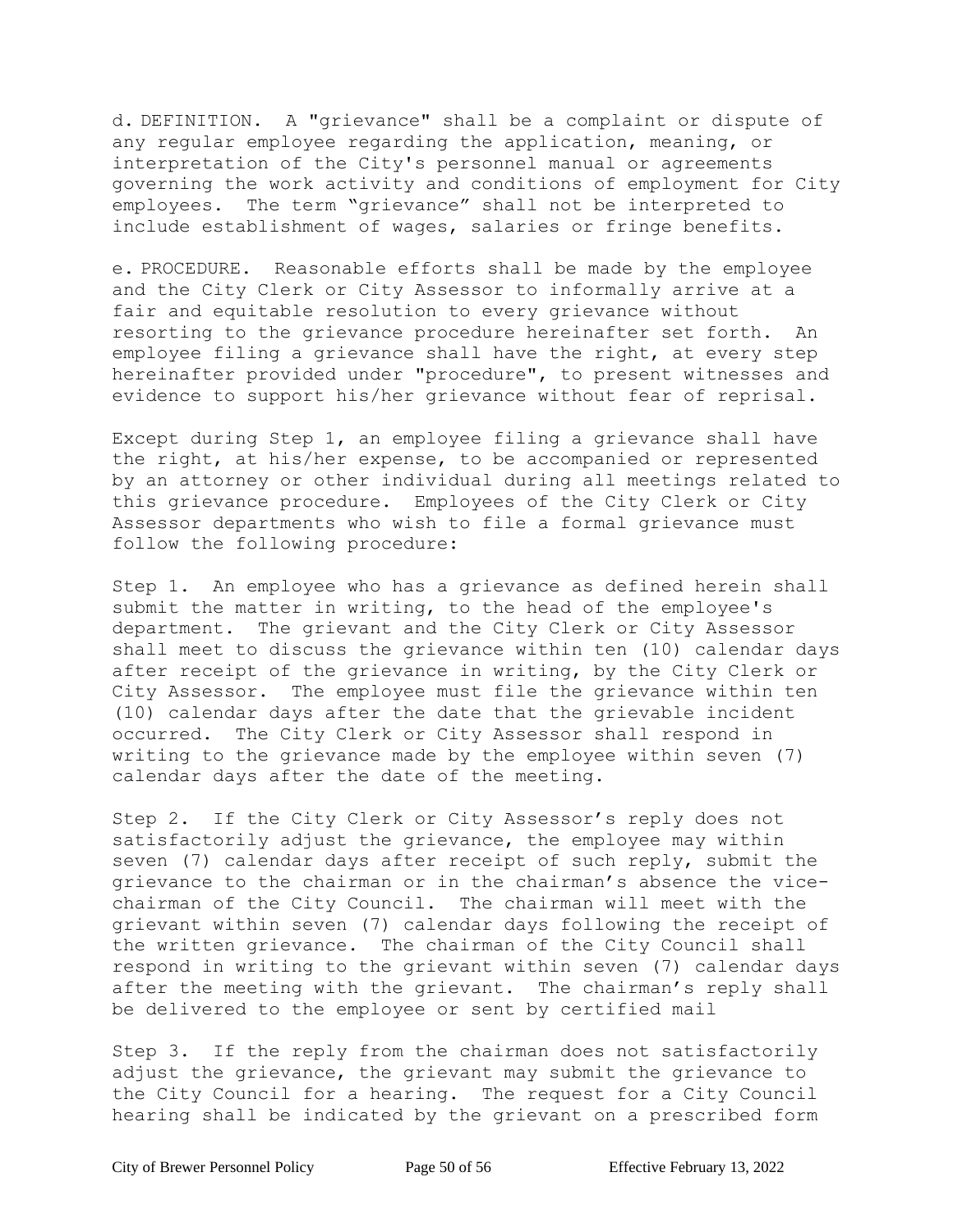obtainable from the City Clerk or City Assessor's office. The chairman of the City Council must receive any request for a grievance hearing within fourteen (14) calendar days after the date of the chairman of the City Council's reply. The chairman of the City Council's reply shall be delivered to the employee or if mailed, be sent by certified mail. When a grievant requests a hearing before the City Council, the chairman will be disqualified from further participation in the grievance process.

CONDUCT OF HEARING. The remaining members of the City Council shall then set the time for the hearing which shall be held as soon as practicable, but not more than ten (10) calendar days after the request for hearing, and notify the grievant of the hearing date. The grievant may have present at this meeting, at his/her expense a representative or legal counsel. Copies of the grievance form shall be provided to the City Council members. The City Council has the responsibility to interpret the application of the City's policies covering all grievable matters as defined in this procedure. It does not have the prerogative to formulate or change policies or procedures. The City Council may determine its own procedure for conduct of the hearing provided it shall afford full and equal opportunity to all parties and witnesses for presentation of any material or relevant evidence.

The decision of the City Council shall be final and binding. The City Council shall file the decision in writing with the City Clerk or City Assessor no later than ten (10) calendar days after the completion of the hearing. Copies of the decision shall be transmitted to the grievant.

NOTE: the parties to the grievance, by mutual agreement, or by the decision of the chairman, may extend any or all of the timeperiods established in this procedure. Failure by the employee to process a grievance within the time limits as set forth, or agreed upon extension, shall constitute termination of the grievance. Failure of the City Clerk or City Assessor or the chairman to respond to the complaints set forth in this article shall be considered a denial of the grievance and shall allow the grievant to proceed to the next step.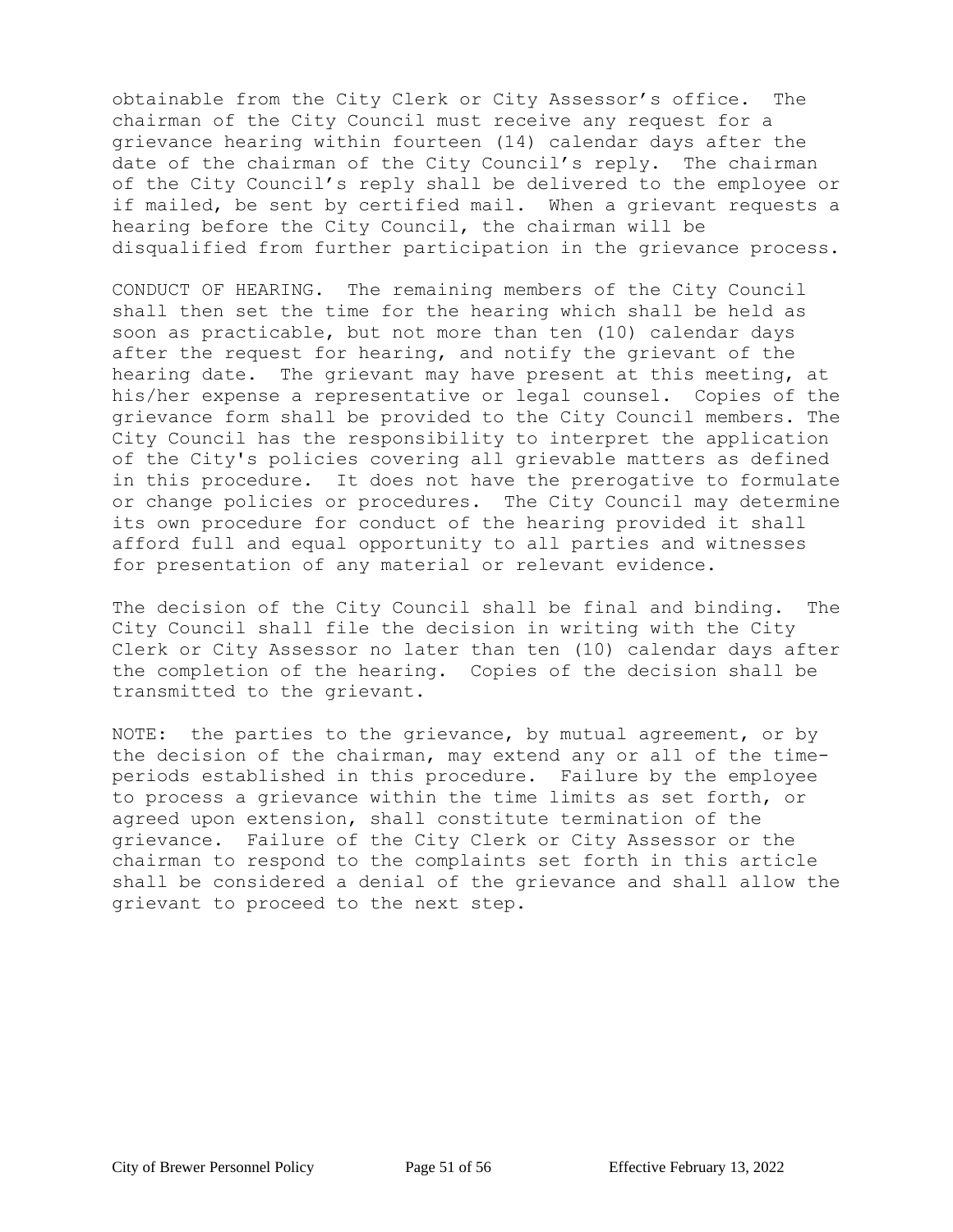# **APPENDIX A FAMILY AND MEDICAL LEAVE POLICY**

SECTION 1. REASONS FOR LEAVE.

In compliance with Federal law, it is the policy of the City to grant an unpaid leave of absence under the Federal Family and Medical Leave Act ("FMLA") for up to twelve (12) weeks in a twelve (12) month period for any employee who has been employed by the City at least 12 months and at least 1,250 hours during the twelve (12) months just prior to the commencement of leave. This leave may be requested for any one of the following reasons:

- a. The birth or care of the child;
- b. The placement with the employee of a child for adoption or foster care;
- c. To care for the employee's spouse, son, daughter or parent with a serious health condition; or
- d. Because of a serious health condition that makes the employee unable to perform the function of that employee's job.

A "serious health condition" is defined as a condition which requires in-patient care at a hospital, hospice, or residential medical care facility, or a condition which requires continuing care by a licensed health care provider as defined in Section 825.11 of the FMLA regulations.

An employee's entitlement to leave for the birth or placement of a child expires twelve (12) months after the birth or placement.

The twelve (12) month period in which the twelve (12) weeks of entitlement occurs is a "rolling" twelve (12) month period measured backward from the date the employee uses any FMLA leave.

SECTION 2. REQUESTING A FAMILY MEDICAL LEAVE. The employee requesting family medical leave shall complete a form provided by the City not less than thirty (30) days in advance of the requested leave, unless prevented by a medical emergency from giving such notice. This notice should include the intended date upon which the leave would commence and the intended date of return.

If the leave is based on planned medical treatment, the employee, in addition to providing not less than thirty (30) days notice, must make a reasonable effort to schedule the treatments, subject to the approval of the healthcare provider, so as not to unduly disrupt the City's operations. Leave shall begin on the first day of absence (or partial attendance).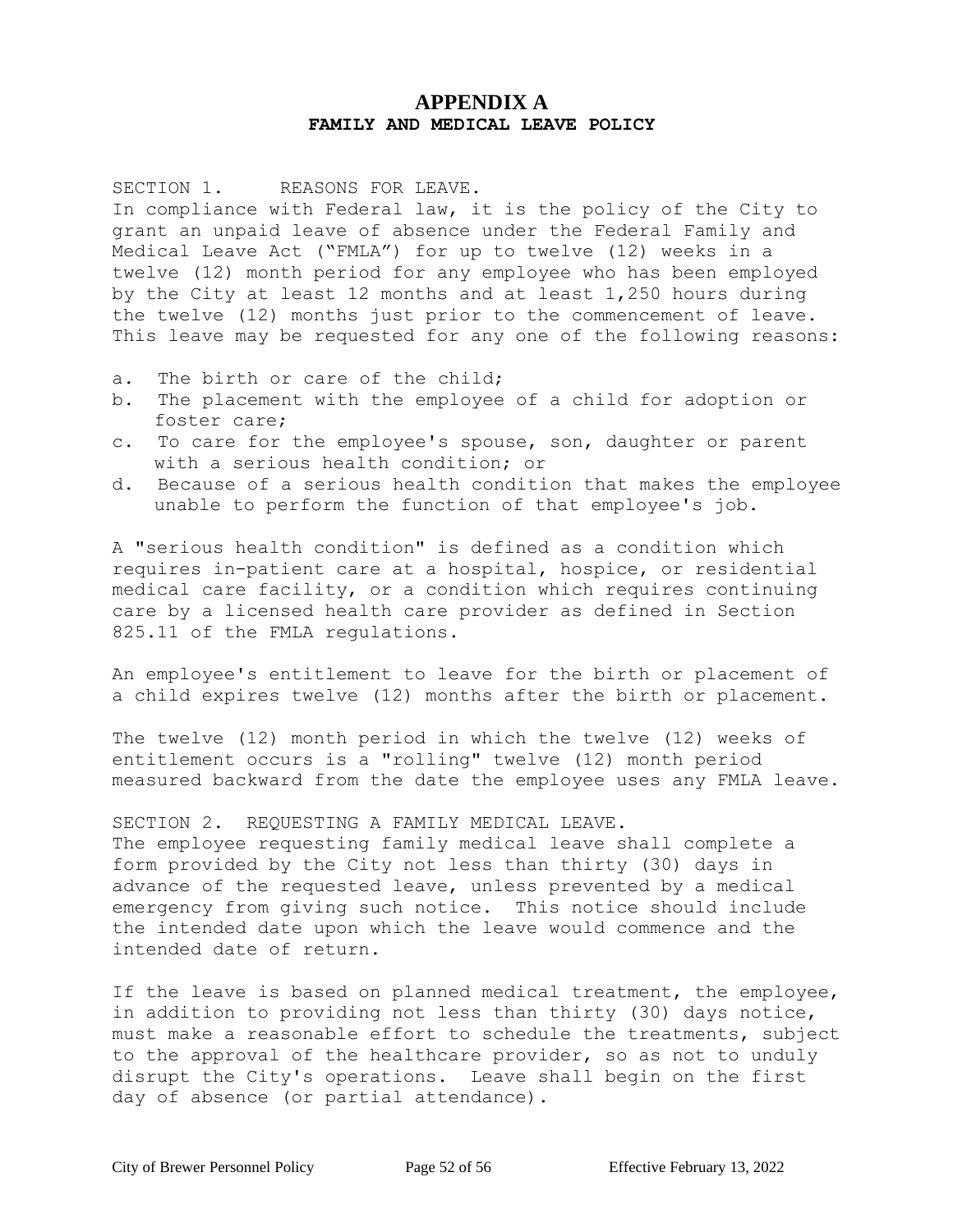SECTION 3. CERTIFICATION OF A SERIOUS HEALTH CONDITION When the reason for absence involves a serious health condition of the employee, or the employee's child, spouse, or parent, the employee must provide certification from a physician which shall include:

- a. The date when the condition began;
- b. Its expected duration;
- c. Diagnosis; and
- d. A brief statement of treatment.

The City will provide the certificate for the physician to complete.

If the requested leave is based on a serious health condition of a family member, the certification must include a statement that the patient requires assistance and that the employee's presence would be beneficial or required.

When a Family Medical Leave involves the disability or illness of an employee, a physician's certificate is required before the employee returns to work or resumes a full work schedule, stating the employee is able to resume normal job responsibilities or detailing any work limitations which the employee's condition may require.

#### SECTION 4. INTERMITTENT LEAVE

Family medical leave may be requested for twelve (12) consecutive weeks, intermittently, or under certain conditions may be used to reduce the work week or work day. In all cases, the leave may not exceed the total of twelve (12) weeks over a twelve (12) month period.

If the employee wishes to take intermittent leave or work a reduced schedule, the medical certification must indicate the dates and the expected duration of treatment and a statement of medical necessity for an intermittent leave or reduced work schedule.

For the birth, adoption, or foster care of a child, the City and the employee must mutually agree to a schedule before the employee may take intermittent leave or reduce his or her work schedule.

The City may temporarily transfer an employee to an available alternative position with equivalent pay and benefits if the alternative position would better accommodate the intermittent or reduced schedule needed by that employee.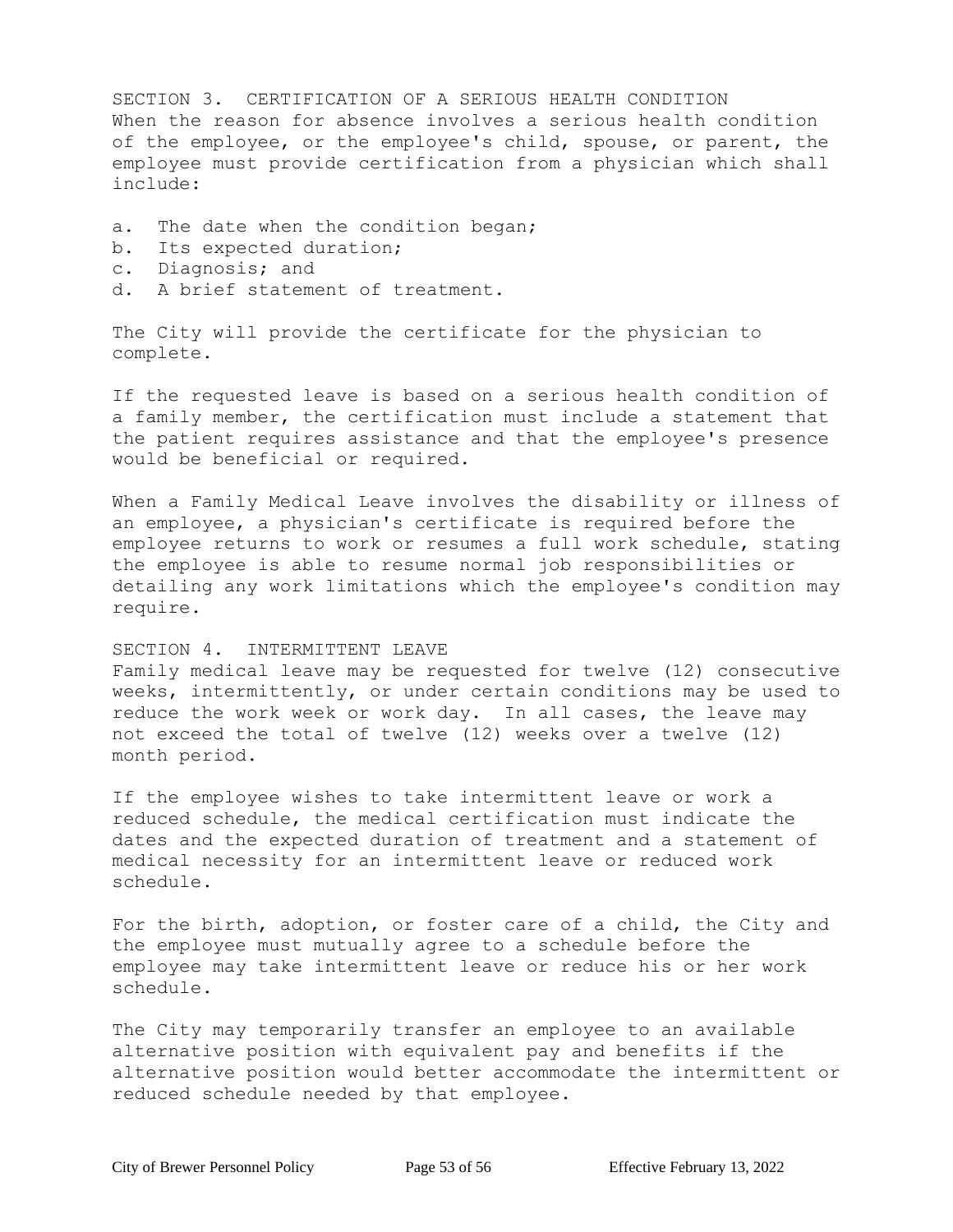## SECTION 5. RETURN TO WORK On returning to work on or before the expiration of leave, an employee is entitled to return to the same or equivalent position.

Leave exceeding twelve (12) weeks may be granted without pay at the discretion of the City, however, in such instance the employee may not be returned to the same or equivalent position.

Failure to return upon expiration of leave will result in termination.

SECTION 6. PAY AND BENEFITS WHILE ON FAMILY MEDICAL LEAVE The basic FMLA leave is a leave without pay. However, if paid time (sick leave, personal leave, vacation, etc.) is available for the purpose of the leave (i.e., sick leave for an employee with a serious health condition), such paid leave shall run concurrently with FMLA leave.

While an employee is on family medical leave, the City will continue the employee's group health insurance benefits at the same level and under the same conditions as if the employee had continued to work. Therefore, employees must make arrangements with the City to pay their share of health insurance premiums while out on leave.

If the employee chooses not to return to work for reasons other than a continued serious health condition, the City will require the employee to reimburse the City the amount the City paid for the employee's health insurance premium during the leave.

Annual leave and sick leave will not accrue during a family medical leave absence.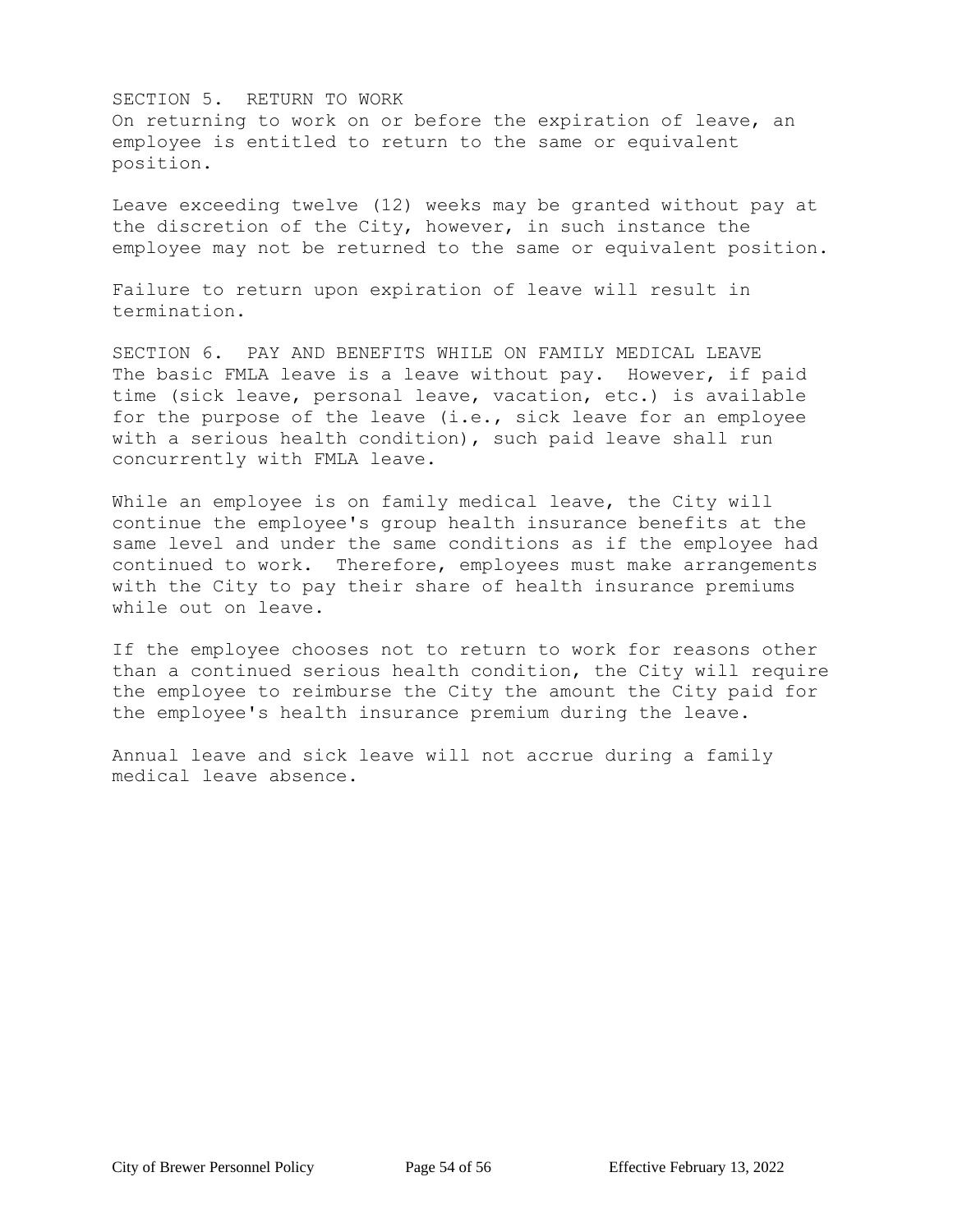# **APPENDIX B** (#11) **RETURN TO WORK AND LIGHT DUTY ASSIGNMENTS**

The City of Brewer believes that it is in the best interest of both the City and employees who have suffered workplace injuries or illnesses to return to the work environment as soon as possible depending on any health and/or safety restrictions. Further, the City of Brewer recognizes the need for a program to effectively manage workers' compensation costs throughout the City while conserving its most valuable resources - the skills, knowledge and experience of its employees. To that end, the City of Brewer employs a comprehensive return-to-work program, including temporary modified or "light work" assignments, whenever appropriate, to minimize lost time and facilitate an employee's transition back to regular or full-time work.

Modified or light-duty assignments, including modified work schedules, will be designed to accommodate job restrictions specified by the health care providers(s) designated by the employer. Modified or light-duty assignments are intended to address short-term medical restrictions, and are not to be used as a means to establish new assignments or displace other employees.

The City Manager, or his/her designee, shall be responsible for administering the return-to-work program, including provisions for monitoring of modified duty assignments by the employee's supervisor, healthcare provider, and the workers' compensation claims adjuster.